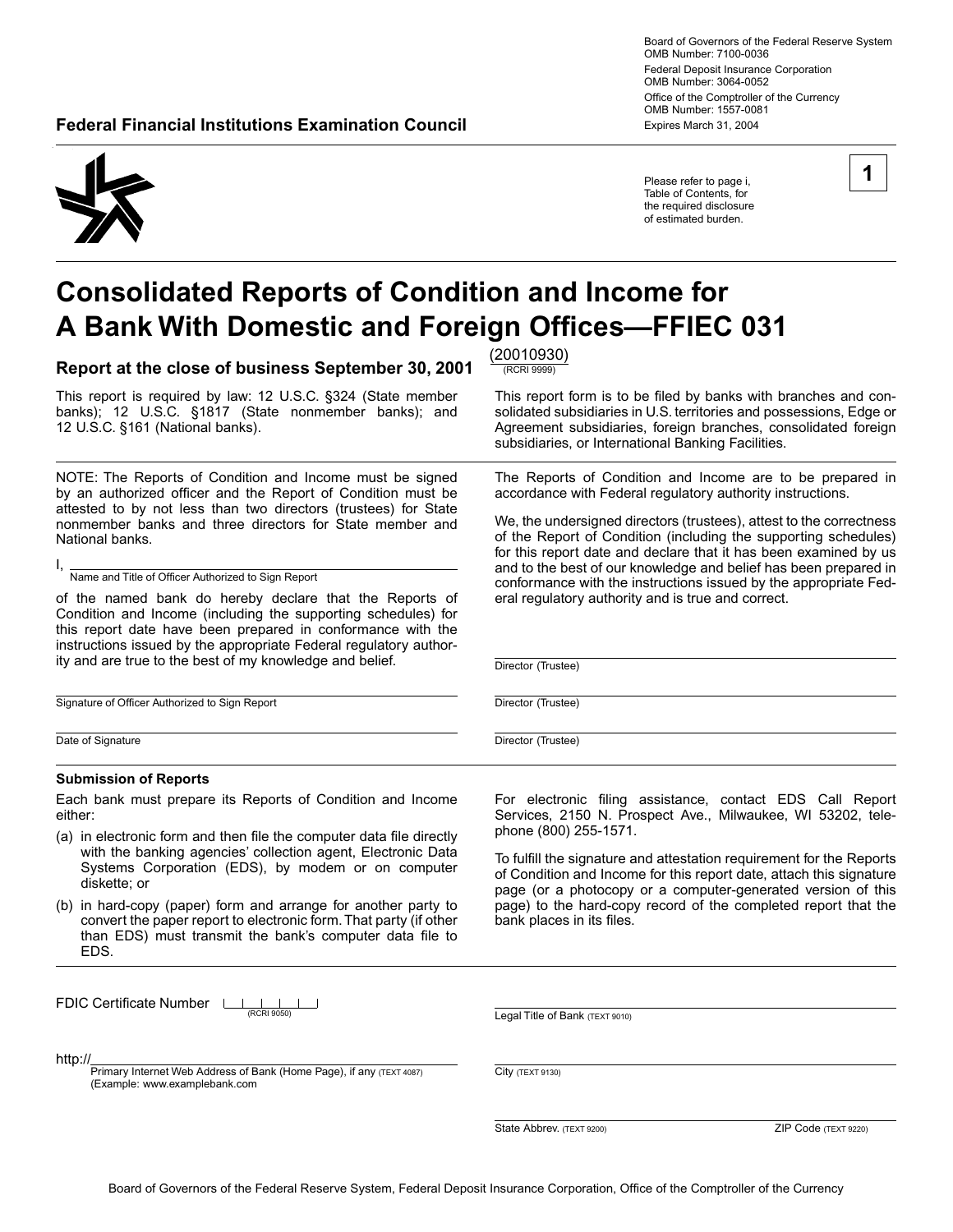### Consolidated Reports of Condition and Income for A Bank With Domestic and Foreign Offices

#### **Table of Contents**

| <b>Signature Page</b> | Cover |
|-----------------------|-------|
|-----------------------|-------|

#### **Report of Income**

| Schedule RI-Income StatementRI-1, 2, 3                                                   |  |
|------------------------------------------------------------------------------------------|--|
| Schedule RI-A—Changes in Equity Capital RI-4                                             |  |
| Schedule RI-B-Charge-offs and Recoveries on<br>Loans and Leases and Changes in Allowance |  |
| Schedule RI-D-Income from                                                                |  |
|                                                                                          |  |

#### **Report of Condition**

| Schedule RC-A—Cash and Balances Due  |  |
|--------------------------------------|--|
|                                      |  |
| Schedule RC-B-Securities  RC-3, 4, 5 |  |

#### **Disclosure of Estimated Burden**

The estimated average burden associated with this information collection is 35.5 hours per respondent and is estimated to vary from 14 to 500 hours per response, depending on individual circumstances. Burden estimates include the time for reviewing instructions, gathering and maintaining data in the required form, and completing the information collection, but exclude the time for compiling and maintaining business records in the normal course of a respondent's activities. A Federal agency may not conduct or sponsor, and an organization (or a person) is not required to respond to a collection of information, unless it displays a currently valid OMB control number. Comments concerning the accuracy of this burden estimate and suggestions for reducing this burden should be directed to the Office of Information and Regulatory Affairs, Office of Management and Budget, Washington, D.C. 20503, and to one of the following:

**Secretary** Board of Governors of the Federal Reserve System Washington, D.C. 20551

Legislative and Regulatory Analysis Division Office of the Comptroller of the Currency Washington, D.C. 20219

Assistant Executive Secretary Federal Deposit Insurance Corporation Washington, D.C. 20429

| Schedule RC-C-Loans and Lease Financing<br>Receivables:<br>Part II. Loans to Small Businesses and<br>Small Farms (to be completed for the<br>June report only; not included in the<br>forms for the September and |        |
|-------------------------------------------------------------------------------------------------------------------------------------------------------------------------------------------------------------------|--------|
| Schedule RC-D-Trading Assets and Liabilities<br>(to be completed only by selected banks) RC-8                                                                                                                     |        |
| Schedule RC-E-Deposit Liabilities RC-9, 10                                                                                                                                                                        |        |
|                                                                                                                                                                                                                   |        |
| Schedule RC-G-Other Liabilities RC-11                                                                                                                                                                             |        |
| Schedule RC-H-Selected Balance Sheet Items                                                                                                                                                                        |        |
| Schedule RC-I—Assets and Liabilities of IBFs RC-12                                                                                                                                                                |        |
| Schedule RC-K-Quarterly Averages  RC-13                                                                                                                                                                           |        |
| Schedule RC-L—Derivatives and<br>Off-Balance Sheet ItemsRC-14, 15                                                                                                                                                 |        |
| Schedule RC-M-Memoranda  RC-16                                                                                                                                                                                    |        |
| Schedule RC-N-Past Due and Nonaccrual<br>Loans, Leases, and Other Assets RC-17, 18                                                                                                                                |        |
| Schedule RC-O-Other Data for Deposit<br>Insurance and FICO Assessments  RC-19, 20                                                                                                                                 |        |
| Schedule RC-R-Regulatory Capital  RC-21, 22,                                                                                                                                                                      | 23, 24 |
| Schedule RC-S-Securitization and<br>Asset Sales Activities  RC-25, 26, 27                                                                                                                                         |        |
| Schedule RC-T-Fiduciary and Related<br>Services (to be completed beginning<br>December 31, 2001) RC-28, 29, 30                                                                                                    |        |
| <b>Optional Narrative Statement Concerning</b><br>the Amounts Reported in the Reports                                                                                                                             |        |
|                                                                                                                                                                                                                   |        |

Special Report **(to be completed by all banks)** 

For information or assistance, National and State nonmember banks should contact the FDIC's Reports Analysis and Quality Control Section, 550 17th Street, NW, Washington, D.C. 20429, toll free on (800) 688-FDIC(3342), Monday through Friday between 8:00 a.m. and 5:00 p.m., Eastern time. State member banks should contact their Federal Reserve District Bank.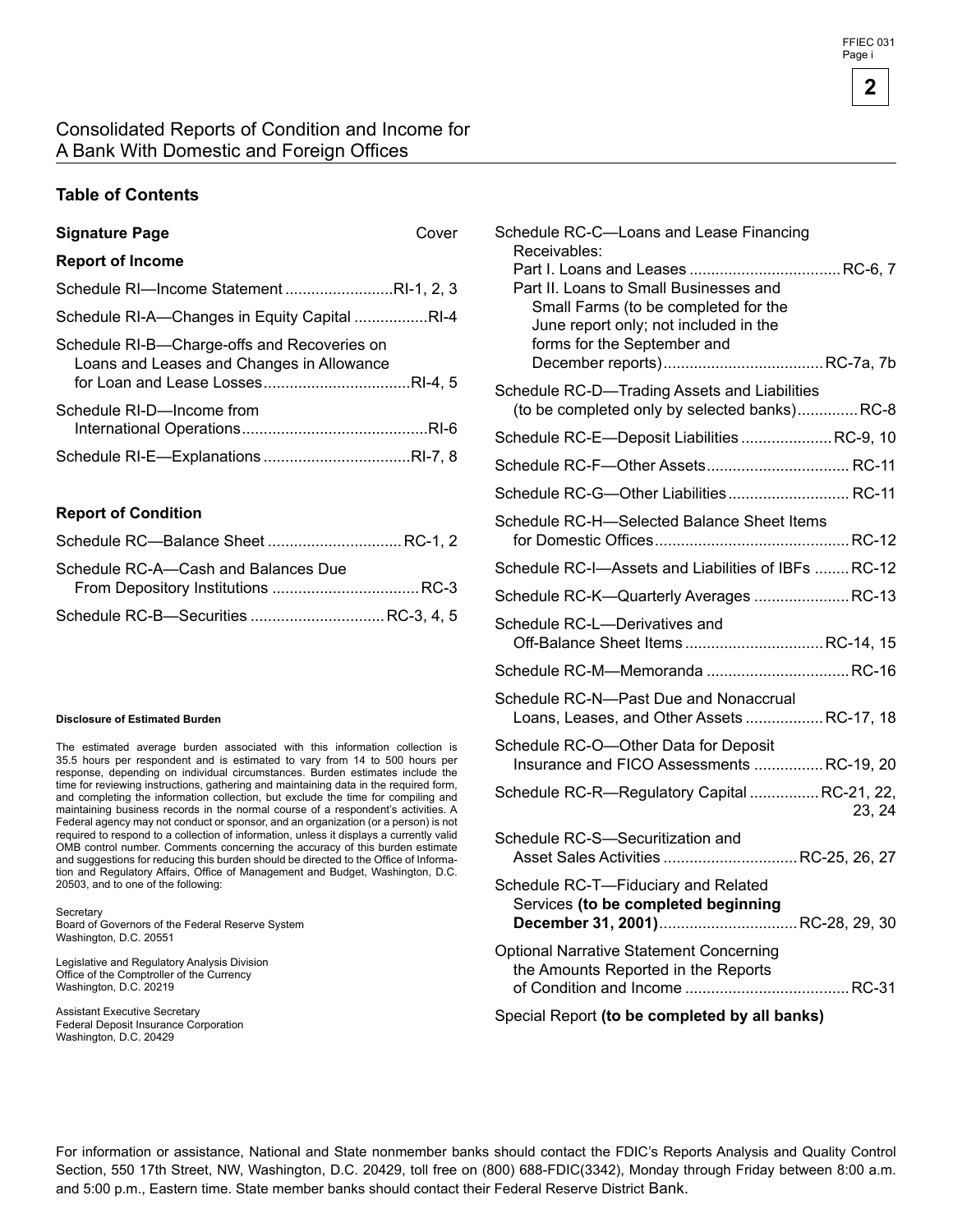

| Legal Title of Bank |          |
|---------------------|----------|
|                     |          |
| City                |          |
| State               | Zip Code |
|                     |          |

FDIC Certificate Number LILILILI

## Consolidated Report of Income for the period January 1, 2001–September 30, 2001

All Report of Income schedules are to be reported on a calendar year-to-date basis in thousands of dollars.

### Schedule RI—Income Statement

| Dollar Amounts in Thousands                                                                  | <b>RIAD</b> | Bil | Mil | Thou |               |
|----------------------------------------------------------------------------------------------|-------------|-----|-----|------|---------------|
| 1. Interest income:                                                                          |             |     |     |      |               |
| a. Interest and fee income on loans:                                                         |             |     |     |      |               |
| (1) In domestic offices:                                                                     |             |     |     |      |               |
|                                                                                              | 4011        |     |     |      | 1.a.(1)(a)    |
|                                                                                              | 4024        |     |     |      | 1.a.(1)(b)    |
|                                                                                              | 4012        |     |     |      | 1.a.(1)(c)    |
| (d) Loans to individuals for household, family, and other personal expenditures:             |             |     |     |      |               |
|                                                                                              | B485        |     |     |      | 1.a.(1)(d)(1) |
| (2) Other (includes single payment, installment, all student loans, and revolving            |             |     |     |      |               |
|                                                                                              | B486        |     |     |      | 1.a.(1)(d)(2) |
|                                                                                              | 4056        |     |     |      | 1.a.(1)(e)    |
|                                                                                              | <b>B487</b> |     |     |      | 1.a.(1)(f)    |
|                                                                                              | 4059        |     |     |      | 1.a.(2)       |
| (3) Total interest and fee income on loans (sum of items 1.a.(1)(a) through 1.a.(2))         | 4010        |     |     |      | 1.a.(3)       |
|                                                                                              | 4065        |     |     |      | 1.b.          |
|                                                                                              | 4115        |     |     |      | 1.c.          |
| d. Interest and dividend income on securities:                                               |             |     |     |      |               |
| (1) U.S. Treasury securities and U.S. Government agency obligations (excluding               |             |     |     |      |               |
|                                                                                              | B488        |     |     |      | 1.d.(1)       |
|                                                                                              | <b>B489</b> |     |     |      | 1.d.(2)       |
| (3) All other securities (includes securities issued by states and political subdivisions    |             |     |     |      |               |
|                                                                                              | 4060        |     |     |      | 1.d.(3)       |
|                                                                                              | 4069        |     |     |      | 1.e.          |
| f. Interest income on federal funds sold and securities purchased under agreements to resell | 4020        |     |     |      | 1.f.          |
|                                                                                              | 4518        |     |     |      | 1.g.          |
|                                                                                              | 4107        |     |     |      | 1.h.          |
| 2. Interest expense:                                                                         |             |     |     |      |               |
| a. Interest on deposits:                                                                     |             |     |     |      |               |
| (1) Interest on deposits in domestic offices:                                                |             |     |     |      |               |
| (a) Transaction accounts (NOW accounts, ATS accounts, and telephone and                      |             |     |     |      |               |
|                                                                                              | 4508        |     |     |      | 2.a.(1)(a)    |
| (b) Nontransaction accounts:                                                                 |             |     |     |      |               |
|                                                                                              | 0093        |     |     |      | 2.a.(1)(b)(1) |
|                                                                                              | A517        |     |     |      | 2.a.(1)(b)(2) |
|                                                                                              | A518        |     |     |      | 2.a.(1)(b)(3) |
| (2) Interest on deposits in foreign offices, Edge and Agreement subsidiaries, and IBFs       | 4172        |     |     |      | 2.a.(2)       |
| b. Expense of federal funds purchased and securities sold under agreements to repurchase     | 4180        |     |     |      | 2.b.          |
|                                                                                              | 4185        |     |     |      | 2.c.          |

<sup>1</sup> Includes interest income on time certificates of deposit not held for trading.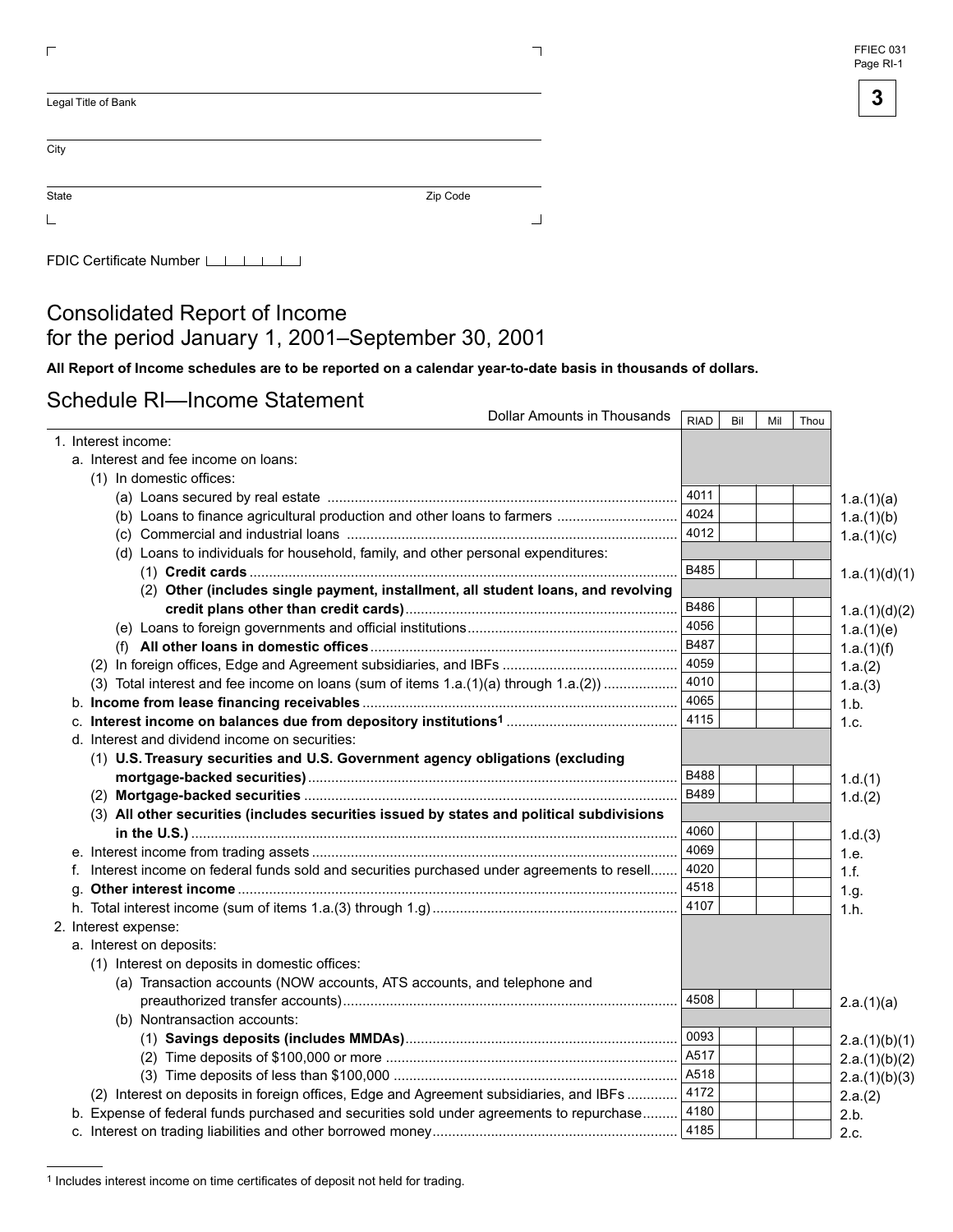## Schedule RI-Continued

|                                                                        |             |     |              |      |      |      | 4 |
|------------------------------------------------------------------------|-------------|-----|--------------|------|------|------|---|
|                                                                        |             |     | Year-to-date |      |      |      |   |
| Dollar Amounts in Thousands                                            | <b>RIAD</b> | Bil | Mil          | Thou |      |      |   |
| 2. Interest expense (continued):                                       |             |     |              |      |      |      |   |
|                                                                        | 4200        |     |              |      | 2.d. |      |   |
|                                                                        | 4073        |     |              |      | 2.e. |      |   |
|                                                                        |             |     |              |      | 4074 | 3.   |   |
|                                                                        |             |     |              |      | 4230 | 4.   |   |
| 5. Noninterest income:                                                 |             |     |              |      |      |      |   |
|                                                                        | 4070        |     |              |      | 5.a. |      |   |
| b. Service charges on deposit accounts in domestic offices             | 4080        |     |              |      | 5.b. |      |   |
|                                                                        | A220        |     |              |      | 5.c. |      |   |
| d. Investment banking, advisory, brokerage, and underwriting fees      |             |     |              |      |      |      |   |
|                                                                        | <b>B490</b> |     |              |      | 5.d. |      |   |
|                                                                        | B491        |     |              |      | 5.e. |      |   |
|                                                                        | B492        |     |              |      | 5.f. |      |   |
|                                                                        | B493        |     |              |      | 5.g. |      |   |
|                                                                        | B494        |     |              |      | 5.h. |      |   |
| İ.                                                                     | 5416        |     |              |      | 5.i. |      |   |
| Net gains (losses) on sales of other real estate owned                 | 5415        |     |              |      | 5.j. |      |   |
| k. Net gains (losses) on sales of other assets (excluding securities)  | B496        |     |              |      | 5.k. |      |   |
| I.                                                                     | B497        |     |              |      | 5.1. |      |   |
|                                                                        |             |     |              |      | 4079 | 5.m. |   |
|                                                                        |             |     |              |      | 3521 | 6.a. |   |
|                                                                        |             |     |              |      | 3196 | 6.b. |   |
| 7. Noninterest expense:                                                |             |     |              |      |      |      |   |
|                                                                        | 4135        |     |              |      | 7.a. |      |   |
| b. Expenses of premises and fixed assets (net of rental income)        |             |     |              |      |      |      |   |
| (excluding salaries and employee benefits and mortgage interest)       | 4217        |     |              |      | 7.b. |      |   |
| c. Amortization expense of intangible assets (including goodwill)      | 4531        |     |              |      | 7.c. |      |   |
|                                                                        | 4092        |     |              |      | 7.d. |      |   |
| e. Total noninterest expense (sum of items 7.a through 7.d)            |             |     |              |      | 4093 | 7.e. |   |
| 8. Income (loss) before income taxes and extraordinary items and other |             |     |              |      |      |      |   |
| adjustments (item 3 plus or minus items 4, 5.m, 6.a, 6.b, and 7.e)     |             |     |              |      | 4301 | 8.   |   |
|                                                                        |             |     |              |      | 4302 | 9.   |   |
| 10. Income (loss) before extraordinary items and other adjustments     |             |     |              |      |      |      |   |
|                                                                        |             |     |              |      | 4300 | 10.  |   |
| 11. Extraordinary items and other adjustments, net of income taxes*    |             |     |              |      | 4320 | 11.  |   |
|                                                                        |             |     |              |      | 4340 | 12.  |   |

<sup>\*</sup> Describe on Schedule RI-E-Explanations

1 For banks required to complete Schedule RC-T, items 12 through 19, income from fiduciary activities reported in Schedule RI, item 5.a, must equal the amount reported in Schedule RC-T, item 19.

<sup>&</sup>lt;sup>2</sup> For banks required to complete Schedule RI, Memorandum item 8, trading revenue reported in Schedule RI, item 5.c, must equal the sum of Memorandum items 8.a through 8.d.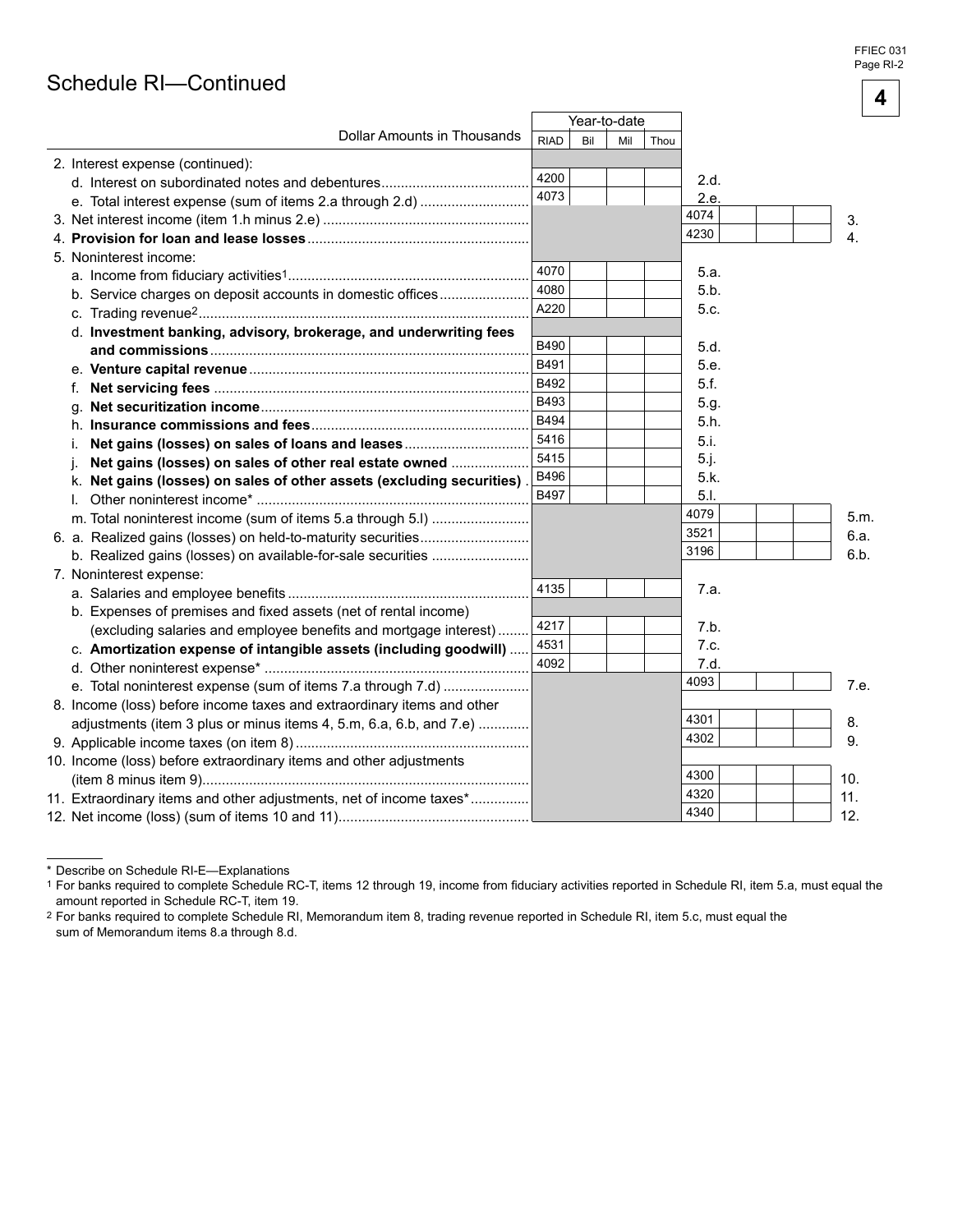FDIC Certificate Number

## Schedule RI-Continued

| Memoranda         |                                                                                                                                                                                                                               | Year-to-date |      |             |            |        |           |         |
|-------------------|-------------------------------------------------------------------------------------------------------------------------------------------------------------------------------------------------------------------------------|--------------|------|-------------|------------|--------|-----------|---------|
|                   | <b>Dollar Amounts in Thousands</b>                                                                                                                                                                                            |              |      | <b>RIAD</b> | Bil        | Mil    | Thou      |         |
|                   | 1. Interest expense incurred to carry tax-exempt securities, loans, and leases acquired                                                                                                                                       |              |      |             |            |        |           |         |
|                   | after August 7, 1986, that is not deductible for federal income tax purposes                                                                                                                                                  |              |      | 4513        |            |        |           | $M.1$ . |
|                   | 2. Income from the sale and servicing of mutual funds and annuities in domestic offices                                                                                                                                       |              |      |             |            |        |           |         |
|                   |                                                                                                                                                                                                                               |              |      | 8431        |            |        |           | M.2.    |
|                   | 3. Income on tax-exempt loans and leases to states and political subdivisions                                                                                                                                                 |              |      |             |            |        |           |         |
|                   |                                                                                                                                                                                                                               |              |      | 4313        |            |        |           | $M.3$ . |
|                   | 4. Income on tax-exempt securities issued by states and political subdivisions in the U.S.                                                                                                                                    |              |      |             |            |        |           |         |
|                   |                                                                                                                                                                                                                               |              |      | 4507        |            |        |           | $M.4$ . |
|                   | 5. Number of full-time equivalent employees at end of current period (round to nearest                                                                                                                                        |              |      |             |            | Number |           |         |
|                   |                                                                                                                                                                                                                               |              |      | 4150        |            |        |           | M.5.    |
| 6. Not applicable |                                                                                                                                                                                                                               |              |      |             |            |        |           |         |
|                   | 7. If the reporting bank has restated its balance sheet as a result of applying push down                                                                                                                                     |              |      | CC          | YY         | МM     | <b>DD</b> |         |
|                   |                                                                                                                                                                                                                               |              | 9106 |             |            |        |           | $M.7$ . |
|                   | items 8.a through 8.d must equal Schedule RI, item 5.c) (To be completed by banks that<br>reported average trading assets (Schedule RC-K, item 7) of \$2 million or more for any<br>quarter of the preceding calendar year.): |              |      | <b>RIAD</b> | Bil        | Mil    | Thou      |         |
|                   |                                                                                                                                                                                                                               |              |      | 8757        |            |        |           | M.8.a.  |
|                   |                                                                                                                                                                                                                               |              |      | 8758        |            |        |           | M.8.b.  |
|                   |                                                                                                                                                                                                                               |              |      | 8759        |            |        |           | M.8.c.  |
|                   |                                                                                                                                                                                                                               |              |      | 8760        |            |        |           | M.8.d.  |
|                   |                                                                                                                                                                                                                               |              |      |             |            |        |           |         |
|                   | 9. Impact on income of derivatives held for purposes other than trading:                                                                                                                                                      |              |      | <b>RIAD</b> | Bil        | Mil    | Thou      |         |
|                   |                                                                                                                                                                                                                               |              |      | 8761        |            |        |           | M.9.a.  |
|                   |                                                                                                                                                                                                                               |              |      | 8762        |            |        |           | M.9.b.  |
|                   |                                                                                                                                                                                                                               |              |      | 8763        |            |        |           | M.9.c.  |
|                   |                                                                                                                                                                                                                               |              |      | A251        |            |        |           | M.10.   |
|                   |                                                                                                                                                                                                                               |              |      |             |            |        |           |         |
|                   | 11. Does the reporting bank have a Subchapter S election in effect for federal income tax purposes                                                                                                                            |              |      |             | <b>YES</b> |        | <b>NO</b> |         |
|                   |                                                                                                                                                                                                                               |              |      | A530        |            |        |           | M.11.   |

<sup>1</sup> For example, a bank acquired on June 1, 2001, would report 20010601.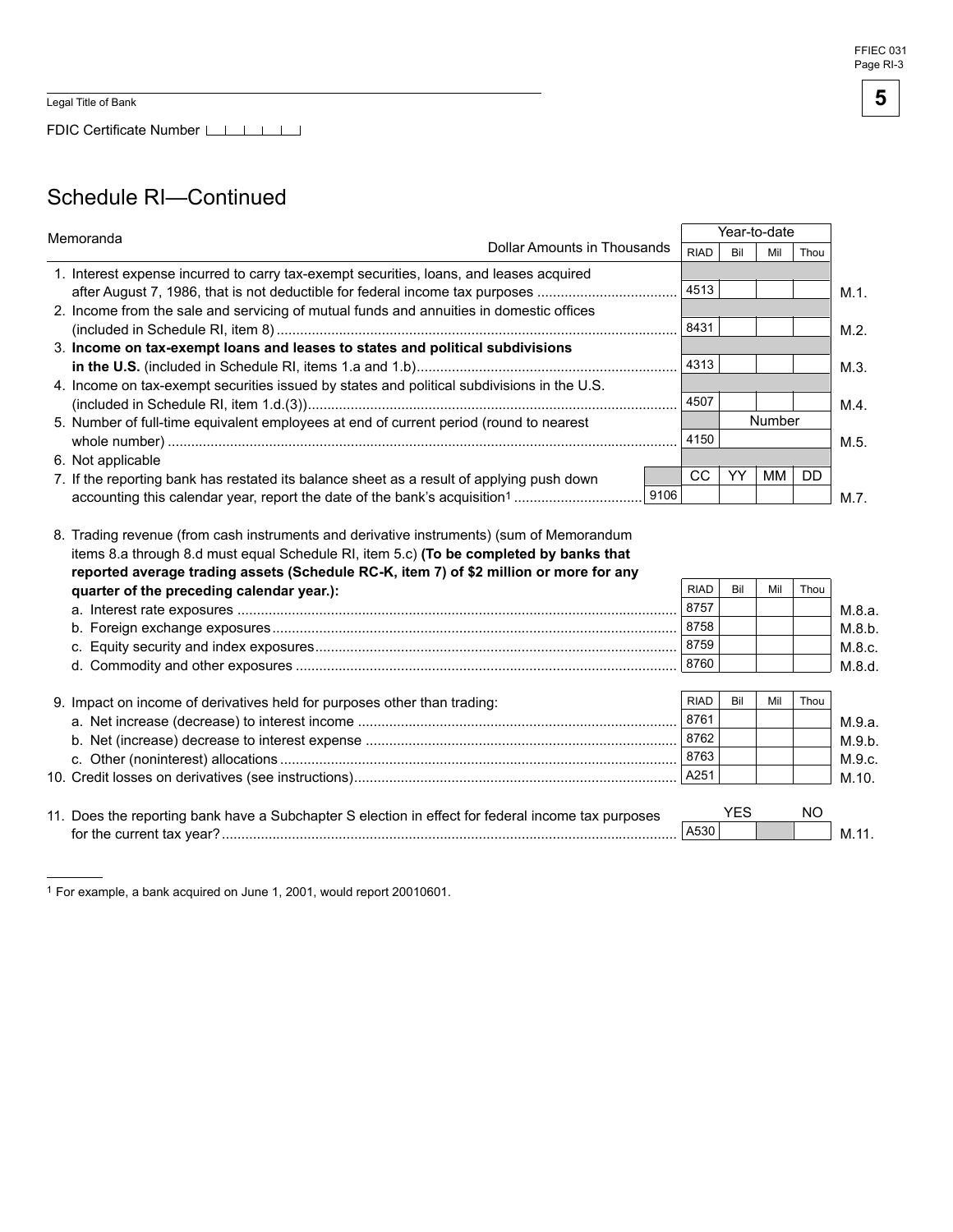#### FFIEC 031 Page RI-4

**6** 

# Schedule RI-A-Changes in Equity Capital

| Indicate decreases and losses in parentheses.                                                   |                             |             |     |     |      |     |
|-------------------------------------------------------------------------------------------------|-----------------------------|-------------|-----|-----|------|-----|
|                                                                                                 | Dollar Amounts in Thousands | <b>RIAD</b> | Bil | Mil | Thou |     |
| 1. Total equity capital most recently reported for the December 31, 2000, Reports of Condition  |                             |             |     |     |      |     |
|                                                                                                 |                             | 3217        |     |     |      |     |
| 2. Restatements due to corrections of material accounting errors and changes in                 |                             |             |     |     |      |     |
|                                                                                                 |                             | <b>B507</b> |     |     |      | 2.  |
| 3. Balance end of previous calendar year as restated (sum of items 1 and 2)                     |                             | <b>B508</b> |     |     |      | 3   |
|                                                                                                 |                             | 4340        |     |     |      |     |
| 5. Sale, conversion, acquisition, or retirement of capital stock, net (excluding treasury       |                             |             |     |     |      |     |
|                                                                                                 |                             | <b>B509</b> |     |     |      | 5.  |
|                                                                                                 |                             | <b>B510</b> |     |     |      | 6.  |
|                                                                                                 |                             | 4356        |     |     |      |     |
|                                                                                                 |                             | 4470        |     |     |      | 8.  |
|                                                                                                 |                             | 4460        |     |     |      | 9.  |
|                                                                                                 |                             | <b>B511</b> |     |     |      | 10  |
| 11. Other transactions with parent holding company* (not included in items 5, 6, 8, or 9 above) |                             | 4415        |     |     |      | 11. |
| 12. Total equity capital end of current period (sum of items 3 through 11) (must equal          |                             |             |     |     |      |     |
|                                                                                                 |                             | 3210        |     |     |      | 12. |
|                                                                                                 |                             |             |     |     |      |     |

\* Describe on Schedule RI-E-Explanations.

<sup>1</sup> Includes changes in net unrealized holding gains (losses) on available-for-sale securities, changes in accumulated net gains (losses) on cash flow hedges, foreign currency translation adjustments, and changes in minimum pension liability adjustments.

(Column A)

## Schedule RI-B-Charge-offs and Recoveries on Loans and Leases and Changes in Allowance for Loan and Lease Losses

### Part I. Charge-offs and Recoveries on Loans and Leases  $\overline{\phantom{a}}$

| Part i. Gilarge-Olis and Recoveries On Loans and Leases                            |                             |              |     | (Column A)               |      |                                      |     | (Column B) |      |         |
|------------------------------------------------------------------------------------|-----------------------------|--------------|-----|--------------------------|------|--------------------------------------|-----|------------|------|---------|
| Part I excludes charge-offs and recoveries through                                 |                             |              |     | Charge-offs <sup>1</sup> |      |                                      |     | Recoveries |      |         |
| the allocated transfer risk reserve.                                               | Dollar Amounts in Thousands | <b>RIAD</b>  | Bil | Mil                      | Thou | Calendar year-to-date<br><b>RIAD</b> | Bil | Mil        | Thou |         |
| 1. Loans secured by real estate:                                                   |                             |              |     |                          |      |                                      |     |            |      |         |
| a. Construction, land development, and other land loans in domestic                |                             |              |     |                          |      |                                      |     |            |      |         |
|                                                                                    |                             | 3582         |     |                          |      | 3583                                 |     |            |      | 1.a.    |
|                                                                                    |                             | 3584         |     |                          |      | 3585                                 |     |            |      | 1.b.    |
| c. Secured by 1–4 family residential properties in domestic offices:               |                             |              |     |                          |      |                                      |     |            |      |         |
| (1) Revolving, open-end loans secured by 1–4 family residential                    |                             |              |     |                          |      |                                      |     |            |      |         |
| properties and extended under lines of credit                                      |                             | 5411         |     |                          |      | 5412                                 |     |            |      | 1.c.(1) |
| (2) Closed-end loans secured by 1-4 family residential properties                  |                             | 5413         |     |                          |      | 5414                                 |     |            |      | 1.c.(2) |
| d. Secured by multifamily (5 or more) residential properties in domestic           |                             |              |     |                          |      |                                      |     |            |      |         |
|                                                                                    |                             | 3588         |     |                          |      | 3589                                 |     |            |      | 1.d.    |
| e. Secured by nonfarm nonresidential properties in domestic offices                |                             | 3590         |     |                          |      | 3591                                 |     |            |      | 1.e.    |
|                                                                                    |                             | B512         |     |                          |      | B513                                 |     |            |      | 1.f.    |
| 2. Loans to depository institutions and acceptances of other banks:                |                             |              |     |                          |      |                                      |     |            |      |         |
| a. To U.S. banks and other U.S. depository institutions                            |                             | 4653         |     |                          |      | 4663                                 |     |            |      | 2.a.    |
|                                                                                    |                             | 4654         |     |                          |      | 4664                                 |     |            |      | 2.b.    |
| 3. Loans to finance agricultural production and other loans to farmers             |                             | 4655         |     |                          |      | 4665                                 |     |            |      | 3.      |
| 4. Commercial and industrial loans:                                                |                             |              |     |                          |      |                                      |     |            |      |         |
|                                                                                    |                             | 4645<br>4646 |     |                          |      | 4617<br>4618                         |     |            |      | 4.a.    |
|                                                                                    |                             |              |     |                          |      |                                      |     |            |      | 4.b.    |
| 5. Loans to individuals for household, family, and other personal<br>expenditures: |                             |              |     |                          |      |                                      |     |            |      |         |
|                                                                                    |                             | <b>B514</b>  |     |                          |      | <b>B515</b>                          |     |            |      | 5.a.    |
| b. Other (includes single payment, installment, all student loans,                 |                             |              |     |                          |      |                                      |     |            |      |         |
| and revolving credit plans other than credit cards)                                |                             | <b>B516</b>  |     |                          |      | <b>B517</b>                          |     |            |      | 5.b.    |

<sup>&</sup>lt;sup>1</sup> Include write-downs arising from transfers of loans to the held-for-sale account.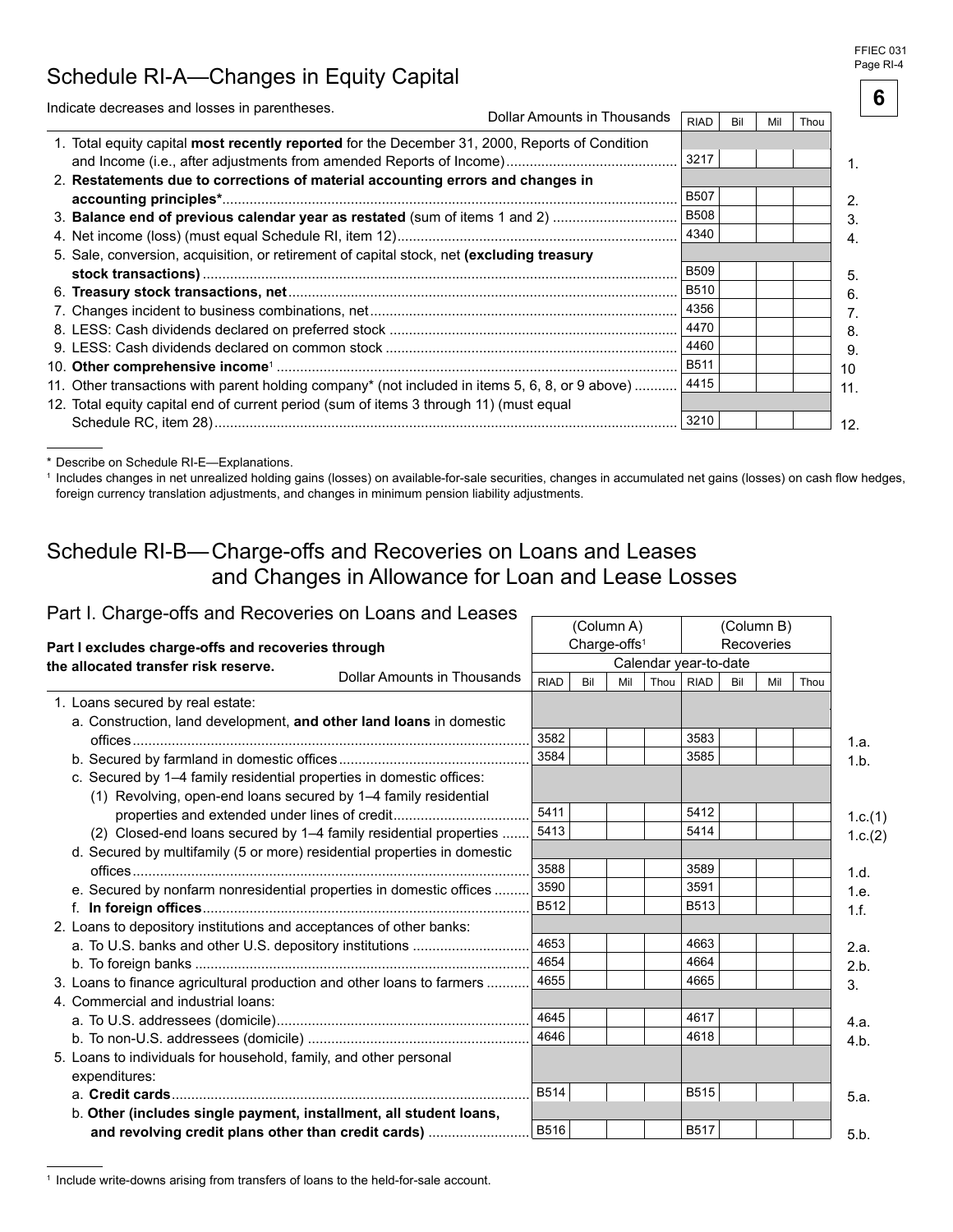FFIEC 031 Page RI-5

**7** 

Legal Title of Bank

FDIC Certificate Number LILILI

## Schedule RI-B-Continued

| Part I. Continued               |                                        | (Column A) |     |      | (Column B)            |     |     |      |
|---------------------------------|----------------------------------------|------------|-----|------|-----------------------|-----|-----|------|
|                                 | Charge-offs <sup>1</sup><br>Recoveries |            |     |      |                       |     |     |      |
|                                 |                                        |            |     |      | Calendar year-to-date |     |     |      |
| Dollar Amounts in Thousands     | <b>RIAD</b>                            | Bil        | Mil | Thou | RIAD                  | Bil | Mil | Thou |
|                                 | 4643                                   |            |     |      | 4627                  |     |     |      |
|                                 | 4644                                   |            |     |      | 4628                  |     |     |      |
| 8. Lease financing receivables: |                                        |            |     |      |                       |     |     |      |
|                                 | 4658                                   |            |     |      | 4668                  |     |     |      |
|                                 | 4659                                   |            |     |      | 4669                  |     |     |      |
|                                 | 4635                                   |            |     |      | 4605                  |     |     |      |

|                                                                                                                                       |                       |                                        | (Column A) |      |             |     | (Column B) |      |      |
|---------------------------------------------------------------------------------------------------------------------------------------|-----------------------|----------------------------------------|------------|------|-------------|-----|------------|------|------|
| Memoranda                                                                                                                             |                       | Charge-offs <sup>1</sup><br>Recoveries |            |      |             |     |            |      |      |
|                                                                                                                                       | Calendar year-to-date |                                        |            |      |             |     |            |      |      |
| Dollar Amounts in Thousands                                                                                                           | <b>RIAD</b>           | Bil                                    | Mil        | Thou | <b>RIAD</b> | Bil | Mil        | Thou |      |
| 1. Loans to finance commercial real estate, construction, and land<br>development activities (not secured by real estate) included in |                       |                                        |            |      |             |     |            |      |      |
|                                                                                                                                       | 5409                  |                                        |            |      | 5410        |     |            |      | M.1. |
| 2. Loans secured by real estate to non-U.S. addressees (domicile)                                                                     |                       |                                        |            |      |             |     |            |      |      |
| (included in Schedule RI-B, part I, item 1, above)                                                                                    | 4652                  |                                        |            |      | 4662        |     |            |      | M.2  |

<sup>1</sup> Include write-downs arising from transfers of loans to the held-for-sale account.

### Part II. Changes in Allowance for **Loan and Lease** Losses

| Dollar Amounts in Thousands                                                                    | <b>RIAD</b> | Bil | Mi | Thou |
|------------------------------------------------------------------------------------------------|-------------|-----|----|------|
| 1. Balance most recently reported for the December 31, 2000, Reports of Condition              |             |     |    |      |
|                                                                                                | B522        |     |    |      |
|                                                                                                | 4605        |     |    |      |
| 3. LESS: Charge-offs (sum of part I, item 9, column A above and Schedule RI-E, item 6.a)       | CO79        |     |    |      |
|                                                                                                | 4230        |     |    |      |
|                                                                                                | 4815        |     |    |      |
| 6. Balance end of current period (sum of items 1 through 5) (must equal Schedule RC, item 4.c) | 3123        |     |    |      |

<sup>\*</sup> Include as a negative number write-downs arising from transfers of loans to the held-for-sale account. Describe all adjustments on Schedule RI-E-Explanations, item 6.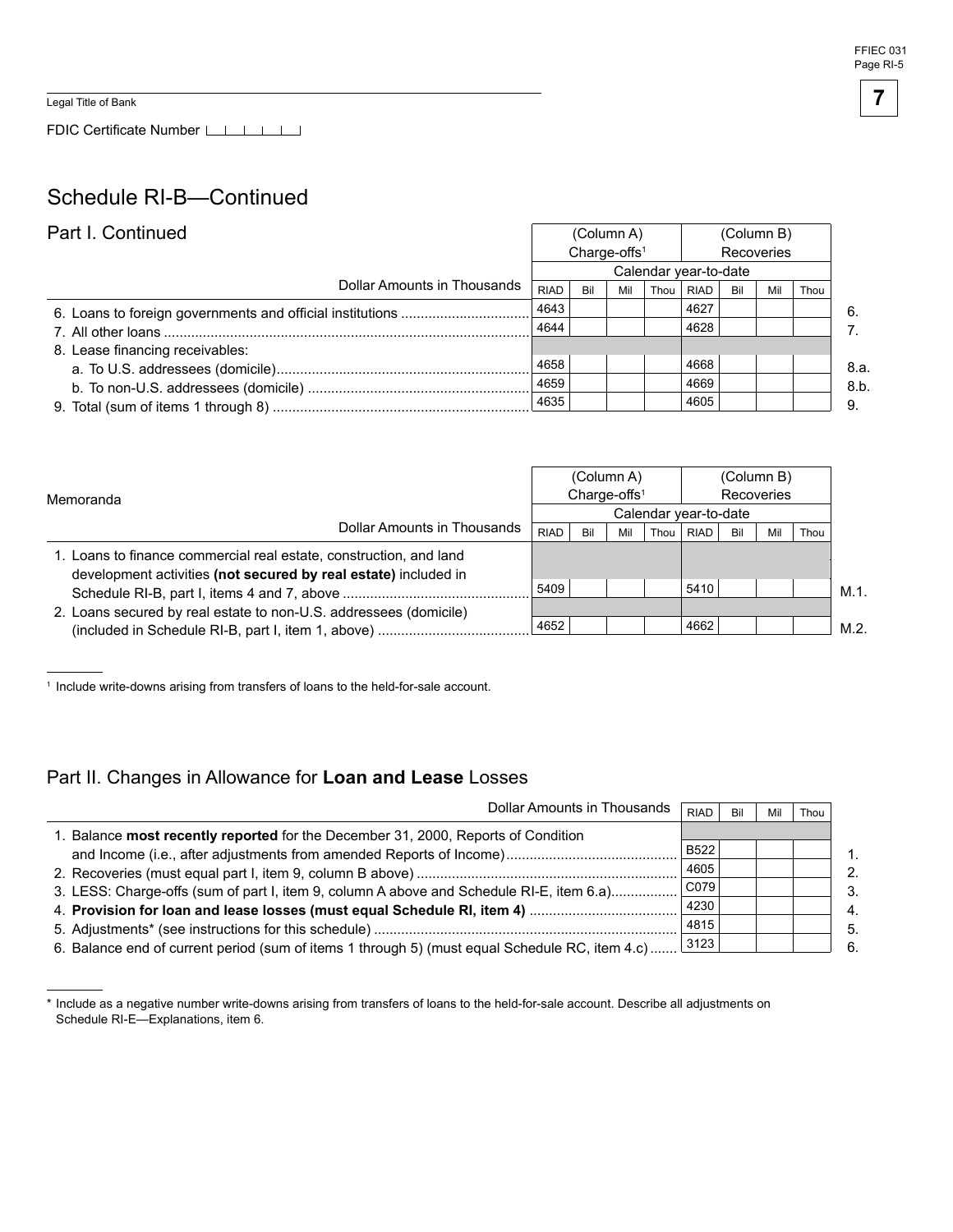## Schedule RI-D—Income from International Operations

For all banks with foreign offices, Edge or Agreement subsidiaries, or IBFs where international operations account for more than 10 percent of total revenues, total assets, or net income.

|                                                                                                |             |     | Year-to-date |      |      |
|------------------------------------------------------------------------------------------------|-------------|-----|--------------|------|------|
| Dollar Amounts in Thousands                                                                    | <b>RIAD</b> | Bil | Mil          | Thou |      |
| 1. Interest income and expense attributable to international operations:                       |             |     |              |      |      |
|                                                                                                | <b>B523</b> |     |              |      | 1.a. |
|                                                                                                | <b>B524</b> |     |              |      | 1.b. |
| 2. Net interest income attributable to international operations (item 1.a minus 1.b.)          | <b>B525</b> |     |              |      | 2.   |
| 3. Noninterest income and expense attributable to international operations:                    |             |     |              |      |      |
|                                                                                                | 4097        |     |              |      | 3.a. |
| b. Provision for loan and lease losses attributable to international operations                | 4235        |     |              |      | 3.b. |
|                                                                                                | 4239        |     |              |      | 3.c. |
| d. Net noninterest income (expense) attributable to international operations (item 3.a minus   |             |     |              |      |      |
|                                                                                                | 4843        |     |              |      | 3.d. |
| 4. Estimated pretax income attributable to international operations before capital allocation  |             |     |              |      |      |
|                                                                                                | 4844        |     |              |      | 4.   |
| 5. Adjustment to pretax income for internal allocations to international operations to reflect |             |     |              |      |      |
|                                                                                                | 4845        |     |              |      | 5.   |
| 6. Estimated pretax income attributable to international operations after capital allocation   |             |     |              |      |      |
|                                                                                                | 4846        |     |              |      | 6.   |
| 7. Income taxes attributable to income from international operations as estimated in item 6    | 4797        |     |              |      | 7.   |
| 8. Estimated net income attributable to international operations (item 6 minus 7)              | 4341        |     |              |      | 8.   |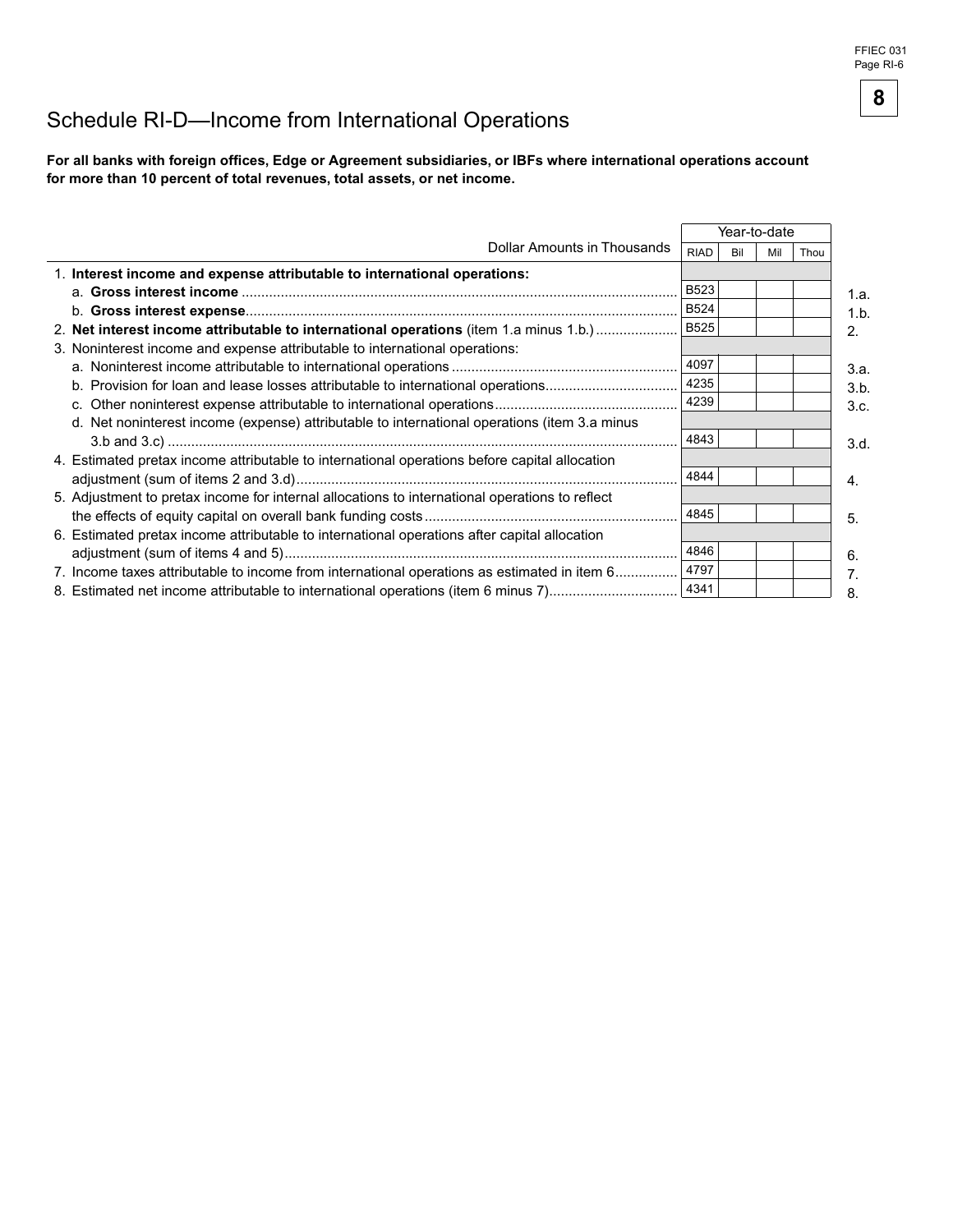#### FFIEC 031 Page RI-7

**9**

## Schedule RI-E-Explanations

#### **Schedule RI-E is to be completed each quarter on a calendar year-to-date basis.**

Detail all adjustments in Schedule RI-A and RI-B, all extraordinary items and other adjustments in Schedule RI, and all significant items of other noninterest income and other noninterest expense in Schedule RI. (See instructions for details.)

|          |                     |                                                                                                            |                             |             |     | Year-to-date |      |         |
|----------|---------------------|------------------------------------------------------------------------------------------------------------|-----------------------------|-------------|-----|--------------|------|---------|
|          |                     |                                                                                                            | Dollar Amounts in Thousands | <b>RIAD</b> | Bil | Mil          | Thou |         |
|          |                     | 1. Other noninterest income (from Schedule RI, item 5.I)                                                   |                             |             |     |              |      |         |
|          |                     | Itemize and describe amounts that exceed 1% of the sum of Schedule RI,                                     |                             |             |     |              |      |         |
|          |                     | items 1.h and 5.m:                                                                                         |                             |             |     |              |      |         |
| a.       | <b>TEXT</b><br>C013 | Income and fees from the printing and sale of checks                                                       |                             | C013        |     |              |      | 1.a.    |
| b.       | <b>TEXT</b><br>C014 | Earnings on/increase in value of cash surrender value of life insurance                                    |                             | C014        |     |              |      | 1.b.    |
| c.       | <b>TEXT</b><br>C016 | Income and fees from automated teller machines (ATMs)                                                      |                             | C016        |     |              |      | 1.c.    |
| d.       | <b>TEXT</b><br>4042 | Rent and other income from other real estate owned                                                         |                             | 4042        |     |              |      | 1.d.    |
| е.       | <b>TEXT</b><br>C015 | Safe deposit box rent                                                                                      |                             | C015        |     |              |      | 1.e.    |
| f.       | <b>TEXT</b><br>4461 |                                                                                                            |                             | 4461        |     |              |      | 1.f.    |
| g.       | <b>TEXT</b><br>4462 |                                                                                                            |                             | 4462        |     |              |      | 1.g.    |
| h.       | <b>TEXT</b><br>4463 |                                                                                                            |                             | 4463        |     |              |      | 1.h.    |
|          |                     | 2. Other noninterest expense (from Schedule RI, item 7.d)                                                  |                             |             |     |              |      |         |
|          |                     | Itemize and describe amounts that exceed 1% of the sum of Schedule RI.                                     |                             |             |     |              |      |         |
|          |                     | items 1.h and 5.m:                                                                                         |                             |             |     |              |      |         |
| a.       | TEXT<br>C017        | Data processing expenses                                                                                   |                             | C017        |     |              |      | 2.a.    |
| b.       | <b>TEXT</b><br>0497 | Advertising and marketing expenses                                                                         |                             | 0497        |     |              |      | 2.b.    |
| c.       | <b>TEXT</b><br>4136 | Directors' fees                                                                                            |                             | 4136        |     |              |      | 2.c.    |
| d.       | <b>TEXT</b><br>C018 | Printing, stationery, and supplies                                                                         |                             | C018        |     |              |      | 2.d.    |
| е.       | <b>TEXT</b><br>8403 | Postage                                                                                                    |                             | 8403        |     |              |      | 2.e.    |
| f.       | TEXT<br>4141        | Legal fees and expenses                                                                                    |                             | 4141        |     |              |      | 2.f.    |
| g        | <b>TEXT</b><br>4146 | FDIC deposit insurance assessments                                                                         |                             | 4146        |     |              |      | 2.g.    |
| h.       | <b>TEXT</b><br>4464 |                                                                                                            |                             | 4464        |     |              |      | 2.h.    |
|          | <b>TEXT</b><br>4467 |                                                                                                            |                             | 4467        |     |              |      | 2.i.    |
|          | <b>TEXT</b><br>4468 |                                                                                                            |                             | 4468        |     |              |      | 2.j.    |
|          |                     | 3. Extraordinary items and other adjustments and applicable income tax effect (from Schedule RI,           |                             |             |     |              |      |         |
|          |                     | item 11) (itemize and describe all extraordinary items and other adjustments):                             |                             |             |     |              |      |         |
|          | a. (1)              | TEXT<br>6373<br>Effect of adopting FAS 133, "Accounting for Derivative Instruments and Hedging Activities" |                             | 6373        |     |              |      | 3.a.(1) |
|          |                     | (2) Applicable income tax effect                                                                           | 4486                        |             |     |              |      | 3.a.(2) |
| b. (1)   |                     | <b>TEXT</b><br>4487                                                                                        |                             | 4487        |     |              |      | 3.b.(1) |
|          |                     | (2) Applicable income tax effect                                                                           | 4488                        |             |     |              |      | 3.b.(2) |
| c. $(1)$ |                     | 4489                                                                                                       |                             | 4489        |     |              |      | 3.c.(1) |
|          |                     | (2) Applicable income tax effect                                                                           | 4491                        |             |     |              |      | 3.c.(2) |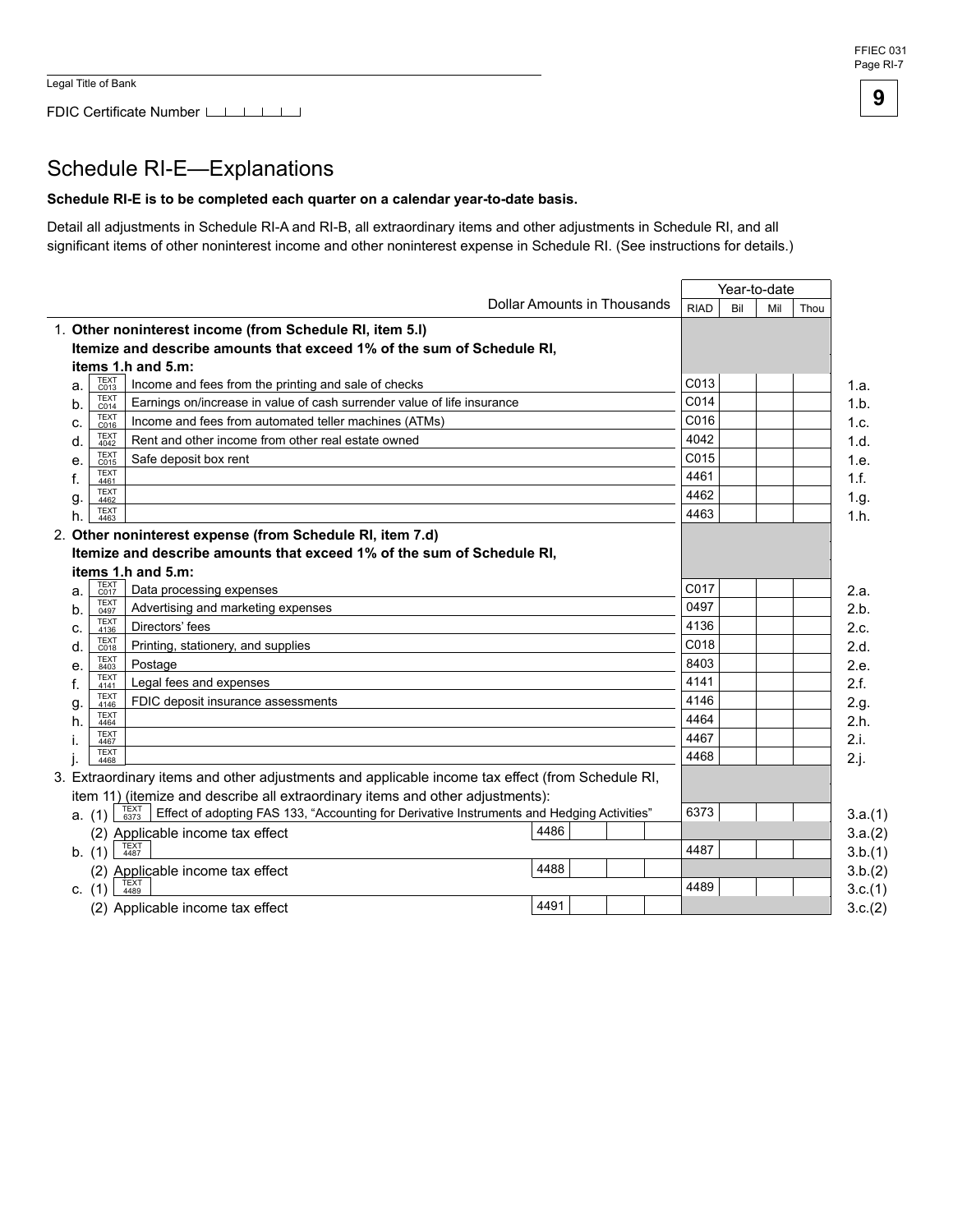## Schedule RI-E-Continued

|                                                                                                          |             |     | Year-to-date |      |      |
|----------------------------------------------------------------------------------------------------------|-------------|-----|--------------|------|------|
| Dollar Amounts in Thousands                                                                              | <b>RIAD</b> | Bil | Mil          | Thou |      |
| 4. Restatements due to corrections of material accounting errors and changes in accounting               |             |     |              |      |      |
| <b>principles</b> (from Schedule RI-A, item 2) (itemize and describe all restatements):                  |             |     |              |      |      |
| <b>TEXT</b><br>a.<br><b>B526</b>                                                                         | B526        |     |              |      | 4.a. |
| <b>TEXT</b><br><b>B527</b>                                                                               | <b>B527</b> |     |              |      | 4.b. |
| 5. Other transactions with parent holding company (from Schedule RI-A, item 11)                          |             |     |              |      |      |
| (itemize and describe all such transactions):                                                            |             |     |              |      |      |
| <b>TEXT</b><br>a.<br>4498                                                                                | 4498        |     |              |      | 5.a. |
| <b>TEXT</b><br>b.<br>4499                                                                                | 4499        |     |              |      | 5.b. |
| 6. Adjustments to allowance for loan and lease losses (from Schedule RI-B, part II, item 5)              |             |     |              |      |      |
| (itemize and describe all adjustments):                                                                  |             |     |              |      |      |
| TEXT<br>5523<br>Write-downs arising from transfers of loans to the held-for-sale account<br>$\mathbf{a}$ | 5523        |     |              |      | 6.a. |
| <b>TEXT</b><br>4522                                                                                      | 4522        |     |              |      | 6.b. |

7. Other explanations (the space below is provided for the bank to briefly describe, at its option, any other significant items affecting the Report of Income):

 $No comment$  (RIAD 4769)

Other explanations (please type or print clearly): (TEXT 4769)

**10**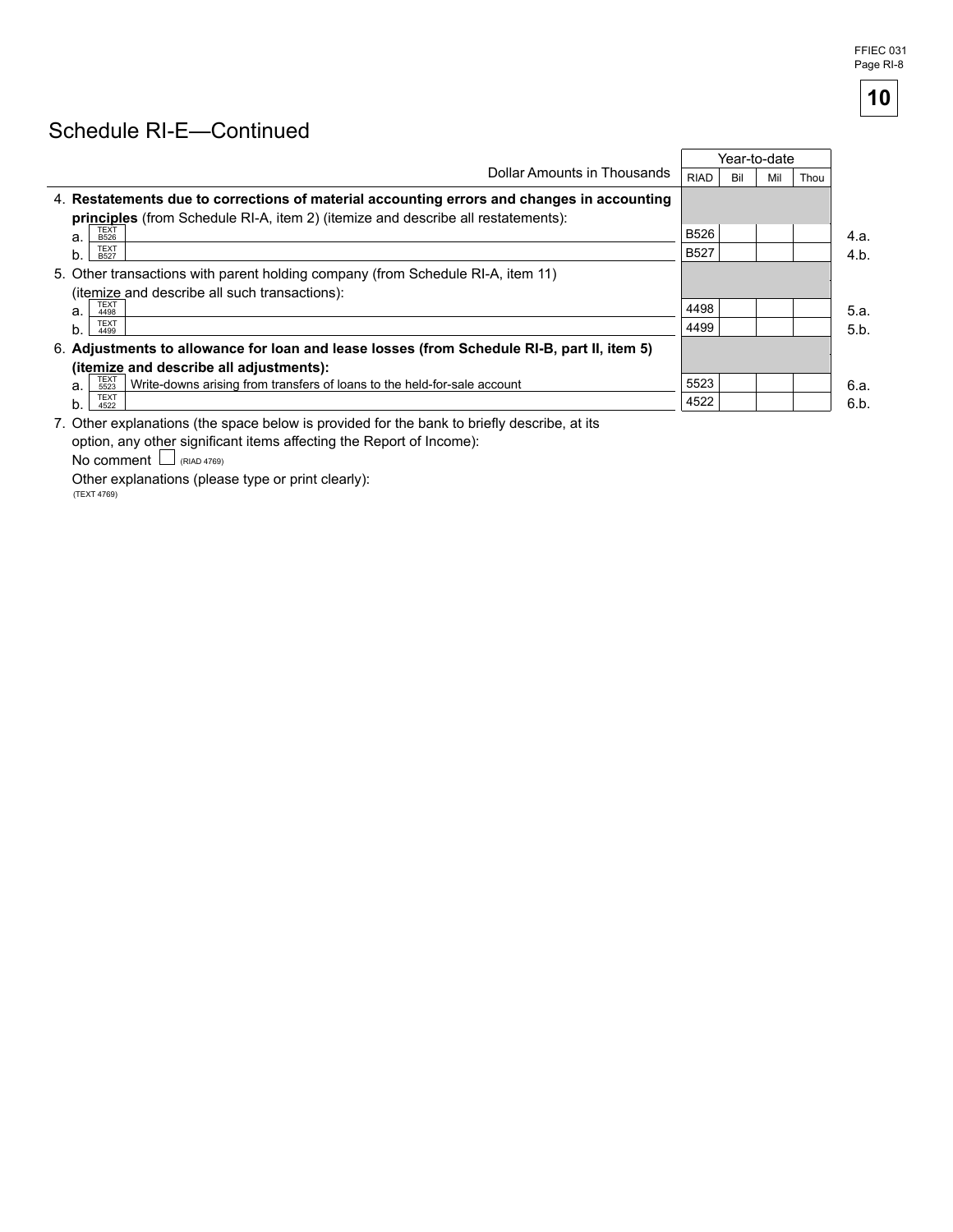| FFIEC 031 |  |
|-----------|--|
| Page RC-1 |  |

| Zip Code |  |
|----------|--|
|          |  |
|          |  |

## Consolidated Report of Condition for Insured Commercial and State-Chartered Savings Banks for September 30, 2001

All schedules are to be reported in thousands of dollars. Unless otherwise indicated, report the amount outstanding as of the last business day of the quarter.

## Schedule RC—Balance Sheet

|                                                                                             | Dollar Amounts in Thousands<br><b>RCFD</b><br>Bil<br>Thou<br>Mil |       |
|---------------------------------------------------------------------------------------------|------------------------------------------------------------------|-------|
| ASSETS                                                                                      |                                                                  |       |
| 1. Cash and balances due from depository institutions (from Schedule RC-A):                 |                                                                  |       |
|                                                                                             | 0081                                                             | 1.a.  |
|                                                                                             | 0071                                                             | 1.b.  |
| 2. Securities:                                                                              |                                                                  |       |
|                                                                                             | 1754                                                             | 2.a.  |
|                                                                                             | 1773                                                             | 2.b.  |
|                                                                                             | 1350                                                             | 3.    |
| 4. Loans and lease financing receivables (from Schedule RC-C):                              |                                                                  |       |
|                                                                                             | 5369                                                             | 4.a.  |
|                                                                                             |                                                                  | 4.b.  |
|                                                                                             |                                                                  | 4.c.  |
| d. Loans and leases, net of unearned income and allowance (item 4.b minus 4.c)              | <b>B529</b>                                                      | 4.d.  |
|                                                                                             | 3545                                                             | 5.    |
|                                                                                             | 2145                                                             | 6.    |
|                                                                                             | 2150                                                             | 7.    |
| 8. Investments in unconsolidated subsidiaries and associated companies (from Schedule RC-M) | 2130                                                             | 8.    |
|                                                                                             | 2155                                                             | 9.    |
| 10. Intangible assets:                                                                      |                                                                  |       |
|                                                                                             | 3163                                                             | 10.a. |
|                                                                                             | 0426                                                             | 10.b. |
|                                                                                             | 2160                                                             | 11.   |
|                                                                                             | 2170                                                             | 12.   |

<sup>1</sup> Includes cash items in process of collection and unposted debits.

<sup>2</sup> Includes time certificates of deposit not held for trading.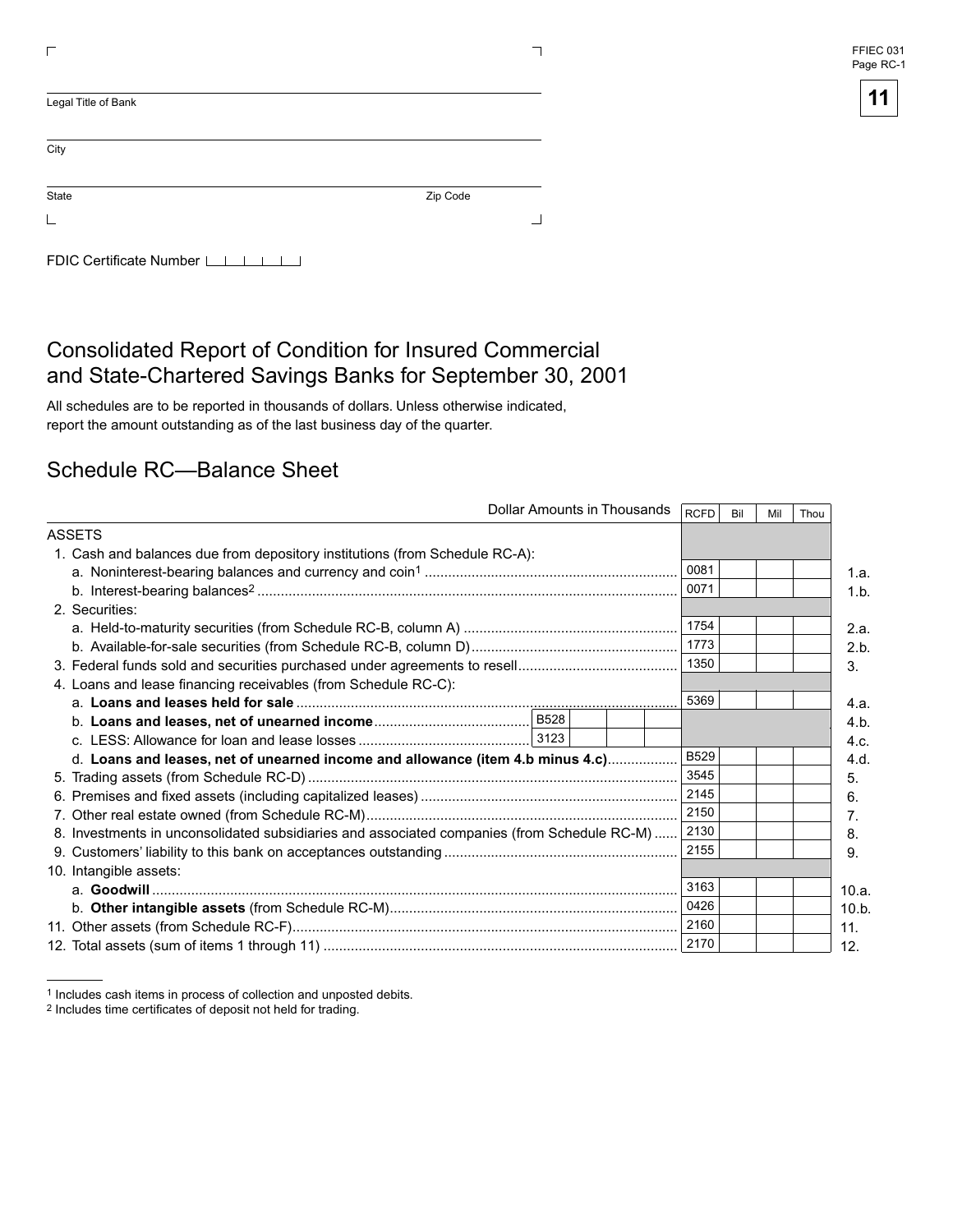#### FFIEC 031 Page RC-2

**12** 

## Schedule RC-Continued

|                                                                                |  | Dollar Amounts in Thousands |             | Bil | Mil | Thou |          |
|--------------------------------------------------------------------------------|--|-----------------------------|-------------|-----|-----|------|----------|
| <b>LIABILITIES</b>                                                             |  |                             |             |     |     |      |          |
| 13. Deposits:                                                                  |  |                             |             |     |     |      |          |
| a. In domestic offices (sum of totals of columns A and C from Schedule RC-E,   |  |                             | <b>RCON</b> |     |     |      |          |
|                                                                                |  |                             | 2200        |     |     |      | 13.a.    |
|                                                                                |  |                             |             |     |     |      | 13.a.(1) |
|                                                                                |  |                             |             |     |     |      | 13.a.(2) |
| b. In foreign offices, Edge and Agreement subsidiaries, and IBFs               |  |                             | <b>RCFN</b> |     |     |      |          |
|                                                                                |  |                             | 2200        |     |     |      | 13.b.    |
|                                                                                |  |                             |             |     |     |      | 13.b.(1) |
|                                                                                |  |                             | <b>RCFD</b> |     |     |      | 13.b.(2) |
| 14. Federal funds purchased and securities sold under agreements to repurchase |  |                             | 2800        |     |     |      | 14.      |
|                                                                                |  |                             | 3548        |     |     |      | 15.      |
| 16. Other borrowed money (includes mortgage indebtedness and obligations under |  |                             |             |     |     |      |          |
|                                                                                |  |                             | 3190        |     |     |      | 16.      |
| 17. Not applicable                                                             |  |                             |             |     |     |      |          |
|                                                                                |  |                             | 2920        |     |     |      | 18.      |
|                                                                                |  |                             | 3200        |     |     |      | 19.      |
|                                                                                |  |                             |             |     |     |      | 20.      |
|                                                                                |  |                             | 2948        |     |     |      | 21.      |
|                                                                                |  |                             | 3000        |     |     |      | 22.      |
| <b>EQUITY CAPITAL</b>                                                          |  |                             |             |     |     |      |          |
|                                                                                |  |                             | 3838        |     |     |      | 23.      |
|                                                                                |  |                             | 3230        |     |     |      | 24.      |
|                                                                                |  |                             | 3839        |     |     |      | 25.      |
|                                                                                |  |                             | 3632        |     |     |      | 26.a.    |
|                                                                                |  |                             | <b>B530</b> |     |     |      | 26.b.    |
|                                                                                |  |                             | A130        |     |     |      | 27.      |
|                                                                                |  |                             |             |     |     |      | 28.      |
|                                                                                |  |                             | 3300        |     |     |      | 29.      |

#### Memorandum

#### **To be reported with the March Report of Condition.**

| 1. Indicate in the box at the right the number of the statement below that best describes the |             |        |     |
|-----------------------------------------------------------------------------------------------|-------------|--------|-----|
| most comprehensive level of auditing work performed for the bank by independent external      | <b>RCFD</b> | Number |     |
| auditors as of any date during 2000                                                           | 6724        |        | M.1 |
|                                                                                               |             |        |     |

- accounting firm which submits a report on the bank accounting firm (may be required by state chartering authority)
- 2 = Independent audit of the bank's parent holding company con-<br>5 = Directors' examination of the bank performed by other external ducted in accordance with generally accepted auditing standards auditors (may be required by state chartering authority) consolidated holding company (but not on the bank separately)  $7 =$  Compilation of the bank's financial statements by external
- **3 = Attestation on bank management's assertion on the effectiveness** auditors **of the bank's internal control over financial reporting by a**  $8 =$  **Other audit procedures (excluding tax preparation work) certified public accounting firm <b>b p b p c p c p c p c p c p c p c p c p c p c p c p c p c p c p c p c p c p c p c p c p c p c**
- 1 = Independent audit of the bank conducted in accordance with 4 = Directors examination of the bank conducted in accordance with generally accepted auditing standards by a certified public generally accepted auditing standards by a certified public
	-
	- by a certified public accounting firm which submits a report on the  $6 =$  Review of the bank's financial statements by external auditors
		-
		-
		-

<sup>1</sup> Includes total demand deposits and noninterest-bearing time and savings deposits.

<sup>2</sup> Includes limited-life preferred stock and related surplus.

<sup>3</sup> Includes net unrealized holding gains (losses) on available-for-sale securities, accumulated net gains (losses) on cash ßow hedges, cumulative foreign currency translation adjustments, and minimum pension liability adjustments.

<sup>4</sup> Includes treasury stock and unearned Employee Stock Ownership Plan shares.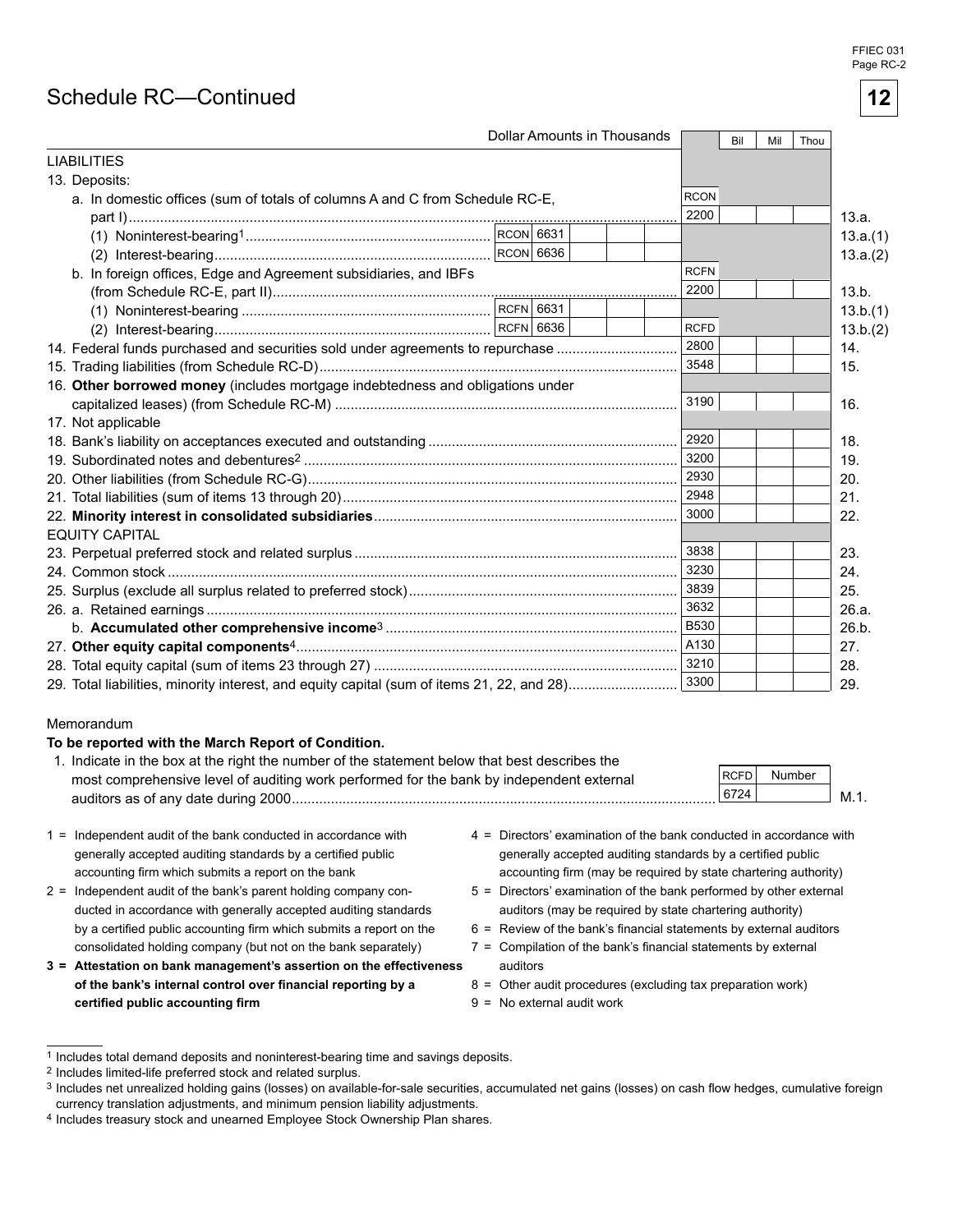Legal Title of Bank

FDIC Certificate Number [16]

# Schedule RC-A—Cash and Balances Due From Depository Institutions

Exclude assets held for trading.

|                                                                            |              |     | (Column A) |          | (Column B)  |     |                |      |
|----------------------------------------------------------------------------|--------------|-----|------------|----------|-------------|-----|----------------|------|
|                                                                            | Consolidated |     |            | Domestic |             |     |                |      |
|                                                                            |              |     | Bank       |          |             |     | <b>Offices</b> |      |
| Dollar Amounts in Thousands                                                | <b>RCFD</b>  | Bil | Mil        | Thou     | <b>RCON</b> | Bil | Mil            | Thou |
| 1. Cash items in process of collection, unposted debits, and currency and  |              |     |            |          |             |     |                |      |
|                                                                            | 0022         |     |            |          |             |     |                |      |
| a. Cash items in process of collection and unposted debits                 |              |     |            |          | 0020        |     |                |      |
|                                                                            |              |     |            |          | 0080        |     |                |      |
|                                                                            |              |     |            |          | 0082        |     |                |      |
| a. U.S. branches and agencies of foreign banks (including their IBFs)      | 0083         |     |            |          |             |     |                |      |
| b. Other commercial banks in the U.S. and other depository institutions in |              |     |            |          |             |     |                |      |
|                                                                            | 0085         |     |            |          |             |     |                |      |
| 3. Balances due from banks in foreign countries and foreign central banks  |              |     |            |          | 0070        |     |                |      |
|                                                                            | 0073         |     |            |          |             |     |                |      |
| b. Other banks in foreign countries and foreign central banks              | 0074         |     |            |          |             |     |                |      |
|                                                                            | 0090         |     |            |          | 0090        |     |                |      |
| 5. Total (sum of items 1 through 4) (total of column A must equal          |              |     |            |          |             |     |                |      |
|                                                                            | 0010         |     |            |          | 0010        |     |                |      |

## Schedule RC-B—Securities

Exclude assets held for trading.

|                                   |      |     |                                     |      | Held-to-maturity |     |                          |      |             |     |                                     |      | Available-for-sale |     |                                 |      |      |
|-----------------------------------|------|-----|-------------------------------------|------|------------------|-----|--------------------------|------|-------------|-----|-------------------------------------|------|--------------------|-----|---------------------------------|------|------|
|                                   |      |     | (Column A)<br><b>Amortized Cost</b> |      |                  |     | (Column B)<br>Fair Value |      |             |     | (Column C)<br><b>Amortized Cost</b> |      |                    |     | (Column D)<br><b>Fair Value</b> |      |      |
| Dollar Amounts in Thousands RCFD  |      | Bil | Mil                                 | Thou | <b>RCFD</b>      | Bil | Mil                      | Thou | <b>RCFD</b> | Bil | Mil                                 | Thou | RCFD               | Bil | Mil                             | Thou |      |
| 1. U.S. Treasury securities       | 0211 |     |                                     |      | 0213             |     |                          |      | 1286        |     |                                     |      | 1287               |     |                                 |      | 1.   |
| 2. U.S. Government agency         |      |     |                                     |      |                  |     |                          |      |             |     |                                     |      |                    |     |                                 |      |      |
| obligations (exclude              |      |     |                                     |      |                  |     |                          |      |             |     |                                     |      |                    |     |                                 |      |      |
| mortgage-backed                   |      |     |                                     |      |                  |     |                          |      |             |     |                                     |      |                    |     |                                 |      |      |
| securities):                      |      |     |                                     |      |                  |     |                          |      |             |     |                                     |      |                    |     |                                 |      |      |
| a. Issued by U.S. Gov-            |      |     |                                     |      |                  |     |                          |      |             |     |                                     |      |                    |     |                                 |      |      |
| ernment agencies <sup>1</sup>     | 1289 |     |                                     |      | 1290             |     |                          |      | 1291        |     |                                     |      | 1293               |     |                                 |      | 2.a. |
| b. Issued by U.S.                 |      |     |                                     |      |                  |     |                          |      |             |     |                                     |      |                    |     |                                 |      |      |
| Government-                       |      |     |                                     |      |                  |     |                          |      |             |     |                                     |      |                    |     |                                 |      |      |
| sponsored agencies <sup>2</sup>   | 1294 |     |                                     |      | 1295             |     |                          |      | 1297        |     |                                     |      | 1298               |     |                                 |      | 2.b. |
| 3. Securities issued by           |      |     |                                     |      |                  |     |                          |      |             |     |                                     |      |                    |     |                                 |      |      |
| states and political              |      |     |                                     |      |                  |     |                          |      |             |     |                                     |      |                    |     |                                 |      |      |
| subdivisions in the U.S. $ 8496 $ |      |     |                                     |      | 8497             |     |                          |      | 8498        |     |                                     |      | 8499               |     |                                 |      | 3.   |

 1 Includes Small Business Administration "Guaranteed Loan Pool Certificates," U.S. Maritime Administration obligations, and Export–Import Bank participation certificates.

 $^2$  Includes obligations (other than mortgage-backed securities) issued by the Farm Credit System, the Federal Home Loan Bank System, the Federal Home Loan Mortgage Corporation, the Federal National Mortgage Association, the Financing Corporation, Resolution Funding Corporation, the Student Loan Marketing Association, and the Tennessee Valley Authority.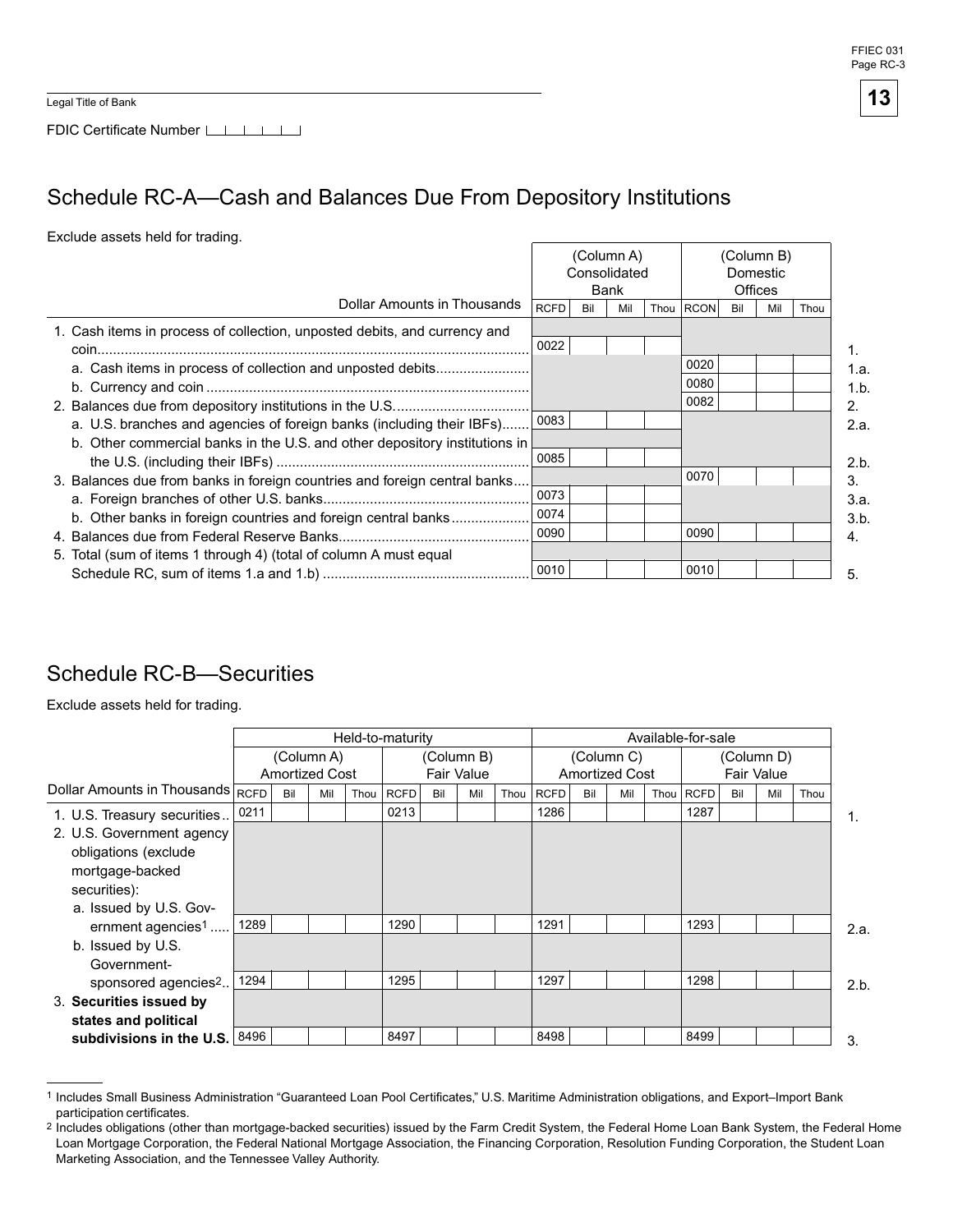## Schedule RC-B-Continued

|                                       |             |     | (Column A)            |      | Held-to-maturity           |     | (Column B) |      |                     |     | (Column C)            | Available-for-sale |             |     | (Column D) |         |
|---------------------------------------|-------------|-----|-----------------------|------|----------------------------|-----|------------|------|---------------------|-----|-----------------------|--------------------|-------------|-----|------------|---------|
|                                       |             |     | <b>Amortized Cost</b> |      |                            |     | Fair Value |      |                     |     | <b>Amortized Cost</b> |                    |             |     | Fair Value |         |
| Dollar Amounts in Thousands RCFD      |             | Bil | Mil                   | Thou | <b>RCFD</b>                | Bil | Mil        | Thou | <b>RCFD</b>         | Bil | Mil                   |                    | Thou RCFD   | Bil | Mil        | Thou    |
| 4. Mortgage-backed                    |             |     |                       |      |                            |     |            |      |                     |     |                       |                    |             |     |            |         |
| securities (MBS):                     |             |     |                       |      |                            |     |            |      |                     |     |                       |                    |             |     |            |         |
| a. Pass-through                       |             |     |                       |      |                            |     |            |      |                     |     |                       |                    |             |     |            |         |
| securities:                           |             |     |                       |      |                            |     |            |      |                     |     |                       |                    |             |     |            |         |
| (1) Guaranteed by                     | 1698        |     |                       |      | 1699                       |     |            |      |                     |     |                       |                    | 1702        |     |            |         |
| GNMA                                  |             |     |                       |      |                            |     |            |      | 1701                |     |                       |                    |             |     |            | 4.a.(1) |
| (2) Issued by FNMA<br>and FHLMC       | 1703        |     |                       |      | 1705                       |     |            |      | 1706                |     |                       |                    | 1707        |     |            |         |
| (3) Other pass-                       |             |     |                       |      |                            |     |            |      |                     |     |                       |                    |             |     |            | 4.a.(2) |
| through securities.                   | 1709        |     |                       |      | 1710                       |     |            |      | 1711                |     |                       |                    | 1713        |     |            | 4.a.(3) |
| b. Other mortgage-                    |             |     |                       |      |                            |     |            |      |                     |     |                       |                    |             |     |            |         |
| backed securities                     |             |     |                       |      |                            |     |            |      |                     |     |                       |                    |             |     |            |         |
| (include CMOs,                        |             |     |                       |      |                            |     |            |      |                     |     |                       |                    |             |     |            |         |
| REMICs, and stripped                  |             |     |                       |      |                            |     |            |      |                     |     |                       |                    |             |     |            |         |
| MBS):                                 |             |     |                       |      |                            |     |            |      |                     |     |                       |                    |             |     |            |         |
| (1) Issued or guar-                   |             |     |                       |      |                            |     |            |      |                     |     |                       |                    |             |     |            |         |
| anteed by FNMA,                       |             |     |                       |      |                            |     |            |      |                     |     |                       |                    |             |     |            |         |
| FHLMC, or GNMA                        | 1714        |     |                       |      | 1715                       |     |            |      | 1716                |     |                       |                    | 1717        |     |            | 4.b.(1) |
| (2) Collateralized by                 |             |     |                       |      |                            |     |            |      |                     |     |                       |                    |             |     |            |         |
| MBS issued or                         |             |     |                       |      |                            |     |            |      |                     |     |                       |                    |             |     |            |         |
| guaranteed by                         |             |     |                       |      |                            |     |            |      |                     |     |                       |                    |             |     |            |         |
| FNMA, FHLMC,<br>or GNMA               | 1718        |     |                       |      | 1719                       |     |            |      | 1731                |     |                       |                    | 1732        |     |            |         |
| (3) All other                         |             |     |                       |      |                            |     |            |      |                     |     |                       |                    |             |     |            | 4.b.(2) |
| mortgage-backed                       |             |     |                       |      |                            |     |            |      |                     |     |                       |                    |             |     |            |         |
| securities                            | 1733        |     |                       |      | 1734                       |     |            |      | 1735                |     |                       |                    | 1736        |     |            | 4.b.(3) |
| 5. Asset-backed securities            |             |     |                       |      |                            |     |            |      |                     |     |                       |                    |             |     |            |         |
| (ABS):                                |             |     |                       |      |                            |     |            |      |                     |     |                       |                    |             |     |            |         |
| a. Credit card                        |             |     |                       |      |                            |     |            |      |                     |     |                       |                    |             |     |            |         |
| receivables                           | B838        |     |                       |      | <b>B839</b>                |     |            |      | B840                |     |                       |                    | B841        |     |            | 5.a.    |
| b. Home equity lines                  | B842        |     |                       |      | B843                       |     |            |      | B844                |     |                       |                    | B845        |     |            | 5.b.    |
| c. Automobile loans.                  | B846        |     |                       |      | <b>B847</b>                |     |            |      | <b>B848</b>         |     |                       |                    | <b>B849</b> |     |            | 5.c.    |
| d. Other consumer loans               | <b>B850</b> |     |                       |      | B851                       |     |            |      | B852                |     |                       |                    | B853        |     |            | 5.d.    |
| e. Commercial and                     | B854        |     |                       |      |                            |     |            |      |                     |     |                       |                    | <b>B857</b> |     |            |         |
| industrial loans                      | <b>B858</b> |     |                       |      | <b>B855</b><br><b>B859</b> |     |            |      | B856<br><b>B860</b> |     |                       |                    | B861        |     |            | 5.e.    |
| f. Other<br>6. Other debt securities: |             |     |                       |      |                            |     |            |      |                     |     |                       |                    |             |     |            | 5.f.    |
| a. Other domestic debt                |             |     |                       |      |                            |     |            |      |                     |     |                       |                    |             |     |            |         |
| securities                            | 1737        |     |                       |      | 1738                       |     |            |      | 1739                |     |                       |                    | 1741        |     |            | 6.a.    |
| b. Foreign debt                       |             |     |                       |      |                            |     |            |      |                     |     |                       |                    |             |     |            |         |
| securities                            | 1742        |     |                       |      | 1743                       |     |            |      | 1744                |     |                       |                    | 1746        |     |            | 6.b.    |
| 7. Investments in mutual              |             |     |                       |      |                            |     |            |      |                     |     |                       |                    |             |     |            |         |
| funds and other equity                |             |     |                       |      |                            |     |            |      |                     |     |                       |                    |             |     |            |         |
| securities with readily               |             |     |                       |      |                            |     |            |      |                     |     |                       |                    |             |     |            |         |
| determinable fair values <sup>1</sup> |             |     |                       |      |                            |     |            |      | A510                |     |                       |                    | A511        |     |            | 7.      |
| 8. Total (sum of items 1              |             |     |                       |      |                            |     |            |      |                     |     |                       |                    |             |     |            |         |
| through 7) (total of                  |             |     |                       |      |                            |     |            |      |                     |     |                       |                    |             |     |            |         |
| column A must equal                   |             |     |                       |      |                            |     |            |      |                     |     |                       |                    |             |     |            |         |
| Schedule RC, item 2.a)                |             |     |                       |      |                            |     |            |      |                     |     |                       |                    |             |     |            |         |
| (total of column D must               |             |     |                       |      |                            |     |            |      |                     |     |                       |                    |             |     |            |         |
| equal Schedule RC,                    | 1754        |     |                       |      | 1771                       |     |            |      | 1772                |     |                       |                    | 1773        |     |            |         |
| item 2.b)                             |             |     |                       |      |                            |     |            |      |                     |     |                       |                    |             |     |            | 8.      |

<sup>1</sup> Report Federal Reserve stock, Federal Home Loan Bank stock, and bankers' bank stock in Schedule RC-F, item 4.

FFIEC 031 Page RC-4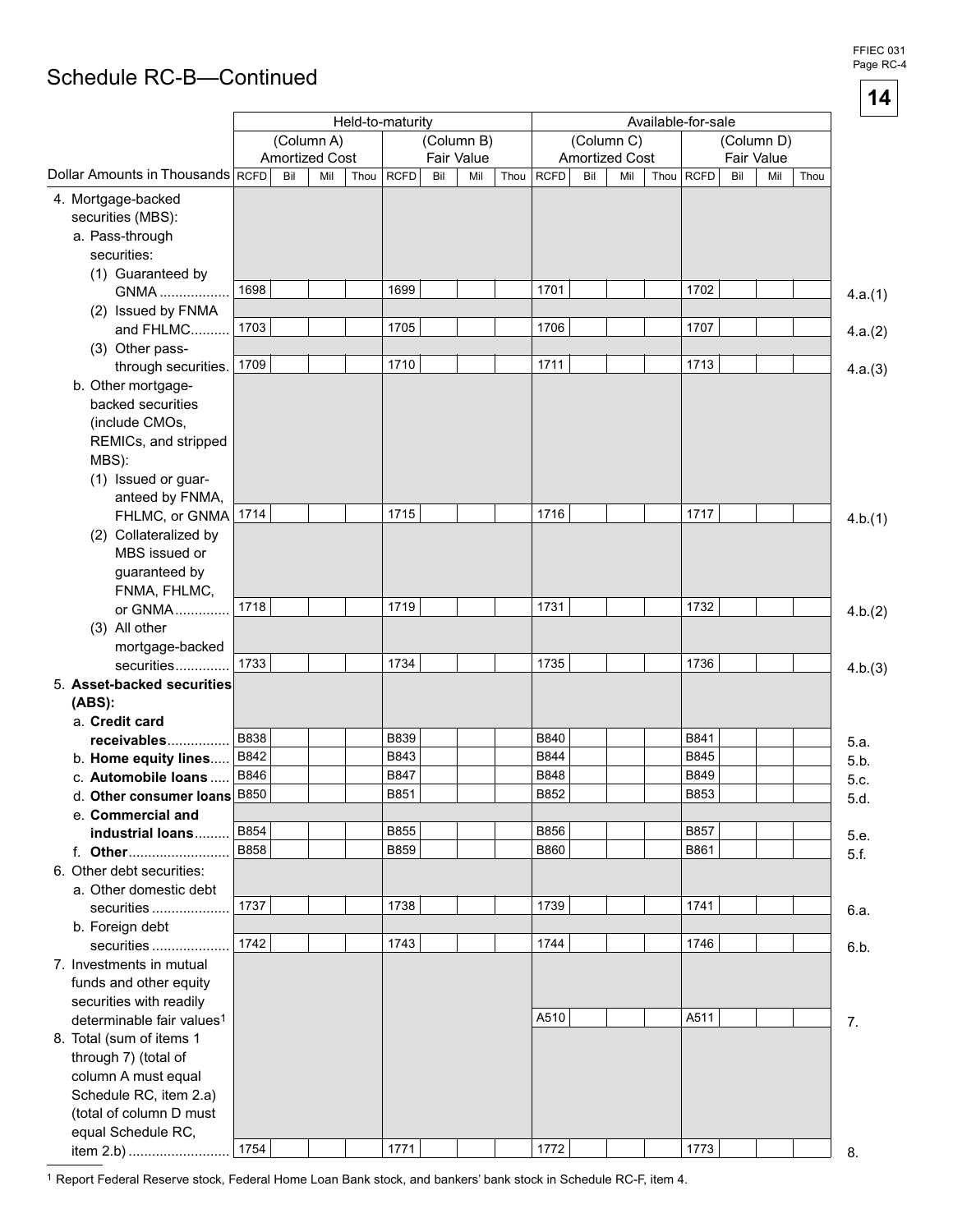Memoranda

FDIC Certificate Number LATT

## Schedule RC-B—Continued

| menioranua                                                                                                 | Dollar Amounts in Thousands | <b>RCFD</b> | Bil | Mil | Thou |           |
|------------------------------------------------------------------------------------------------------------|-----------------------------|-------------|-----|-----|------|-----------|
|                                                                                                            |                             | 0416        |     |     |      | M.1.      |
| 2. Maturity and repricing data for debt securities <sup>1, 2</sup> (excluding those in nonaccrual status): |                             |             |     |     |      |           |
| a. Securities issued by the U.S. Treasury, U.S. Government agencies, and states and political              |                             |             |     |     |      |           |
| subdivisions in the U.S.; other non-mortgage debt securities; and mortgage pass-through                    |                             |             |     |     |      |           |
| securities other than those backed by closed-end first lien 1-4 family residential mortgages               |                             |             |     |     |      |           |
| with a remaining maturity or next repricing date of: $3, 4$                                                |                             |             |     |     |      |           |
|                                                                                                            |                             | A549        |     |     |      | M.2.a.(1) |
|                                                                                                            |                             | A550        |     |     |      | M.2.a.(2) |
|                                                                                                            |                             | A551        |     |     |      | M.2.a.(3) |
|                                                                                                            |                             | A552        |     |     |      | M.2.a.(4) |
|                                                                                                            |                             | A553        |     |     |      | M.2.a.(5) |
|                                                                                                            |                             | A554        |     |     |      | M.2.a.(6) |
| b. Mortgage pass-through securities backed by closed-end first lien 1-4 family residential                 |                             |             |     |     |      |           |
| mortgages with a remaining maturity or next repricing date of: 3, 5                                        |                             |             |     |     |      |           |
|                                                                                                            |                             | A555        |     |     |      | M.2.b.(1) |
|                                                                                                            |                             | A556        |     |     |      | M.2.b.(2) |
|                                                                                                            |                             | A557        |     |     |      | M.2.b.(3) |
|                                                                                                            |                             | A558        |     |     |      | M.2.b.(4) |
|                                                                                                            |                             | A559        |     |     |      | M.2.b.(5) |
|                                                                                                            |                             | A560        |     |     |      | M.2.b.(6) |
| c. Other mortgage-backed securities (include CMOs, REMICs, and stripped MBS; exclude                       |                             |             |     |     |      |           |
| mortgage pass-through securities) with an expected average life of: 6                                      |                             |             |     |     |      |           |
|                                                                                                            |                             | A561        |     |     |      | M.2.c.(1) |
|                                                                                                            |                             | A562        |     |     |      | M.2.c.(2) |
| d. Debt securities with a REMAINING MATURITY of one year or less (included in                              |                             |             |     |     |      |           |
|                                                                                                            |                             | A248        |     |     |      | M.2.d.    |
| 3. Amortized cost of held-to-maturity securities sold or transferred to available-for-sale or trading      |                             |             |     |     |      |           |
| securities during the calendar year-to-date (report the amortized cost at date of sale or transfer)        |                             | 1778        |     |     |      | M.3.      |
| 4. Structured notes (included in the held-to-maturity and available-for-sale accounts in                   |                             |             |     |     |      |           |
| Schedule RC-B, items 2, 3, 5, and 6):                                                                      |                             |             |     |     |      |           |
|                                                                                                            |                             | 8782        |     |     |      | M.4.a.    |
|                                                                                                            |                             | 8783        |     |     |      | M.4.b.    |

<sup>1</sup> Includes held-to-maturity securities at amortized cost and available-for-sale securities at fair value.

<sup>2</sup> Exclude investments in mutual funds and other equity securities with readily determinable fair values.

 $3$  Report fixed rate debt securities by remaining maturity and floating rate debt securities by next repricing date.

<sup>4</sup> Sum of Memorandum items 2.a.(1) through 2.a.(6) plus any nonaccrual debt securities in the categories of debt securities reported in Memorandum item 2.a that are included in Schedule RC-N, item 9, column C, must equal Schedule RC-B, sum of items 1, 2, 3, 5, and 6, columns A and D, plus mortgage pass-through securities other than those backed by closed-end first lien 1–4 family residential mortgages included in Schedule RC-B, item 4.a, columns A and D.

Sum of Memorandum items 2.b.(1) through 2.b.(6) plus any nonaccrual mortgage pass-through securities backed by closed-end first lien 1–4 family residential mortgages included in Schedule RC-N, item 9, column C, must equal Schedule RC-B, item 4.a, sum of columns A and D, less the amount of mortgage pass-through securities other than those backed by closed-end first lien 1–4 family residential mortgages included in Schedule RC-B, item 4.a, columns A and D.

<sup>6</sup> Sum of Memorandum items 2.c.(1) and 2.c.(2) plus any nonaccrual "Other mortgage-backed securities" included in Schedule RC-N, item 9, column C, must equal Schedule RC-B, item 4.b, sum of columns A and D.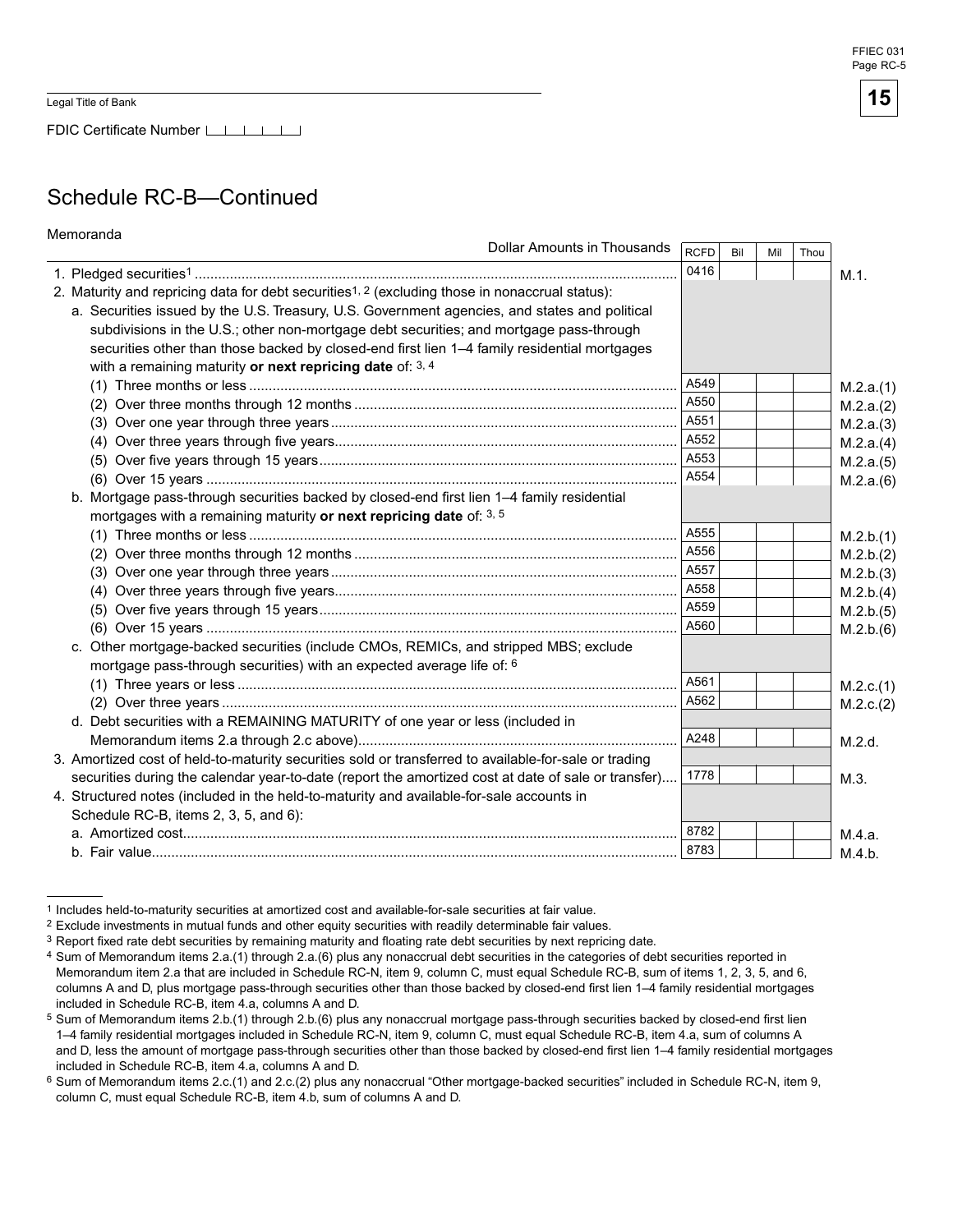FFIEC 031 Page RC-6

## Schedule RC-C-Loans and Lease Financing Receivables

### Part I. Loans and Leases

Do not deduct the allowance for loan and lease losses from amounts reported in this schedule. Report (1) loans and leases held for sale at the lower of cost or market value and (2) other loans and leases, net of unearned income. Report loans and leases net of any applicable (Column A) (Column B) allocated transfer risk reserve. Exclude assets held for trading and Consolidated Domestic commercial paper. **Bank** Offices Dollar Amounts in Thousands **RCFD** Bil Mil Thou RCON Bil Mil Thou 1410  $1.$ 1415 a. Construction, land development, and other land loans ........................  $1a$ b. Secured by farmland (including farm residential and other 1420  $1.b.$ c. Secured by 1-4 family residential properties: (1) Revolving, open-end loans secured by 1-4 family residential 1797 properties and extended under lines of credit ..................................  $1.c.(1)$ (2) Closed-end loans secured by 1-4 family residential properties: 5367  $1.c.(2)(a)$ 5368  $1.c.(2)(b)$ 1460 d. Secured by multifamily (5 or more) residential properties.....................  $1.d.$ 1480 1.e. 2. Loans to depository institutions and acceptances of other banks: B531  $2.a.$ **B532** (1) To U.S. branches and agencies of foreign banks ............................  $2.a.(1)$ **B533**  $2.a.(2)$ **B534 B534**  $2.b.$ **B535** 2.c. **B536**  $2.c.(1)$ **B537**  $2.c.(2)$ 1590 1590 3. Loans to finance agricultural production and other loans to farmers ........ 3. 4. Commercial and industrial loans: 1763 1763 4.a. 1764 1764 4.b. 5. Not applicable 6. Loans to individuals for household, family, and other personal expenditures (i.e., consumer loans) (includes purchased paper): **B538 B538** 6.a. **B539 B539** 6.b. c. Other consumer loans (includes single payment, installment, and 2011 2011 6.c. 7. Loans to foreign governments and official institutions (including foreign 2081 2081 7. 8. Obligations (other than securities and leases) of states and political 2107 2107 8. 1563 9. 1545 a. Loans for purchasing or carrying securities (secured and unsecured)... 9.a. 1564  $9.b.$ 2165 10. Lease financing receivables (net of unearned income)...............................  $10.$ 2182  $10.a.$ 2183  $10.b.$ 2123 2123 11. LESS: Any unearned income on loans reflected in items 1-9 above.........  $11.$ 12. Total loans and leases, net of unearned income (sum of items 1 through 10 minus item 11) (total of column A must equal 2122 2122  $12.$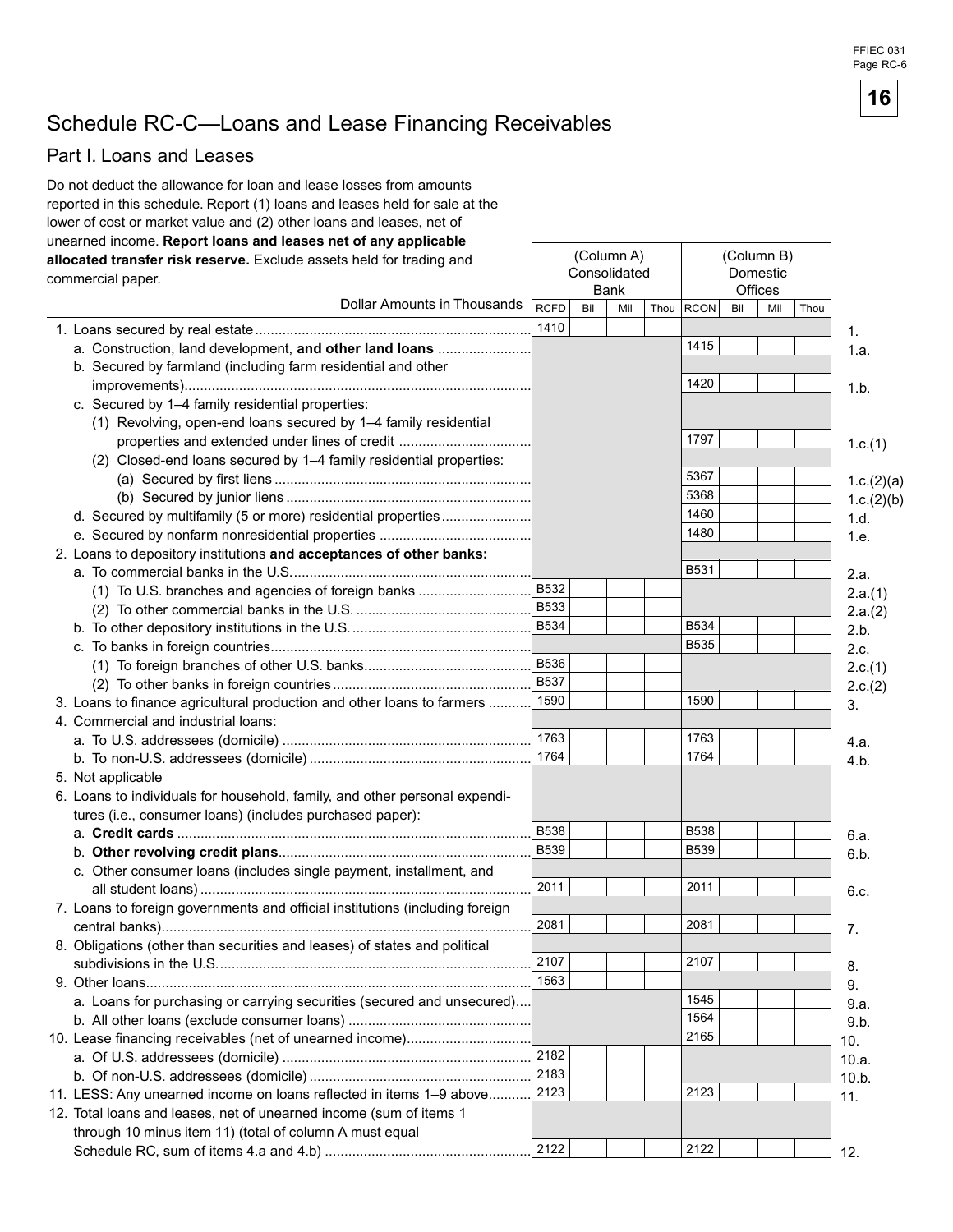## Schedule RC-C—Continued

### Part I. Continued

| Memoranda<br><b>Dollar Amounts in Thousands</b>                                                                                                                                                                                                                  | <b>RCFD</b> | Bil | Mil | Thou |           |
|------------------------------------------------------------------------------------------------------------------------------------------------------------------------------------------------------------------------------------------------------------------|-------------|-----|-----|------|-----------|
| 1. Loans and leases restructured and in compliance with modified terms (included in<br>Schedule RC-C, part I, and not reported as past due or nonaccrual in Schedule RC-N,<br>Memorandum item 1) (exclude loans secured by 1-4 family residential properties and |             |     |     |      |           |
| loans to individuals for household, family, and other personal expenditures)                                                                                                                                                                                     | 1616        |     |     |      | M.1.      |
| 2. Maturity and repricing data for loans and leases (excluding those in nonaccrual status):                                                                                                                                                                      |             |     |     |      |           |
| a. Closed-end loans secured by first liens on 1-4 family residential properties in domestic offices                                                                                                                                                              |             |     |     |      |           |
| (reported in Schedule RC-C, part I, item $1.c.(2)(a)$ , column B) with a remaining maturity or                                                                                                                                                                   |             |     |     |      |           |
| next repricing date of: 1, 2                                                                                                                                                                                                                                     | <b>RCON</b> |     |     |      |           |
|                                                                                                                                                                                                                                                                  | A564        |     |     |      | M.2.a.(1) |
|                                                                                                                                                                                                                                                                  | A565        |     |     |      | M.2.a.(2) |
|                                                                                                                                                                                                                                                                  | A566        |     |     |      | M.2.a.(3) |
|                                                                                                                                                                                                                                                                  | A567        |     |     |      | M.2.a.(4) |
|                                                                                                                                                                                                                                                                  | A568        |     |     |      | M.2.a.(5) |
|                                                                                                                                                                                                                                                                  | A569        |     |     |      | M.2.a.(6) |
| b. All loans and leases (reported in Schedule RC-C, part I, items 1 through 10, column A)                                                                                                                                                                        |             |     |     |      |           |
| EXCLUDING closed-end loans secured by first liens on 1–4 family residential properties                                                                                                                                                                           |             |     |     |      |           |
| in domestic offices (reported in Schedule RC-C, part I, item 1.c.(2)(a), column B) with a                                                                                                                                                                        |             |     |     |      |           |
| remaining maturity or next repricing date of: 1, 3                                                                                                                                                                                                               | <b>RCFD</b> |     |     |      |           |
|                                                                                                                                                                                                                                                                  | A570        |     |     |      | M.2.b.(1) |
|                                                                                                                                                                                                                                                                  | A571        |     |     |      | M.2.b.(2) |
|                                                                                                                                                                                                                                                                  | A572        |     |     |      | M.2.b.(3) |
|                                                                                                                                                                                                                                                                  | A573        |     |     |      | M.2.b.(4) |
|                                                                                                                                                                                                                                                                  | A574        |     |     |      | M.2.b.(5) |
|                                                                                                                                                                                                                                                                  | A575        |     |     |      | M.2.b.(6) |
| c. Loans and leases (reported in Schedule RC-C, part I, items 1 through 10, column A)                                                                                                                                                                            |             |     |     |      |           |
| with a REMAINING MATURITY of one year or less (excluding those in nonaccrual status)                                                                                                                                                                             | A247        |     |     |      | M.2.c.    |
| 3. Loans to finance commercial real estate, construction, and land development activities                                                                                                                                                                        |             |     |     |      |           |
| (not secured by real estate) included in Schedule RC-C, part I, items 4 and 9, column A <sup>4</sup>                                                                                                                                                             | 2746        |     |     |      | M.3.      |
| 4. Adjustable rate closed-end loans secured by first liens on 1-4 family residential properties                                                                                                                                                                  | <b>RCON</b> |     |     |      |           |
| in domestic offices (included in Schedule RC-C, part I, item 1.c.(2)(a), column B)                                                                                                                                                                               | 5370        |     |     |      | M.4.      |
| 5. Loans secured by real estate to non-U.S. addressees (domicile) (included in                                                                                                                                                                                   | <b>RCFD</b> |     |     |      |           |
|                                                                                                                                                                                                                                                                  | <b>B837</b> |     |     |      | M.5.      |

 1 Report fixed rate loans and leases by remaining maturity and floating rate loans by next repricing date.

<sup>2</sup> Sum of Memorandum items 2.a.(1) through 2.a.(6) plus total nonaccrual closed-end loans secured by first liens on 1–4 family residential properties in domestic offices included in Schedule RC-N, item 1.c.(2), column C, must equal total closed-end loans secured by first liens on 1–4 family residential properties from Schedule RC-C, part I, item 1.c.(2)(a), column B.

 $^3$  Sum of Memorandum items 2.b.(1) through 2.b.(6), plus total nonaccrual loans and leases from Schedule RC-N, sum of items 1 through 8, column C, minus nonaccrual closed-end loans secured by first liens on 1–4 family residential properties in domestic offices included in Schedule RC-N, item 1.c.(2), column C, must equal total loans and leases from Schedule RC-C, part I, sum of items 1 through 10, column A, minus total closed-end loans secured by first liens on 1–4 family residential properties in domestic offices from Schedule RC-C, part I, item 1.c.(2)(a), column B.

<sup>4</sup> Exclude loans secured by real estate that are included in Schedule RC-C, part I, item 1, column A.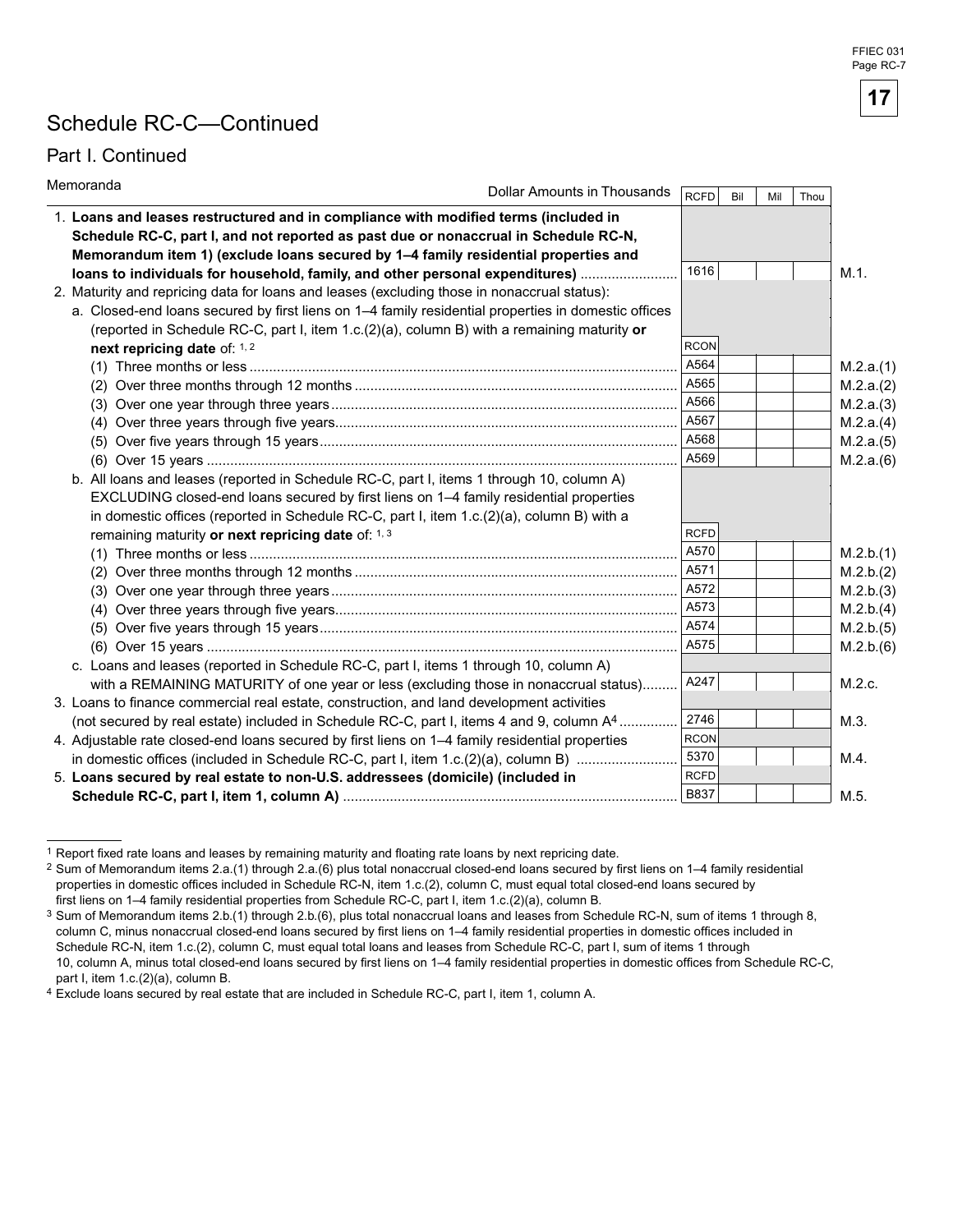## Schedule RC-D—Trading Assets and Liabilities

Schedule RC-D is to be completed by banks that reported average trading assets (Schedule RC-K, item 7) of \$2 million or more for any quarter of the preceding calendar year.

| <b>Dollar Amounts in Thousands</b>                                                                          |                  | RCON        | Bil | Mil | Thou |       |
|-------------------------------------------------------------------------------------------------------------|------------------|-------------|-----|-----|------|-------|
| <b>ASSETS</b>                                                                                               |                  |             |     |     |      |       |
|                                                                                                             |                  | 3531        |     |     |      | 1.    |
| 2. U.S. Government agency obligations in domestic offices (exclude mortgage-backed                          |                  |             |     |     |      |       |
|                                                                                                             |                  | 3532        |     |     |      | 2.    |
| 3. Securities issued by states and political subdivisions in the U.S. in domestic offices                   |                  | 3533        |     |     |      | 3.    |
| 4. Mortgage-backed securities (MBS) in domestic offices:                                                    |                  |             |     |     |      |       |
| a. Pass-through securities issued or guaranteed by FNMA, FHLMC, or GNMA                                     |                  | 3534        |     |     |      | 4.a.  |
| b. Other mortgage-backed securities issued or guaranteed by FNMA, FHLMC, or GNMA                            |                  |             |     |     |      |       |
|                                                                                                             |                  | 3535        |     |     |      | 4.b   |
|                                                                                                             |                  | 3536        |     |     |      | 4.c.  |
|                                                                                                             |                  | 3537        |     |     |      | 5.    |
| 6.-8. Not applicable                                                                                        |                  |             |     |     |      |       |
|                                                                                                             |                  | 3541        |     |     |      | 9.    |
|                                                                                                             | <b>RCFN</b> 3542 |             |     |     |      | 10.   |
| 11. Revaluation gains on interest rate, foreign exchange rate, and other commodity and equity<br>contracts: |                  |             |     |     |      |       |
|                                                                                                             | <b>RCON</b> 3543 |             |     |     |      | 11.a. |
|                                                                                                             | <b>RCFN</b> 3543 |             |     |     |      | 11.b  |
| 12. Total trading assets (sum of items 1 through 11) (must equal Schedule RC, item 5)                       | RCFD 3545        |             |     |     |      | 12.   |
|                                                                                                             |                  |             |     |     |      |       |
| <b>LIABILITIES</b>                                                                                          |                  | <b>RCFD</b> | Bil | Mil | Thou |       |
|                                                                                                             |                  | 3546        |     |     |      | 13.   |
| 14. Revaluation losses on interest rate, foreign exchange rate, and other commodity and equity              |                  |             |     |     |      |       |
|                                                                                                             |                  | 3547        |     |     |      | 14.   |
| 15. Total trading liabilities (sum of items 13 and 14) (must equal Schedule RC, item 15)                    |                  | 3548        |     |     |      | 15.   |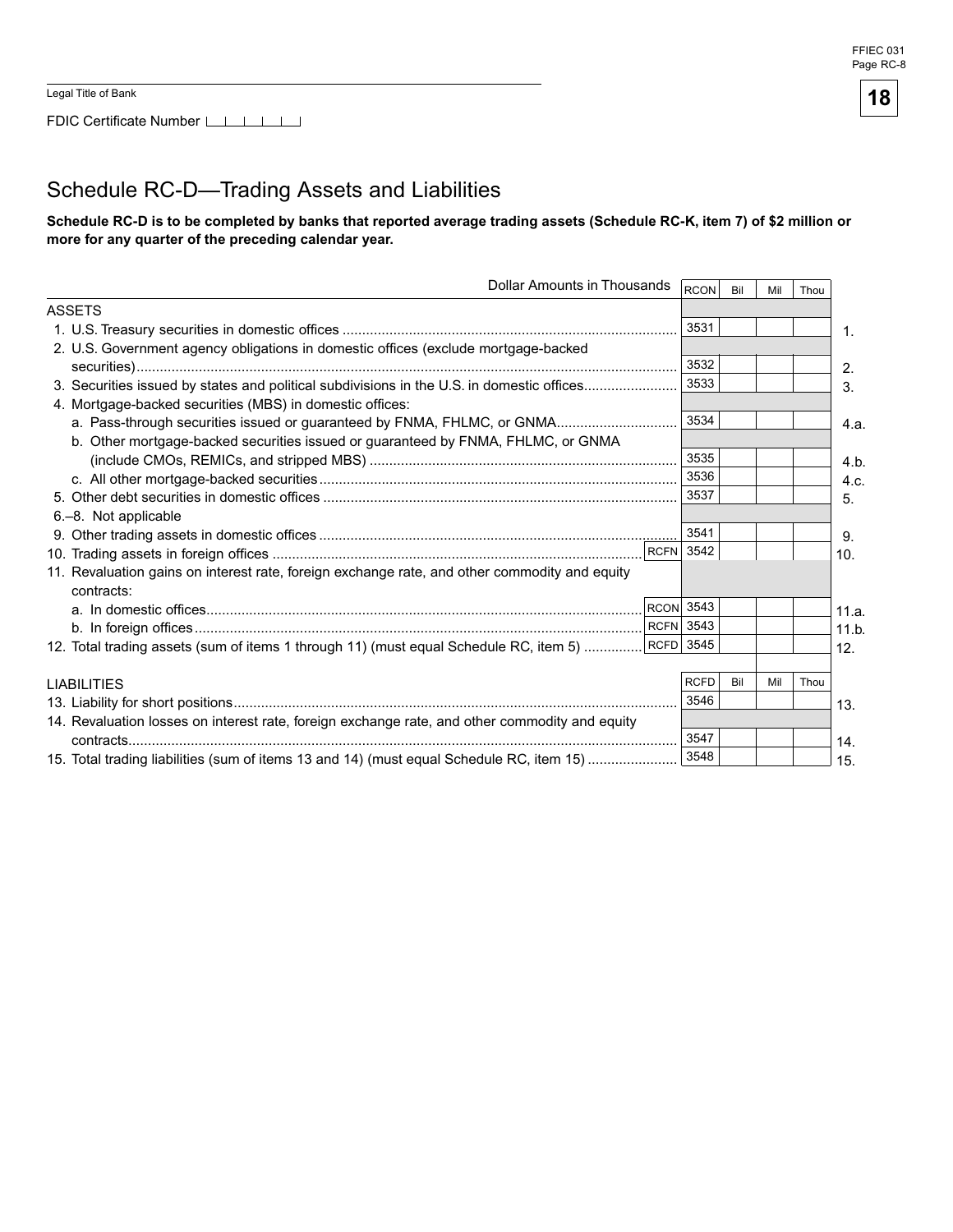# Schedule RC-E-Deposit Liabilities

## Part I. Deposits in Domestic Offices

|                                                                                        |             |     |                                                                                            | <b>Transaction Accounts</b>                                                      |     |     |      | Nontransaction<br>Accounts                                             |     |     |      |
|----------------------------------------------------------------------------------------|-------------|-----|--------------------------------------------------------------------------------------------|----------------------------------------------------------------------------------|-----|-----|------|------------------------------------------------------------------------|-----|-----|------|
|                                                                                        |             |     | (Column A)<br><b>Total transaction</b><br>accounts (including<br>total demand<br>deposits) | (Column B)<br><b>Memo: Total</b><br>demand deposits<br>(included in<br>column A) |     |     |      | (Column C)<br>Total<br>nontransaction<br>accounts<br>(including MMDAs) |     |     |      |
| Dollar Amounts in Thousands                                                            | <b>RCON</b> | Bil | Mil                                                                                        | Thou RCON                                                                        | Bil | Mil | Thou | RCON                                                                   | Bil | Mil | Thou |
| Deposits of:<br>1. Individuals, partnerships, and corporations                         |             |     |                                                                                            |                                                                                  |     |     |      |                                                                        |     |     |      |
| (include all certified and official checks)                                            | <b>B549</b> |     |                                                                                            |                                                                                  |     |     |      | <b>B550</b>                                                            |     |     |      |
|                                                                                        | 2202        |     |                                                                                            |                                                                                  |     |     |      | 2520                                                                   |     |     |      |
| 3. States and political subdivisions in the U.S                                        | 2203        |     |                                                                                            |                                                                                  |     |     |      | 2530                                                                   |     |     |      |
| 4. Commercial banks and other depository                                               |             |     |                                                                                            |                                                                                  |     |     |      |                                                                        |     |     |      |
|                                                                                        | B551        |     |                                                                                            |                                                                                  |     |     |      | <b>B552</b>                                                            |     |     |      |
|                                                                                        | 2213        |     |                                                                                            |                                                                                  |     |     |      | 2236                                                                   |     |     |      |
| 6. Foreign governments and official institutions                                       | 2216        |     |                                                                                            |                                                                                  |     |     |      | 2377                                                                   |     |     |      |
| 7. Total (sum of items 1 through 6) (sum of<br>columns A and C must equal Schedule RC, |             |     |                                                                                            |                                                                                  |     |     |      |                                                                        |     |     |      |
|                                                                                        | 2215        |     |                                                                                            | 2210                                                                             |     |     |      | 2385                                                                   |     |     |      |

#### Memoranda

|                                                                                              | Dollar Amounts in Thousands | RCON | Bil | Mil | Thou |           |
|----------------------------------------------------------------------------------------------|-----------------------------|------|-----|-----|------|-----------|
| 1. Selected components of total deposits (i.e., sum of item 7, columns A and C):             |                             |      |     |     |      |           |
|                                                                                              |                             | 6835 |     |     |      | M.1.a.    |
|                                                                                              |                             | 2365 |     |     |      | M.1.b.    |
| c. Fully insured brokered deposits (included in Memorandum item 1.b above):                  |                             |      |     |     |      |           |
|                                                                                              |                             | 2343 |     |     |      | M.1.c.(1) |
| Issued either in denominations of \$100,000 or in denominations greater than<br>(2)          |                             |      |     |     |      |           |
| \$100,000 and participated out by the broker in shares of \$100,000 or less                  |                             | 2344 |     |     |      | M.1.c.(2) |
| d. Maturity data for brokered deposits:                                                      |                             |      |     |     |      |           |
| (1) Brokered deposits issued in denominations of less than \$100,000 with a remaining        |                             |      |     |     |      |           |
| maturity of one year or less (included in Memorandum item 1.c.(1) above)                     |                             | A243 |     |     |      | M.1.d.(1) |
| (2) Brokered deposits issued in denominations of \$100,000 or more with a remaining          |                             |      |     |     |      |           |
| maturity of one year or less (included in Memorandum item 1.b above)                         |                             | A244 |     |     |      | M.1.d.(2) |
| e. Preferred deposits (uninsured deposits of states and political subdivisions in the U.S.   |                             |      |     |     |      |           |
| reported in item 3 above which are secured or collateralized as required under state law)    |                             |      |     |     |      |           |
|                                                                                              |                             | 5590 |     |     |      | M.1.e.    |
| 2. Components of total nontransaction accounts (sum of Memorandum items 2.a through 2.c must |                             |      |     |     |      |           |
| equal item 7, column C above):                                                               |                             |      |     |     |      |           |
| a. Savings deposits:                                                                         |                             |      |     |     |      |           |
|                                                                                              |                             | 6810 |     |     |      | M.2.a.(1) |
|                                                                                              |                             | 0352 |     |     |      | M.2.a.(2) |
|                                                                                              |                             | 6648 |     |     |      | M.2.b.    |
|                                                                                              |                             | 2604 |     |     |      | M.2.c.    |

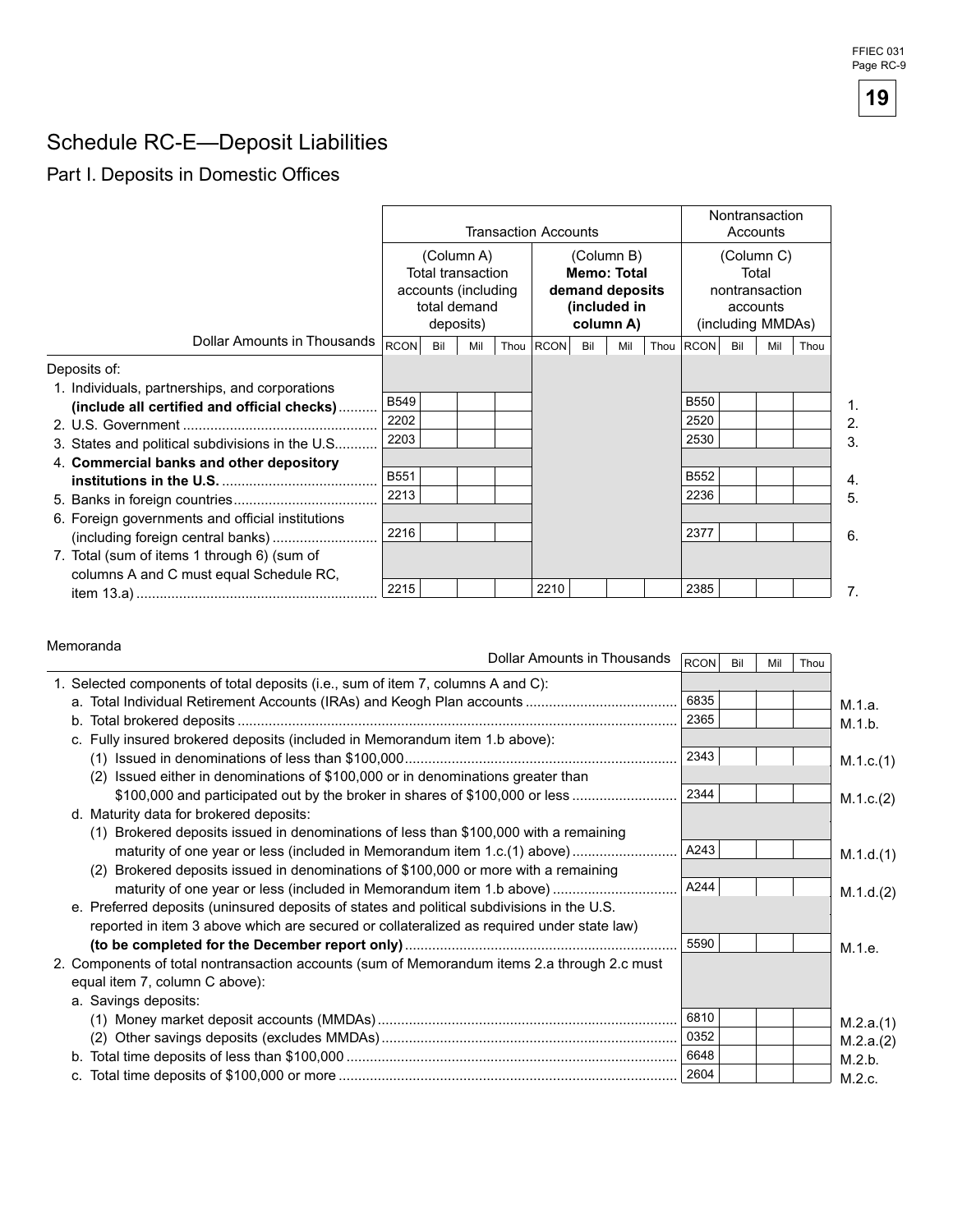FDIC Certificate Number LILILILI

#### FFIEC 031 Page RC-10



## Schedule RC-E-Continued

Part I. Continued

Memoranda (continued)

|                                                                                                    | Dollar Amounts in Thousands |             |     |     |      |           |
|----------------------------------------------------------------------------------------------------|-----------------------------|-------------|-----|-----|------|-----------|
|                                                                                                    |                             | <b>RCON</b> | Bil | Mil | Thou |           |
| 3. Maturity and repricing data for time deposits of less than \$100,000:                           |                             |             |     |     |      |           |
| a. Time deposits of less than \$100,000 with a remaining maturity or next repricing date of: $1.2$ |                             |             |     |     |      |           |
|                                                                                                    |                             | A579        |     |     |      | M.3.a.(1) |
|                                                                                                    |                             | A580        |     |     |      | M.3.a.(2) |
|                                                                                                    |                             | A581        |     |     |      | M.3.a.(3) |
|                                                                                                    |                             | A582        |     |     |      | M.3.a.(4) |
| b. Time deposits of less than \$100,000 with a REMAINING MATURITY of one year                      |                             |             |     |     |      |           |
|                                                                                                    |                             | A241        |     |     |      | M.3.b.    |
| 4. Maturity and repricing data for time deposits of \$100,000 or more:                             |                             |             |     |     |      |           |
| a. Time deposits of \$100,000 or more with a remaining maturity or next repricing date of: $1.4$   |                             |             |     |     |      |           |
|                                                                                                    |                             | A584        |     |     |      | M.4.a.(1) |
|                                                                                                    |                             | A585        |     |     |      | M.4.a.(2) |
|                                                                                                    |                             | A586        |     |     |      | M.4.a.(3) |
|                                                                                                    |                             | A587        |     |     |      | M.4.a.(4) |
| b. Time deposits of \$100,000 or more with a REMAINING MATURITY of one year or less                |                             |             |     |     |      |           |
|                                                                                                    |                             | A242        |     |     |      | M.4.b.    |
|                                                                                                    |                             |             |     |     |      |           |

 $1$  Report fixed rate time deposits by remaining maturity and floating rate time deposits by next repricing date.

 $2$  Sum of Memorandum items  $3.a.(1)$  through  $3.a.(4)$  must equal Schedule RC-E, Memorandum item 2.b.

- $^3$  Report both fixed and floating rate time deposits by remaining maturity. Exclude floating rate time deposits with a next repricing date of one year or less that have a remaining maturity of over one year.
- <sup>4</sup> Sum of Memorandum items 4.a.(1) through 4.a.(4) must equal Schedule RC-E, Memorandum item 2.c.

### Part II. Deposits in Foreign Offices (including Edge and Agreement subsidiaries and IBFs)

| Dollar Amounts in Thousands                                                                    | <b>RCFN</b> | Bil | Mil | Thou |               |
|------------------------------------------------------------------------------------------------|-------------|-----|-----|------|---------------|
| Deposits of:                                                                                   |             |     |     |      |               |
| 1. Individuals, partnerships, and corporations (include all certified and official checks)     | <b>B553</b> |     |     |      |               |
| 2. U.S. banks (including IBFs and foreign branches of U.S. banks) and other U.S.               |             |     |     |      |               |
|                                                                                                | <b>B554</b> |     |     |      | $\mathcal{P}$ |
| 3. Foreign banks (including U.S. branches and agencies of foreign banks, including their IBFs) | 2625        |     |     |      | $\mathbf{3}$  |
|                                                                                                | 2650        |     |     |      | $\mathbf{4}$  |
|                                                                                                | <b>B555</b> |     |     |      | -5.           |
|                                                                                                | 2200        |     |     |      | 6.            |

| Memorandum                                                                                         |                                      |         |     |       |      |
|----------------------------------------------------------------------------------------------------|--------------------------------------|---------|-----|-------|------|
|                                                                                                    | Dollar Amounts in Thousands RCFN Bil |         | Mil | Thou, |      |
| 1. Time deposits with a remaining maturity of one year or less (included in Part II, item 6 above) |                                      | ⊺A245 l |     |       | M.1. |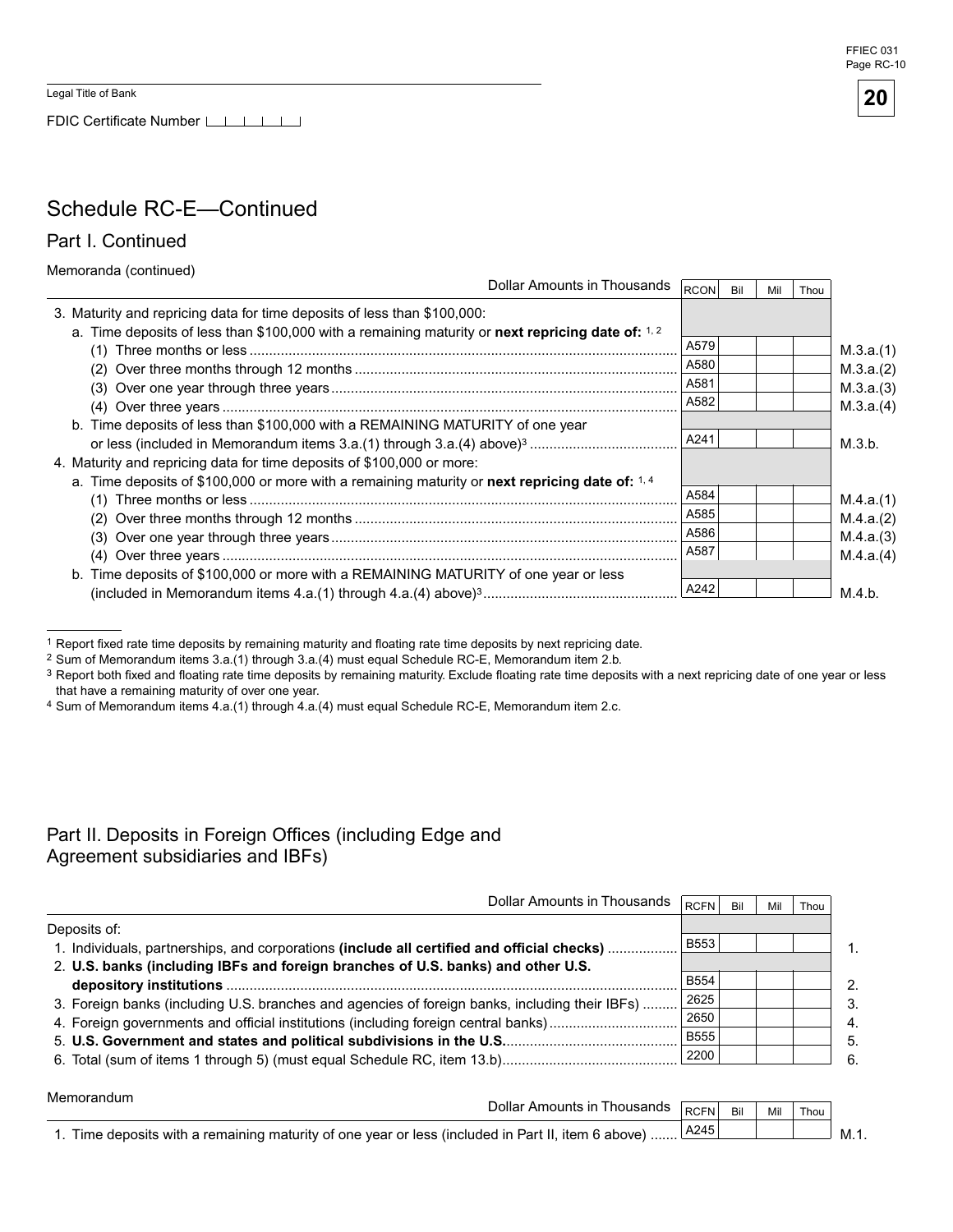### Schedule RC-F-Other Assets

|    |                                                                                            |                  |      | Dollar Amounts in Thousands | <b>RCFD</b> | Bil | Mil | Thou |
|----|--------------------------------------------------------------------------------------------|------------------|------|-----------------------------|-------------|-----|-----|------|
|    |                                                                                            |                  |      |                             | <b>B556</b> |     |     |      |
|    |                                                                                            |                  |      |                             | 2148        |     |     |      |
|    | 3. Interest-only strips receivable (not in the form of a security) <sup>3</sup> on:        |                  |      |                             |             |     |     |      |
|    |                                                                                            |                  | A519 |                             |             |     |     |      |
|    |                                                                                            |                  |      |                             | A520        |     |     |      |
|    |                                                                                            |                  |      |                             | 1752        |     |     |      |
|    | 5. Other (itemize and describe amounts greater than \$25,000 that exceed 25% of this item) |                  |      |                             | 2168        |     |     |      |
| a. | TEXT<br>2166<br>Prepaid expenses                                                           | 2166             |      |                             |             |     |     |      |
| b. | <b>TEXT</b><br>Cash surrender value of life insurance<br>C <sub>009</sub>                  | C <sub>009</sub> |      |                             |             |     |     |      |
| C. | <b>TEXT</b><br>Repossessed personal property (including vehicles)<br>1578                  | 1578             |      |                             |             |     |     |      |
| d. | <b>TEXT</b><br>Derivatives with a positive fair value held for purposes other<br>C010      |                  |      |                             |             |     |     |      |
|    | than trading                                                                               | C <sub>010</sub> |      |                             |             |     |     |      |
| е. | TEXT<br>3549                                                                               | 3549             |      |                             |             |     |     |      |
|    | <b>TEXT</b><br>3550                                                                        | 3550             |      |                             |             |     |     |      |
| g  | <b>TEXT</b><br>3551                                                                        | 3551             |      |                             |             |     |     |      |
|    |                                                                                            |                  |      |                             | 2160        |     |     |      |

## Schedule RC-G-Other Liabilities

|              |                     |                                                                                            |                  |      | Dollar Amounts in Thousands | <b>RCON</b> | Bil | Mil  | Thou |      |
|--------------|---------------------|--------------------------------------------------------------------------------------------|------------------|------|-----------------------------|-------------|-----|------|------|------|
|              |                     |                                                                                            |                  |      |                             | 3645        |     |      |      | 1.a. |
|              |                     | b. Other expenses accrued and unpaid (includes accrued income taxes                        |                  |      |                             | <b>RCFD</b> |     |      |      |      |
|              |                     |                                                                                            |                  | 3646 |                             |             |     | 1.b. |      |      |
|              |                     |                                                                                            |                  |      |                             | 3049        |     |      |      | 2.   |
|              |                     |                                                                                            |                  |      |                             | <b>B557</b> |     |      |      | 3.   |
|              |                     | 4. Other (itemize and describe amounts greater than \$25,000 that exceed 25% of this item) |                  |      |                             | 2938        |     |      |      | 4.   |
| a.           | TEXT<br>3066        | Accounts payable                                                                           | 3066             |      |                             |             |     |      |      | 4.a. |
| b.           | <b>TEXT</b><br>C011 | Deferred compensation liabilities                                                          | C <sub>011</sub> |      |                             |             |     |      |      | 4.b. |
| C.           | <b>TEXT</b><br>2932 | Dividends declared but not yet payable                                                     | 2932             |      |                             |             |     |      |      | 4.c. |
| d.           | <b>TEXT</b><br>C012 | Derivatives with a negative fair value held for purposes other                             |                  |      |                             |             |     |      |      |      |
|              |                     | than trading                                                                               | C012             |      |                             |             |     |      |      | 4.d. |
| $\mathbf{e}$ | <b>TEXT</b><br>3552 |                                                                                            | 3552             |      |                             |             |     |      |      | 4.e. |
|              | <b>TEXT</b><br>3553 |                                                                                            | 3553             |      |                             |             |     |      |      | 4.f. |
| g.           | <b>TEXT</b><br>3554 |                                                                                            | 3554             |      |                             |             |     |      |      | 4.g. |
|              |                     |                                                                                            |                  |      |                             | 2930        |     |      |      | 5.   |

<sup>1</sup> Include accrued interest receivable on loans, leases, debt securities, and other interest-bearing assets.

<sup>2</sup> See discussion of deferred income taxes in Glossary entry on "income taxes."

<sup>&</sup>lt;sup>3</sup> Report interest-only strips receivable in the form of a security as available-for-sale securities in Schedule RC, item 2.b, or as trading assets in Schedule RC, item 5, as appropriate.

<sup>4</sup> Include Federal Reserve stock, Federal Home Loan Bank stock, and bankers' bank stock.

<sup>5</sup> For savings banks, include "dividends" accrued and unpaid on deposits.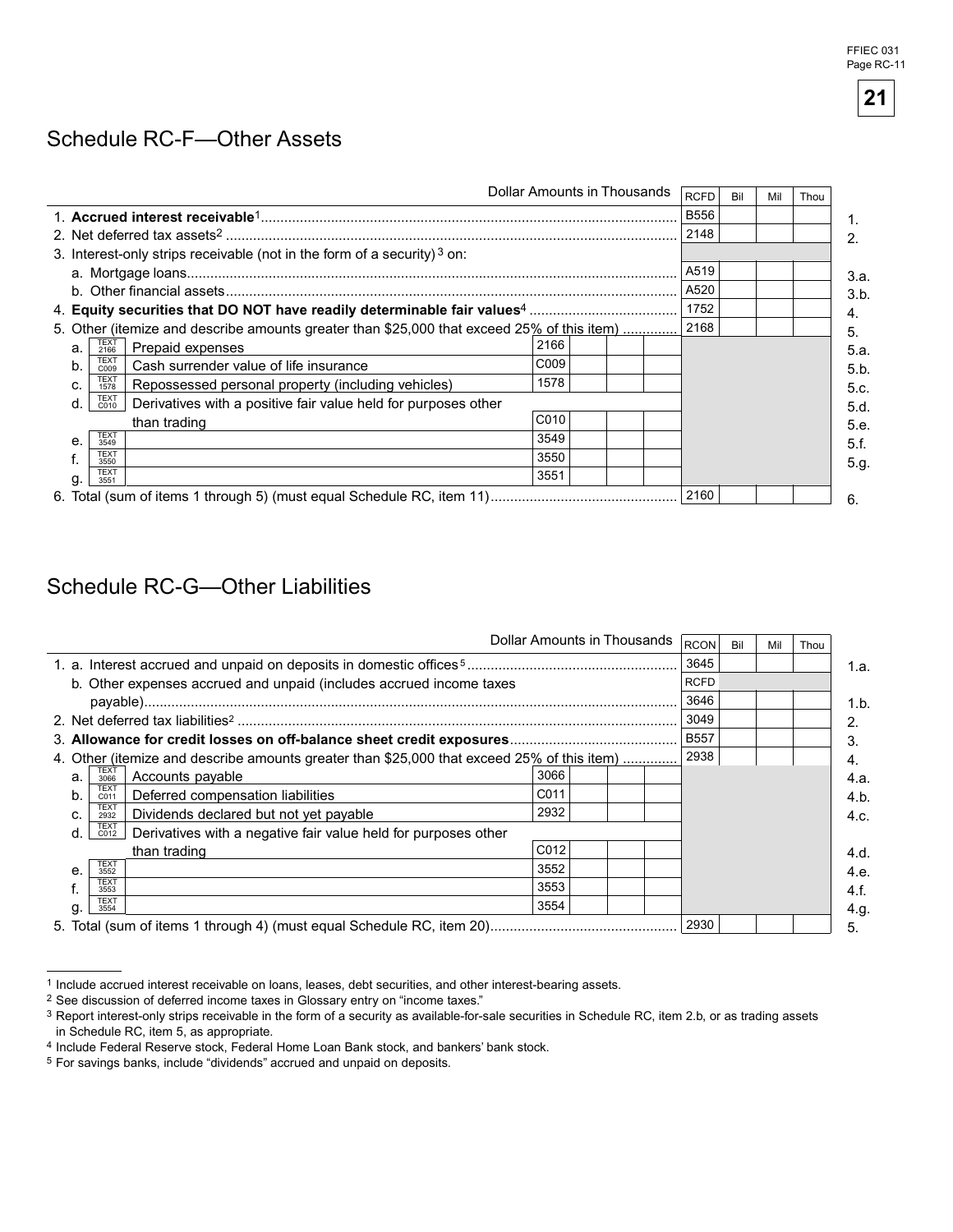Legal Title of Bank

FDIC Certificate Number LIIIIIIII

# Schedule RC-H-Selected Balance Sheet Items for Domestic Offices

|                                                                                                  | Domestic Offices |     |     |      |                  |
|--------------------------------------------------------------------------------------------------|------------------|-----|-----|------|------------------|
| Dollar Amounts in Thousands                                                                      | <b>RCON</b>      | Bil | Mil | Thou |                  |
|                                                                                                  | 2155             |     |     |      | $\mathbf{1}$ .   |
|                                                                                                  | 2920             |     |     |      | 2.               |
|                                                                                                  | 1350             |     |     |      | 3.               |
| 4. Federal funds purchased and securities sold under agreements to repurchase                    | 2800             |     |     |      | 4.               |
|                                                                                                  | 3190             |     |     |      | 5.               |
| <b>EITHER</b>                                                                                    |                  |     |     |      |                  |
| 6. Net due from own foreign offices, Edge and Agreement subsidiaries, and IBFs<br><b>OR</b>      | 2163             |     |     |      | 6.               |
| 7. Net due to own foreign offices, Edge and Agreement subsidiaries, and IBFs                     | 2941             |     |     |      | $\overline{7}$ . |
| 8. Total assets (excludes net due from foreign offices, Edge and Agreement subsidiaries, and     |                  |     |     |      |                  |
|                                                                                                  | 2192             |     |     |      | 8.               |
| 9. Total liabilities (excludes net due to foreign offices, Edge and Agreement subsidiaries, and  |                  |     |     |      |                  |
|                                                                                                  | 3129             |     |     |      | 9.               |
|                                                                                                  |                  |     |     |      |                  |
| In items 10-17, report the amortized (historical) cost of both held-to-maturity and              | <b>RCON</b>      | Bil | Mil | Thou |                  |
| available-for-sale securities in domestic offices.                                               |                  |     |     |      |                  |
|                                                                                                  | 1039             |     |     |      | 10.              |
| 11. U.S. Government agency obligations (exclude mortgage-backed securities)                      | 1041             |     |     |      | 11.              |
|                                                                                                  | 1042             |     |     |      | 12.              |
| 13. Mortgage-backed securities (MBS):                                                            |                  |     |     |      |                  |
| a. Pass-through securities:                                                                      |                  |     |     |      |                  |
|                                                                                                  | 1043             |     |     |      | 13.a.(1)         |
|                                                                                                  | 1044             |     |     |      | 13.a.(2)         |
| b. Other mortgage-backed securities (include CMOs, REMICs, and stripped MBS):                    |                  |     |     |      |                  |
|                                                                                                  | 1209             |     |     |      | 13.b.(1)         |
|                                                                                                  | 1280             |     |     |      | 13.b.(2)         |
| 14. Other domestic debt securities (include domestic asset-backed securities)                    | 1281             |     |     |      | 14.              |
|                                                                                                  | 1282             |     |     |      | 15.              |
| 16. Investments in mutual funds and other equity securities with readily determinable            |                  |     |     |      |                  |
|                                                                                                  | A510             |     |     |      | 16.              |
| 17. Total amortized (historical) cost of both held-to-maturity and available-for-sale securities |                  |     |     |      |                  |
|                                                                                                  | 1374             |     |     |      | 17.              |
|                                                                                                  |                  |     |     |      |                  |
|                                                                                                  | 1752             |     |     |      | 18.              |

## Schedule RC-I-Assets and Liabilities of IBFs

To be completed only by banks with IBFs and other "foreign" offices.

| Dollar Amounts in Thousands RCFN                                                 |      | Bil | Mil | Thou |        |
|----------------------------------------------------------------------------------|------|-----|-----|------|--------|
| 1. Total IBF assets of the consolidated bank (component of Schedule RC, item 12) | 2133 |     |     |      |        |
| 2. Total IBF liabilities (component of Schedule RC, item 21)                     | 2898 |     |     |      | $\sim$ |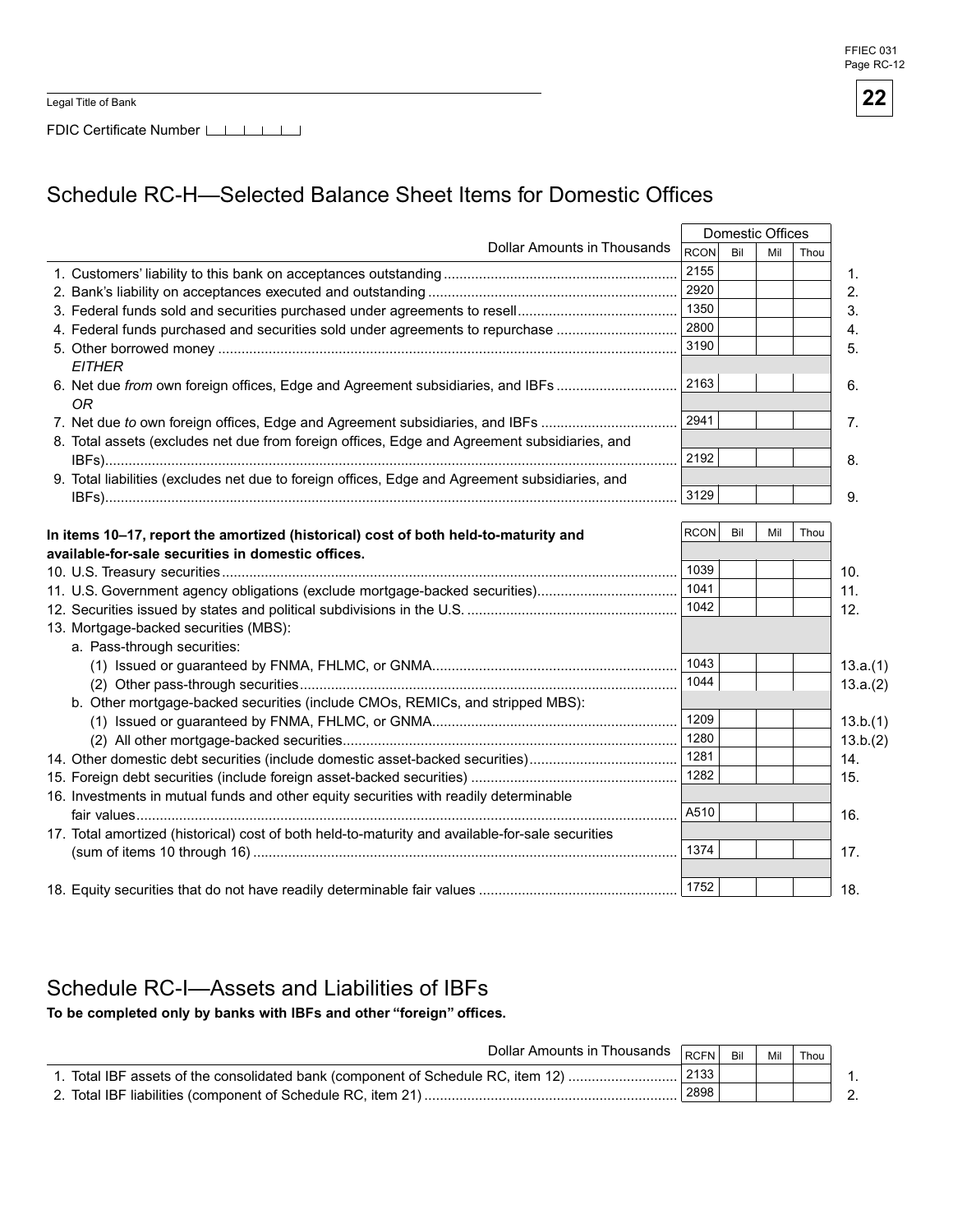## Schedule RC-K-Quarterly Averages<sup>1</sup>

| <b>Dollar Amounts in Thousands</b>                                                                          | RCFD        | Bil | Mil | Thou |            |
|-------------------------------------------------------------------------------------------------------------|-------------|-----|-----|------|------------|
| <b>ASSETS</b>                                                                                               |             |     |     |      |            |
|                                                                                                             | 3381        |     |     |      | 1.         |
| 2. U.S. Treasury securities and U.S. Government agency obligations <sup>2</sup> (excluding mortgage-        |             |     |     |      |            |
|                                                                                                             | <b>B558</b> |     |     |      | 2.         |
|                                                                                                             | <b>B559</b> |     |     |      | 3.         |
| 4. All other securities <sup>2, 3</sup> (includes securities issued by states and political subdivisions in |             |     |     |      |            |
|                                                                                                             | <b>B560</b> |     |     |      | 4.         |
|                                                                                                             | 3365        |     |     |      | 5.         |
| 6. Loans:                                                                                                   |             |     |     |      |            |
| a. Loans in domestic offices:                                                                               | <b>RCON</b> |     |     |      |            |
|                                                                                                             | 3360        |     |     |      | 6.a.(1)    |
|                                                                                                             | 3385        |     |     |      | 6.a.(2)    |
|                                                                                                             | 3386        |     |     |      | 6.a.(3)    |
|                                                                                                             | 3387        |     |     |      | 6.a.(4)    |
| (5) Loans to individuals for household, family, and other personal expenditures:                            |             |     |     |      |            |
|                                                                                                             | B561        |     |     |      | 6.a.(5)(a) |
| (b) Other (includes single payment, installment, all student loans, and revolving                           |             |     |     |      |            |
|                                                                                                             | B562        |     |     |      | 6.a.(5)(b) |
| b. Total loans in foreign offices, Edge and Agreement subsidiaries, and IBFs                                | RCFN 3360   |     |     |      | 6.b.       |
|                                                                                                             | RCFD 3401   |     |     |      | 7.         |
|                                                                                                             | $RCFD$ 3484 |     |     |      | 8.         |
|                                                                                                             | $RCFD$ 3368 |     |     |      | 9.         |
| <b>LIABILITIES</b>                                                                                          |             |     |     |      |            |
| 10. Interest-bearing transaction accounts in domestic offices (NOW accounts, ATS accounts,                  | <b>RCON</b> |     |     |      |            |
| and telephone and preauthorized transfer accounts) (exclude demand deposits)                                | 3485        |     |     |      | 10.        |
| 11. Nontransaction accounts in domestic offices:                                                            |             |     |     |      |            |
|                                                                                                             | <b>B563</b> |     |     |      | 11.a.      |
|                                                                                                             | A514        |     |     |      | 11.b.      |
|                                                                                                             | A529        |     |     |      | 11.c.      |
| 12. Interest-bearing deposits in foreign offices, Edge and Agreement subsidiaries, and IBFs  RCFN 3404      |             |     |     |      | 12.        |
| 13. Federal funds purchased and securities sold under agreements to repurchase                              | $RCFD$ 3353 |     |     |      | 13.        |
| 14. Other borrowed money (includes mortgage indebtedness and obligations under                              |             |     |     |      |            |
|                                                                                                             | $RCFD$ 3355 |     |     |      | 14.        |

<sup>&</sup>lt;sup>1</sup> For all items, banks have the option of reporting either (1) an average of DAILY figures for the quarter, or (2) an average of WEEKLY figures (i.e., the Wednesday of each week of the quarter).

<sup>&</sup>lt;sup>2</sup> Quarterly averages for all debt securities should be based on amortized cost.

<sup>&</sup>lt;sup>3</sup> Quarterly averages for all equity securities should be based on historical cost.

<sup>4</sup> The quarterly average for total assets should reflect all debt securities (not held for trading) at amortized cost, equity securities with readily determinable fair values at the lower of cost or fair value, and equity securities without readily determinable fair values at historical cost.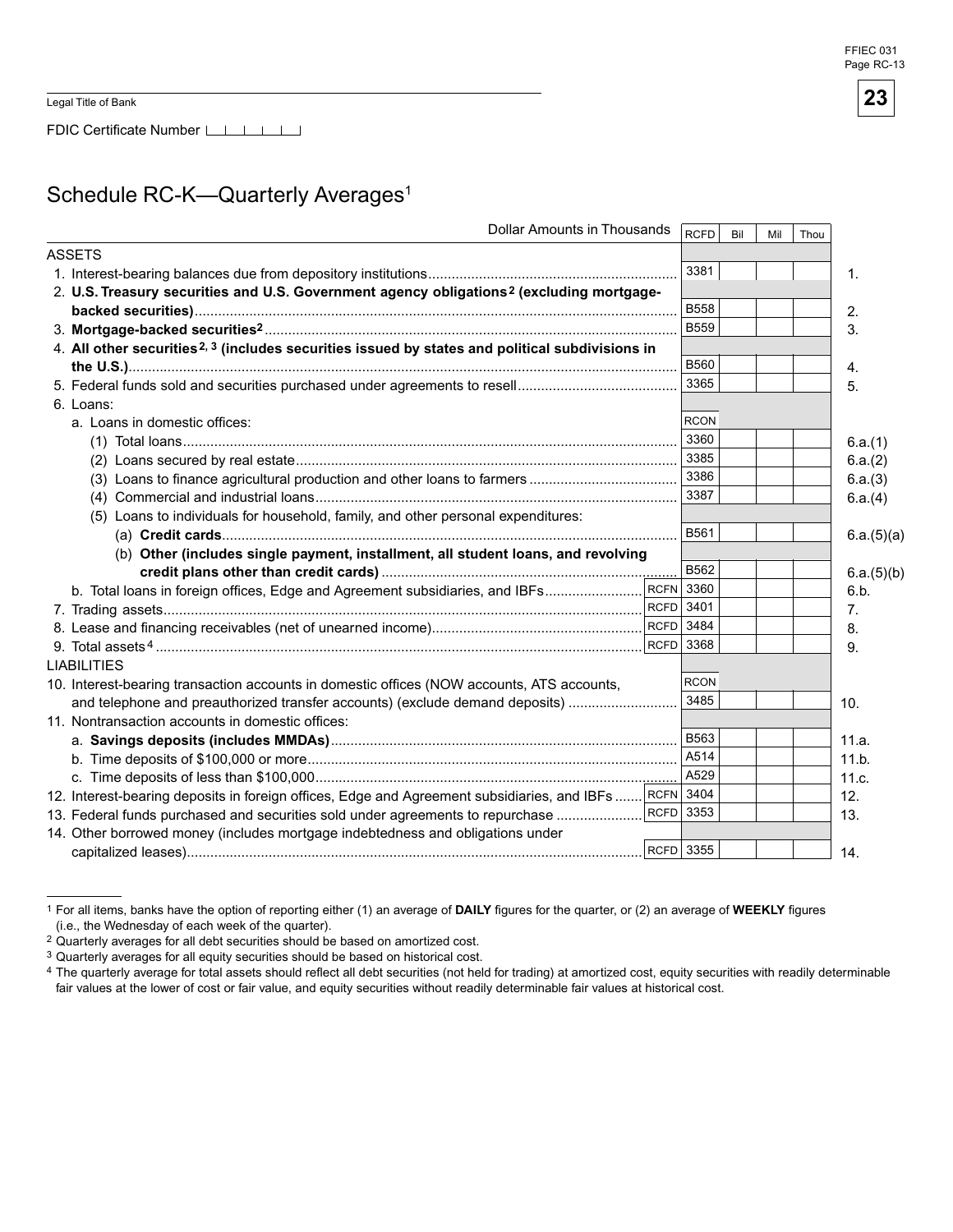## Schedule RC-L—Derivatives and Off-Balance Sheet Items

Please read carefully the instructions for the preparation of Schedule RC-L. Some of the amounts reported in Schedule RC-L are regarded as volume indicators and not necessarily as measures of risk.

|    |                                                                                                       | Dollar Amounts in Thousands |      | <b>RCFD</b> | Bil | Mil | Thou |         |
|----|-------------------------------------------------------------------------------------------------------|-----------------------------|------|-------------|-----|-----|------|---------|
|    | 1. Unused commitments:                                                                                |                             |      |             |     |     |      |         |
|    | a. Revolving, open-end lines secured by 1-4 family residential properties, e.g., home equity          |                             |      |             |     |     |      |         |
|    |                                                                                                       |                             | 3814 |             |     |     |      | 1.a.    |
|    |                                                                                                       |                             | 3815 |             |     |     |      | 1.b.    |
|    | c. Commercial real estate, construction, and land development:                                        |                             |      |             |     |     |      |         |
|    |                                                                                                       |                             | 3816 |             |     |     |      | 1.c.(1) |
|    |                                                                                                       |                             | 6550 |             |     |     |      | 1.c.(2) |
|    |                                                                                                       |                             | 3817 |             |     |     |      | 1.d.    |
|    |                                                                                                       |                             | 3818 |             |     |     |      | 1.e.    |
|    |                                                                                                       |                             | 3819 |             |     |     |      | 2.      |
|    | a. Amount of financial standby letters of credit conveyed to others  3820                             |                             |      |             |     |     |      | 2.a.    |
|    |                                                                                                       |                             | 3821 |             |     |     |      | 3.      |
|    | a. Amount of performance standby letters of credit conveyed to others  3822                           |                             |      |             |     |     |      | 3.a.    |
|    |                                                                                                       |                             | 3411 |             |     |     |      | 4.      |
|    | 5. Participations in acceptances (as described in the instructions) conveyed to others by the         |                             |      |             |     |     |      |         |
|    |                                                                                                       |                             | 3428 |             |     |     |      | 5.      |
|    | 6. Securities lent (including customers' securities lent where the customer is indemnified against    |                             |      |             |     |     |      |         |
|    |                                                                                                       |                             | 3433 |             |     |     |      | 6.      |
|    | 7. Notional amount of credit derivatives:                                                             |                             |      |             |     |     |      |         |
|    |                                                                                                       |                             | A534 |             |     |     |      | 7.a.    |
|    |                                                                                                       |                             | A535 |             |     |     |      | 7.b.    |
|    |                                                                                                       |                             | 8765 |             |     |     |      | 8.      |
|    | 9. All other off-balance sheet liabilities (exclude derivatives) (itemize and describe each component |                             |      |             |     |     |      |         |
|    |                                                                                                       |                             | 3430 |             |     |     |      | 9.      |
|    |                                                                                                       |                             |      |             |     |     |      |         |
| a. | TEXT<br>3432<br>Securities borrowed<br><b>TEXT</b>                                                    | 3432                        |      |             |     |     |      | 9.a.    |
| b. | Commitments to purchase when-issued securities<br>3434                                                | 3434                        |      |             |     |     |      | 9.b.    |
| c. | TEXT<br>3555<br><b>TEXT</b>                                                                           | 3555                        |      |             |     |     |      | 9.c.    |
| d. | 3556                                                                                                  | 3556                        |      |             |     |     |      | 9.d.    |
| е. | TEXT<br>3557                                                                                          | 3557                        |      |             |     |     |      | 9.e.    |
|    | 10. All other off-balance sheet assets (exclude derivatives) (itemize and describe each component     |                             |      |             |     |     |      |         |
|    |                                                                                                       |                             | 5591 |             |     |     |      | 10.     |
|    | <b>TEXT</b>                                                                                           |                             |      |             |     |     |      |         |
| a. | Commitments to sell when-issued securities<br>3435                                                    | 3435                        |      |             |     |     |      | 10.a.   |
| b. | TEXT<br>5592                                                                                          | 5592                        |      |             |     |     |      | 10.b.   |
| c. | TEXT<br>5593<br><b>TEXT</b>                                                                           | 5593                        |      |             |     |     |      | 10.c.   |
| d  | 5594<br><b>TEXT</b>                                                                                   | 5594                        |      |             |     |     |      | 10.d.   |
| e. | 5595                                                                                                  | 5595                        |      |             |     |     |      | 10.e.   |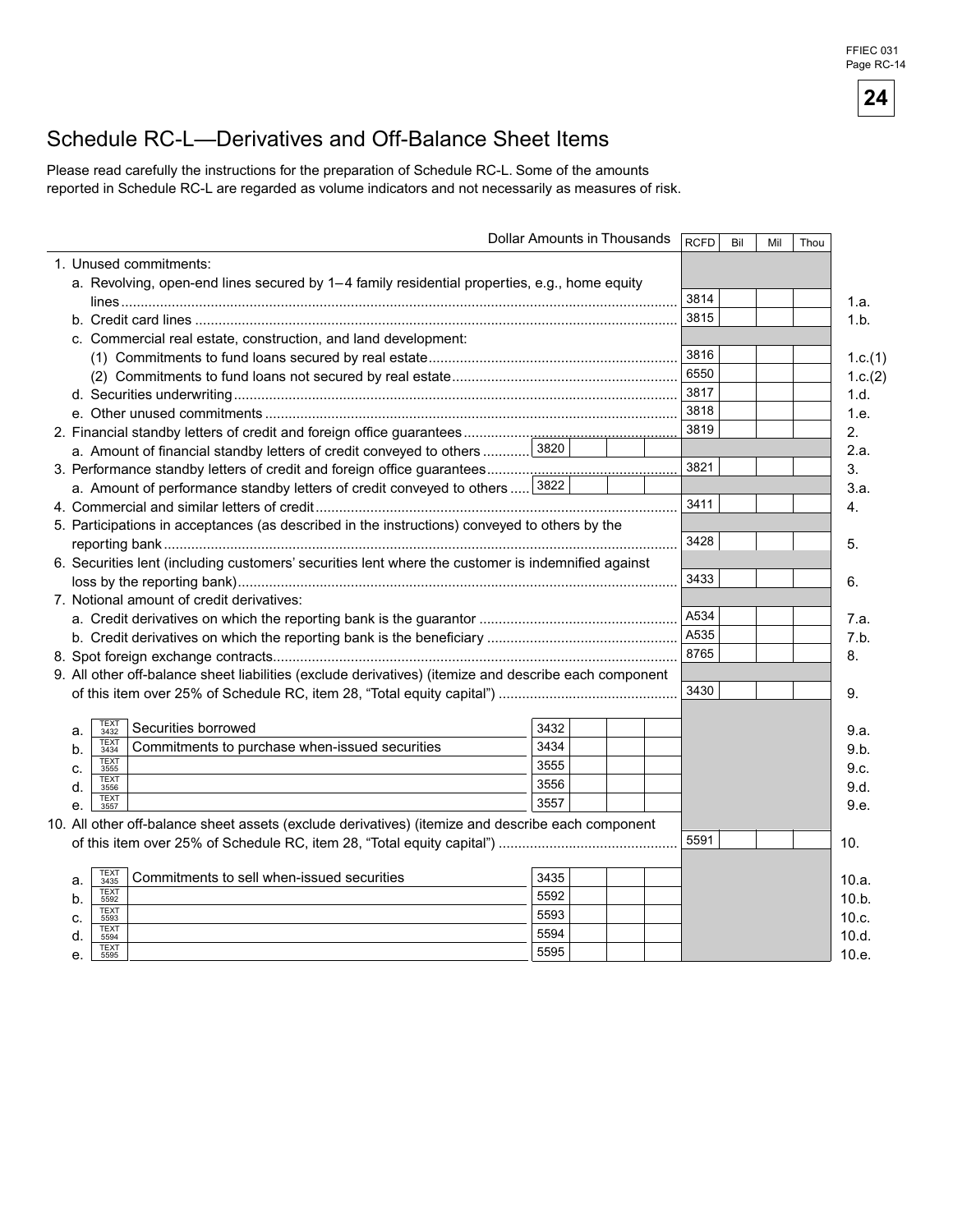Legal Title of Bank

FDIC Certificate Number [16]

# Schedule RC-L—Continued

| Dollar Amounts in Thousands                                                                                  | (Column A)<br><b>Interest Rate</b><br>Contracts |     |                  |      | (Column B)<br>Foreign Exchange<br>Contracts |     |                  |      | (Column C)<br><b>Equity Derivative</b><br>Contracts |     |                  |      |      | (Column D)<br>Commodity and<br><b>Other Contracts</b> |                  |      |          |
|--------------------------------------------------------------------------------------------------------------|-------------------------------------------------|-----|------------------|------|---------------------------------------------|-----|------------------|------|-----------------------------------------------------|-----|------------------|------|------|-------------------------------------------------------|------------------|------|----------|
| <b>Derivatives Position Indicators</b>                                                                       | Tril                                            | Bil | Mil              | Thou | Tril                                        | Bil | Mil              | Thou | Tril                                                | Bil | Mil              | Thou | Tril | Bil                                                   | Mil              | Thou |          |
| 11. Gross amounts (e.g., notional<br>amounts) (for each column, sum of<br>items 11.a through 11.e must equal |                                                 |     |                  |      |                                             |     |                  |      |                                                     |     |                  |      |      |                                                       |                  |      |          |
| sum of items 12 and 13):                                                                                     |                                                 |     | <b>RCFD 8693</b> |      |                                             |     | <b>RCFD 8694</b> |      |                                                     |     | <b>RCFD 8695</b> |      |      |                                                       | <b>RCFD 8696</b> |      |          |
|                                                                                                              |                                                 |     | <b>RCFD 8697</b> |      |                                             |     | <b>RCFD 8698</b> |      |                                                     |     | <b>RCFD 8699</b> |      |      |                                                       | <b>RCFD 8700</b> |      | 11.a.    |
|                                                                                                              |                                                 |     |                  |      |                                             |     |                  |      |                                                     |     |                  |      |      |                                                       |                  |      | 11.b.    |
| c. Exchange-traded option contracts:                                                                         |                                                 |     | <b>RCFD 8701</b> |      |                                             |     | <b>RCFD 8702</b> |      |                                                     |     | <b>RCFD 8703</b> |      |      |                                                       | <b>RCFD 8704</b> |      |          |
|                                                                                                              |                                                 |     | <b>RCFD 8705</b> |      |                                             |     | <b>RCFD 8706</b> |      |                                                     |     | <b>RCFD 8707</b> |      |      |                                                       | <b>RCFD 8708</b> |      | 11.c.(1) |
| (2) Purchased options                                                                                        |                                                 |     |                  |      |                                             |     |                  |      |                                                     |     |                  |      |      |                                                       |                  |      | 11.c.(2) |
| d. Over-the-counter option contracts:                                                                        |                                                 |     | <b>RCFD 8709</b> |      |                                             |     | <b>RCFD 8710</b> |      |                                                     |     | <b>RCFD 8711</b> |      |      |                                                       | <b>RCFD 8712</b> |      |          |
|                                                                                                              |                                                 |     |                  |      |                                             |     |                  |      |                                                     |     |                  |      |      |                                                       |                  |      | 11.d.(1) |
|                                                                                                              |                                                 |     | <b>RCFD 8713</b> |      |                                             |     | <b>RCFD 8714</b> |      |                                                     |     | <b>RCFD 8715</b> |      |      |                                                       | <b>RCFD 8716</b> |      |          |
| (2) Purchased options                                                                                        |                                                 |     | <b>RCFD 3450</b> |      |                                             |     | <b>RCFD 3826</b> |      |                                                     |     | <b>RCFD 8719</b> |      |      |                                                       | <b>RCFD 8720</b> |      | 11.d.(2) |
|                                                                                                              |                                                 |     |                  |      |                                             |     |                  |      |                                                     |     |                  |      |      |                                                       |                  |      | 11.e.    |
| 12. Total gross notional amount of                                                                           |                                                 |     | RCFD A126        |      |                                             |     | RCFD A127        |      |                                                     |     | <b>RCFD 8723</b> |      |      |                                                       | <b>RCFD 8724</b> |      |          |
| derivative contracts held for trading                                                                        |                                                 |     |                  |      |                                             |     |                  |      |                                                     |     |                  |      |      |                                                       |                  |      | 12.      |
| 13. Total gross notional amount of                                                                           |                                                 |     |                  |      |                                             |     |                  |      |                                                     |     |                  |      |      |                                                       |                  |      |          |
| derivative contracts held for                                                                                |                                                 |     | <b>RCFD 8725</b> |      |                                             |     | <b>RCFD 8726</b> |      |                                                     |     | <b>RCFD 8727</b> |      |      |                                                       | <b>RCFD 8728</b> |      |          |
| purposes other than trading                                                                                  |                                                 |     |                  |      |                                             |     |                  |      |                                                     |     |                  |      |      |                                                       |                  |      | 13.      |
| a. Interest rate swaps where the                                                                             |                                                 |     | RCFD A589        |      |                                             |     |                  |      |                                                     |     |                  |      |      |                                                       |                  |      |          |
| bank has agreed to pay a                                                                                     |                                                 |     |                  |      |                                             |     |                  |      |                                                     |     |                  |      |      |                                                       |                  |      |          |
| 14. Gross fair values of derivative                                                                          |                                                 |     |                  |      |                                             |     |                  |      |                                                     |     |                  |      |      |                                                       |                  |      | 13.a.    |
| contracts:                                                                                                   |                                                 |     |                  |      |                                             |     |                  |      |                                                     |     |                  |      |      |                                                       |                  |      |          |
| a. Contracts held for trading:                                                                               |                                                 |     | <b>RCFD 8733</b> |      |                                             |     | <b>RCFD 8734</b> |      |                                                     |     | <b>RCFD 8735</b> |      |      |                                                       | <b>RCFD 8736</b> |      |          |
| (1) Gross positive fair value                                                                                |                                                 |     |                  |      |                                             |     |                  |      |                                                     |     |                  |      |      |                                                       |                  |      | 14.a.(1) |
|                                                                                                              |                                                 |     | <b>RCFD 8737</b> |      |                                             |     | <b>RCFD 8738</b> |      |                                                     |     | <b>RCFD 8739</b> |      |      |                                                       | <b>RCFD 8740</b> |      |          |
| (2) Gross negative fair value                                                                                |                                                 |     |                  |      |                                             |     |                  |      |                                                     |     |                  |      |      |                                                       |                  |      | 14.a.(2) |
| b. Contracts held for purposes other                                                                         |                                                 |     |                  |      |                                             |     |                  |      |                                                     |     |                  |      |      |                                                       |                  |      |          |
| than trading:                                                                                                |                                                 |     | <b>RCFD 8741</b> |      |                                             |     | <b>RCFD 8742</b> |      |                                                     |     | <b>RCFD 8743</b> |      |      |                                                       | <b>RCFD 8744</b> |      |          |
| (1) Gross positive fair value                                                                                |                                                 |     | <b>RCFD 8745</b> |      |                                             |     | <b>RCFD 8746</b> |      |                                                     |     | <b>RCFD 8747</b> |      |      |                                                       | <b>RCFD 8748</b> |      | 14.b.(1) |
| (2) Gross negative fair value                                                                                |                                                 |     |                  |      |                                             |     |                  |      |                                                     |     |                  |      |      |                                                       |                  |      | 14.b.(2) |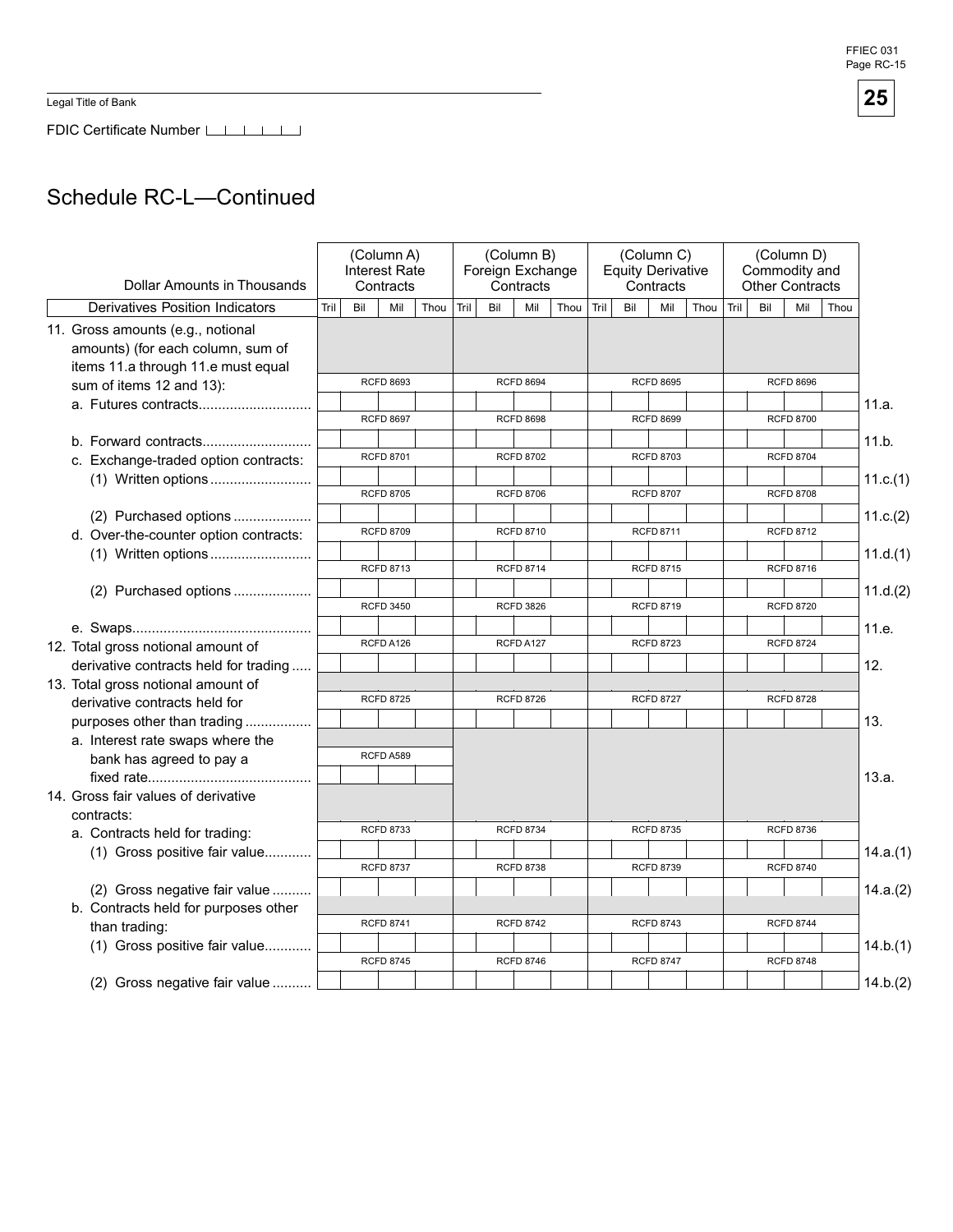## Schedule RC-M-Memoranda

| Dollar Amounts in Thousands                                                                     | <b>RCFD</b> | Bil | Mil | Thou |         |
|-------------------------------------------------------------------------------------------------|-------------|-----|-----|------|---------|
| 1. Extensions of credit by the reporting bank to its executive officers, directors, principal   |             |     |     |      |         |
| shareholders, and their related interests as of the report date:                                |             |     |     |      |         |
| a. Aggregate amount of all extensions of credit to all executive officers, directors, principal |             |     |     |      |         |
|                                                                                                 | 6164        |     |     |      | 1.a.    |
| b. Number of executive officers, directors, and principal shareholders to whom the amount       |             |     |     |      |         |
| of all extensions of credit by the reporting bank (including extensions of credit to            |             |     |     |      |         |
| Number<br>related interests) equals or exceeds the lesser of \$500,000 or 5 percent             |             |     |     |      |         |
| 6165<br>of total capital as defined for this purpose in agency regulations                      |             |     |     |      | 1.b.    |
| 2. Intangible assets other than goodwill:                                                       |             |     |     |      |         |
|                                                                                                 | 3164        |     |     |      | 2.a.    |
|                                                                                                 |             |     |     |      | 2.a.(1) |
|                                                                                                 | B026        |     |     |      | 2.b.    |
|                                                                                                 | 5507        |     |     |      | 2.c.    |
| d. Total (sum of items 2.a, 2.b, and 2.c) (must equal Schedule RC, item 10.b)                   | 0426        |     |     |      | 2.d.    |
| 3. Other real estate owned:                                                                     |             |     |     |      |         |
|                                                                                                 | 5372        |     |     |      | 3.a.    |
| b. All other real estate owned:                                                                 | <b>RCON</b> |     |     |      |         |
|                                                                                                 | 5508        |     |     |      | 3.b.(1) |
|                                                                                                 | 5509        |     |     |      | 3.b.(2) |
|                                                                                                 | 5510        |     |     |      | 3.b.(3) |
|                                                                                                 | 5511        |     |     |      | 3.b.(4) |
|                                                                                                 | 5512        |     |     |      | 3.b.(5) |
|                                                                                                 |             |     |     |      | 3.b.(6) |
|                                                                                                 | <b>RCFD</b> |     |     |      |         |
|                                                                                                 | 2150        |     |     |      | 3.c.    |
| 4. Investments in unconsolidated subsidiaries and associated companies:                         |             |     |     |      |         |
|                                                                                                 | 5374        |     |     |      | 4.a.    |
| b. All other investments in unconsolidated subsidiaries and associated companies                | 5375        |     |     |      | 4.b.    |
|                                                                                                 | 2130        |     |     |      | 4.c.    |
| 5. Other borrowed money:                                                                        |             |     |     |      |         |
| a. Federal Home Loan Bank advances:                                                             | 2651        |     |     |      |         |
|                                                                                                 | <b>B565</b> |     |     |      | 5.a.(1) |
| (2) With a remaining maturity of more than one year through three years                         | <b>B566</b> |     |     |      | 5.a.(2) |
| b. Other borrowings:                                                                            |             |     |     |      | 5.a.(3) |
|                                                                                                 | B571        |     |     |      |         |
| (2) With a remaining maturity of more than one year through three years                         | B567        |     |     |      | 5.b.(1) |
|                                                                                                 | <b>B568</b> |     |     |      | 5.b.(2) |
| c. Total (sum of items 5.a.(1) through 5.b.(3) must equal Schedule RC, item 16)                 | 3190        |     |     |      | 5.b.(3) |
|                                                                                                 |             |     |     |      | 5.c.    |
|                                                                                                 |             | Yes |     | No   |         |
| 6. Does the reporting bank sell private label or third party mutual funds and annuities?        | <b>B569</b> |     |     |      | 6.      |
|                                                                                                 |             |     |     |      |         |
|                                                                                                 | <b>RCFD</b> | Bil | Mil | Thou |         |
| 7. Assets under the reporting bank's management in proprietary mutual funds and annuities       | <b>B570</b> |     |     |      | 7.      |
|                                                                                                 |             |     |     |      |         |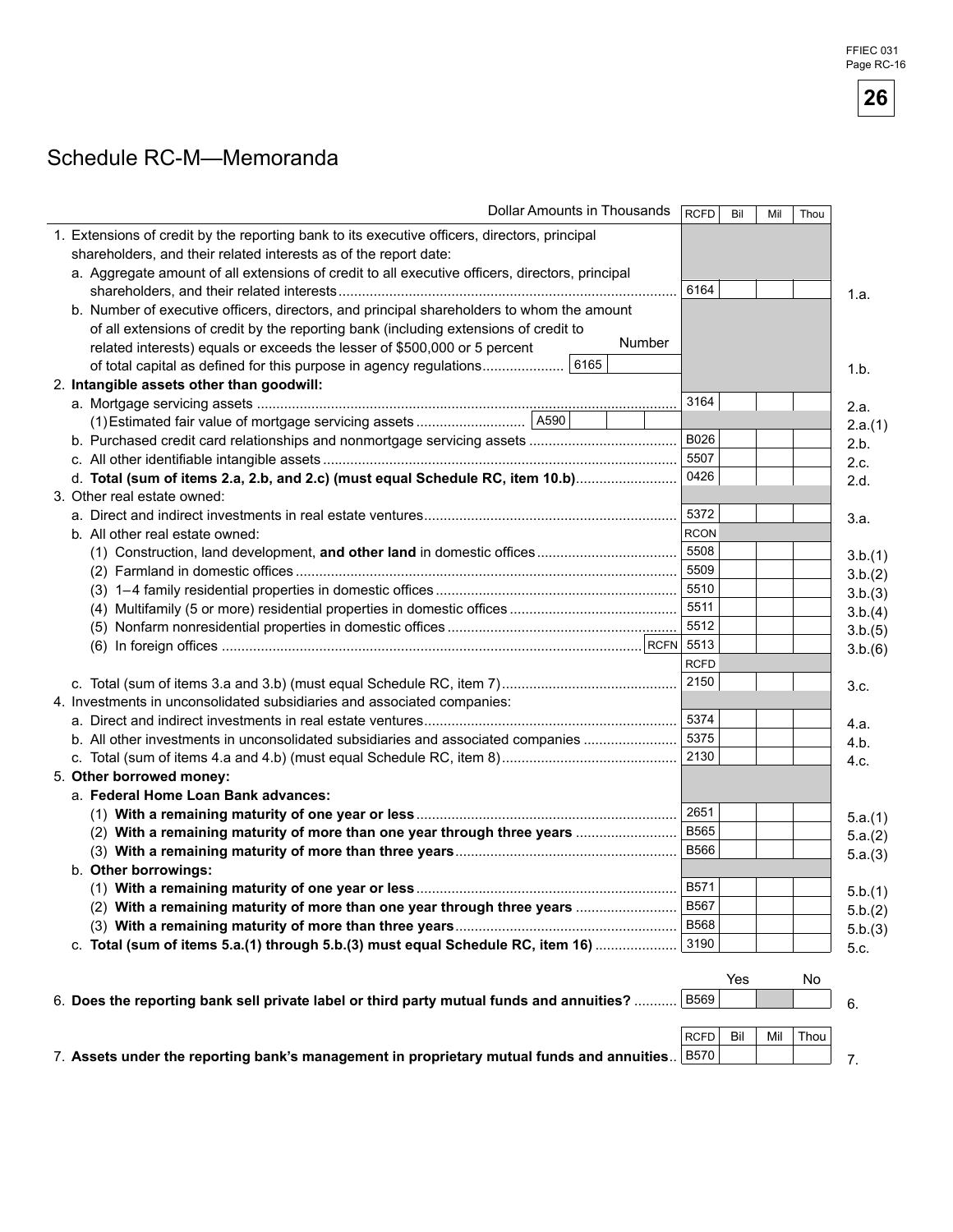Legal Title of Bank



FDIC Certificate Number LIIIIIIII

# Schedule RC-N-Past Due and Nonaccrual Loans, Leases, and Other Assets

|                                                     |             | 30 through 89<br>days and still | (Column A)<br>Past due<br>accruing |             |     | (Column B)<br>Past due 90<br>days or more<br>and still<br>accruing |      |              | (Column C)<br>Nonaccrual |     |      |         |
|-----------------------------------------------------|-------------|---------------------------------|------------------------------------|-------------|-----|--------------------------------------------------------------------|------|--------------|--------------------------|-----|------|---------|
| Dollar Amounts in Thousands                         | <b>RCON</b> | Bil                             | Mil                                | Thou RCON   | Bil | Mil                                                                | Thou | <b>RCON</b>  | Bil                      | Mil | Thou |         |
| 1. Loans secured by real estate:                    |             |                                 |                                    |             |     |                                                                    |      |              |                          |     |      |         |
| a. Construction, land development, and other        |             |                                 |                                    |             |     |                                                                    |      |              |                          |     |      |         |
| land loans in domestic offices                      | 2759        |                                 |                                    | 2769        |     |                                                                    |      | 3492         |                          |     |      | 1.a.    |
| b. Secured by farmland in domestic offices          | 3493        |                                 |                                    | 3494        |     |                                                                    |      | 3495         |                          |     |      | 1.b.    |
| c. Secured by 1-4 family residential                |             |                                 |                                    |             |     |                                                                    |      |              |                          |     |      |         |
| properties in domestic offices:                     |             |                                 |                                    |             |     |                                                                    |      |              |                          |     |      |         |
| (1) Revolving, open-end loans secured by            |             |                                 |                                    |             |     |                                                                    |      |              |                          |     |      |         |
| 1-4 family residential properties and               |             |                                 |                                    |             |     |                                                                    |      |              |                          |     |      |         |
| extended under lines of credit                      | 5398        |                                 |                                    | 5399        |     |                                                                    |      | 5400         |                          |     |      | 1.c.(1) |
| (2) Closed-end loans secured by                     |             |                                 |                                    |             |     |                                                                    |      |              |                          |     |      |         |
| 1-4 family residential properties                   | 5401        |                                 |                                    | 5402        |     |                                                                    |      | 5403         |                          |     |      | 1.c.(2) |
| d. Secured by multifamily (5 or more) residential   |             |                                 |                                    |             |     |                                                                    |      |              |                          |     |      |         |
| properties in domestic offices                      | 3499        |                                 |                                    | 3500        |     |                                                                    |      | 3501         |                          |     |      | 1.d.    |
| e. Secured by nonfarm nonresidential                |             |                                 |                                    |             |     |                                                                    |      |              |                          |     |      |         |
| properties in domestic offices                      | 3502        |                                 |                                    | 3503        |     |                                                                    |      | 3504         |                          |     |      | 1.e.    |
|                                                     | <b>RCFN</b> |                                 |                                    | <b>RCFN</b> |     |                                                                    |      | <b>RCFN</b>  |                          |     |      |         |
|                                                     | B572        |                                 |                                    | <b>B573</b> |     |                                                                    |      | B574         |                          |     |      | 1.f.    |
| 2. Loans to depository institutions and acceptances |             |                                 |                                    |             |     |                                                                    |      |              |                          |     |      |         |
| of other banks:                                     |             |                                 |                                    |             |     |                                                                    |      |              |                          |     |      |         |
| a. To U.S. banks and other U.S. depository          | <b>RCFD</b> |                                 |                                    | <b>RCFD</b> |     |                                                                    |      | <b>RCFD</b>  |                          |     |      |         |
|                                                     | 5377        |                                 |                                    | 5378        |     |                                                                    |      | 5379         |                          |     |      | 2.a.    |
|                                                     | 5380        |                                 |                                    | 5381        |     |                                                                    |      | 5382         |                          |     |      | 2.b.    |
| 3. Loans to finance agricultural production and     |             |                                 |                                    |             |     |                                                                    |      |              |                          |     |      |         |
|                                                     | 1594        |                                 |                                    | 1597        |     |                                                                    |      | 1583         |                          |     |      | 3.      |
| 4. Commercial and industrial loans:                 |             |                                 |                                    |             |     |                                                                    |      |              |                          |     |      |         |
| a. To U.S. addressees (domicile)                    | 1251        |                                 |                                    | 1252        |     |                                                                    |      | 1253         |                          |     |      | 4.a.    |
| b. To non-U.S. addressees (domicile)                | 1254        |                                 |                                    | 1255        |     |                                                                    |      | 1256         |                          |     |      | 4.b.    |
| 5. Loans to individuals for household, family, and  |             |                                 |                                    |             |     |                                                                    |      |              |                          |     |      |         |
| other personal expenditures:                        |             |                                 |                                    |             |     |                                                                    |      |              |                          |     |      |         |
|                                                     | B575        |                                 |                                    | <b>B576</b> |     |                                                                    |      | <b>B577</b>  |                          |     |      | 5.a.    |
| b. Other (includes single payment, install-         |             |                                 |                                    |             |     |                                                                    |      |              |                          |     |      |         |
| ment, all student loans, and revolving              |             |                                 |                                    |             |     |                                                                    |      |              |                          |     |      |         |
| credit plans other than credit cards)               | <b>B578</b> |                                 |                                    | B579        |     |                                                                    |      | <b>B580</b>  |                          |     |      | 5.b.    |
| 6. Loans to foreign governments and official        | 5389        |                                 |                                    | 5390        |     |                                                                    |      |              |                          |     |      |         |
|                                                     | 5459        |                                 |                                    |             |     |                                                                    |      | 5391         |                          |     |      | 6.      |
|                                                     |             |                                 |                                    | 5460        |     |                                                                    |      | 5461         |                          |     |      | 7.      |
| 8. Lease financing receivables:                     | 1257        |                                 |                                    | 1258        |     |                                                                    |      |              |                          |     |      |         |
| a. Of U.S. addressees (domicile)                    | 1271        |                                 |                                    | 1272        |     |                                                                    |      | 1259<br>1791 |                          |     |      | 8.a.    |
| b. Of non-U.S. addressees (domicile)                |             |                                 |                                    |             |     |                                                                    |      |              |                          |     |      | 8.b.    |
| 9. Debt securities and other assets (exclude        |             |                                 |                                    |             |     |                                                                    |      |              |                          |     |      |         |
| other real estate owned and other repossessed       | 3505        |                                 |                                    | 3506        |     |                                                                    |      | 3507         |                          |     |      |         |
|                                                     |             |                                 |                                    |             |     |                                                                    |      |              |                          |     |      | 9.      |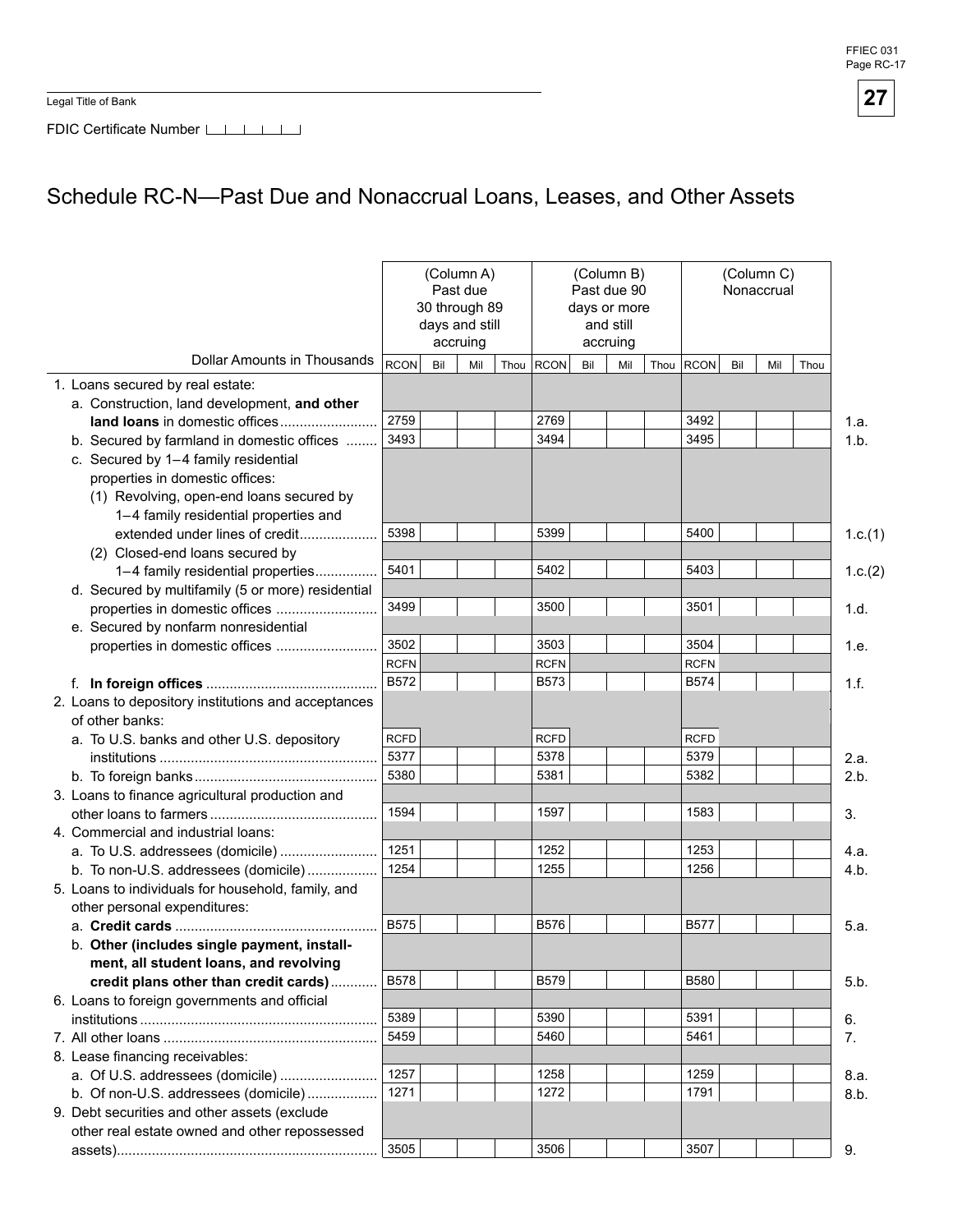# Schedule RC-N-Continued

Amounts reported in Schedule RC-N, items 1 through 8, above include guaranteed and unguaranteed portions of past due and nonaccrual loans and leases. Report in item 10 below certain guaranteed loans and leases that have already been included in the amounts reported in items 1 through 8.

|                                                                                                      |             | (Column A)<br>Past due<br>30 through 89<br>days and still<br>accruing |     |  | (Column B)<br>Past due 90<br>days or more<br>and still<br>accruing |     |     |      |      | (Column C)<br>Nonaccrual |     |      |       |
|------------------------------------------------------------------------------------------------------|-------------|-----------------------------------------------------------------------|-----|--|--------------------------------------------------------------------|-----|-----|------|------|--------------------------|-----|------|-------|
| Dollar Amounts in Thousands                                                                          | <b>RCFD</b> | Bil                                                                   | Mil |  | Thou RCFD                                                          | Bil | Mil | Thou | RCFD | Bil                      | Mil | Thou |       |
| 10. Loans and leases reported in items 1 through 8<br>above which are wholly or partially guaranteed |             |                                                                       |     |  |                                                                    |     |     |      |      |                          |     |      |       |
|                                                                                                      | 5612        |                                                                       |     |  | 5613                                                               |     |     |      | 5614 |                          |     |      | 10.   |
| a. Guaranteed portion of loans and leases                                                            |             |                                                                       |     |  |                                                                    |     |     |      |      |                          |     |      |       |
| included in item 10 above                                                                            | 5615        |                                                                       |     |  | 5616                                                               |     |     |      | 5617 |                          |     |      | 10.a. |

| Memoranda         |                                                                                                                                          |             | 30 through 89<br>days and still | (Column A)<br>Past due<br>accruing |      |             |     | (Column B)<br>Past due 90<br>days or more<br>and still<br>accruing |      | Nonaccrual  |     |     |      |         |
|-------------------|------------------------------------------------------------------------------------------------------------------------------------------|-------------|---------------------------------|------------------------------------|------|-------------|-----|--------------------------------------------------------------------|------|-------------|-----|-----|------|---------|
|                   | Dollar Amounts in Thousands                                                                                                              | <b>RCFD</b> | Bil                             | Mil                                | Thou | <b>RCFD</b> | Bil | Mil                                                                | Thou | <b>RCFD</b> | Bil | Mil | Thou |         |
|                   | 1. Restructured loans and leases included in<br>Schedule RC-N, items 1 through 8, above<br>(and not reported in Schedule RC-C, Part I,   |             |                                 |                                    |      |             |     |                                                                    |      |             |     |     |      |         |
|                   |                                                                                                                                          | 1658        |                                 |                                    |      | 1659        |     |                                                                    |      | 1661        |     |     |      | $M.1$ . |
|                   | 2. Loans to finance commercial real estate.<br>construction, and land development activities<br>(not secured by real estate) included in |             |                                 |                                    |      |             |     |                                                                    |      |             |     |     |      |         |
|                   | Schedule RC-N, items 4 and 7, above                                                                                                      | 6558        |                                 |                                    |      | 6559        |     |                                                                    |      | 6560        |     |     |      | M.2.    |
|                   | 3. Loans secured by real estate to non-U.S.<br>addressees (domicile) (included in                                                        |             |                                 |                                    |      |             |     |                                                                    |      |             |     |     |      |         |
|                   | Schedule RC-N, item 1, above)                                                                                                            | 1248        |                                 |                                    |      | 1249        |     |                                                                    |      | 1250        |     |     |      | M.3     |
| 4. Not applicable |                                                                                                                                          |             |                                 |                                    |      |             |     |                                                                    |      |             |     |     |      |         |

|                                                    | (Column A)  |                 |             |      | (Column B)  |     |              |      |      |  |  |
|----------------------------------------------------|-------------|-----------------|-------------|------|-------------|-----|--------------|------|------|--|--|
|                                                    |             |                 | Past due 30 |      |             |     | Past due 90  |      |      |  |  |
|                                                    |             | through 89 days |             |      |             |     | days or more |      |      |  |  |
| 5. Interest rate, foreign exchange rate, and other | <b>RCFD</b> | Bil             | Mil         | Thou | <b>RCFD</b> | Bil | Mil          | Thou |      |  |  |
| commodity and equity contracts:                    |             |                 |             |      |             |     |              |      |      |  |  |
| Fair value of amounts carried as assets.           | 3529        |                 |             |      | 3530        |     |              |      | M.5. |  |  |

Person to whom questions about the Reports of Condition and Income should be directed:

Name and Title (TEXT 8901)

E-mail Address (TEXT 4086)

Telephone: Area code/phone number/extension (TEXT 8902) FAX: Area code/phone number (TEXT 9116)

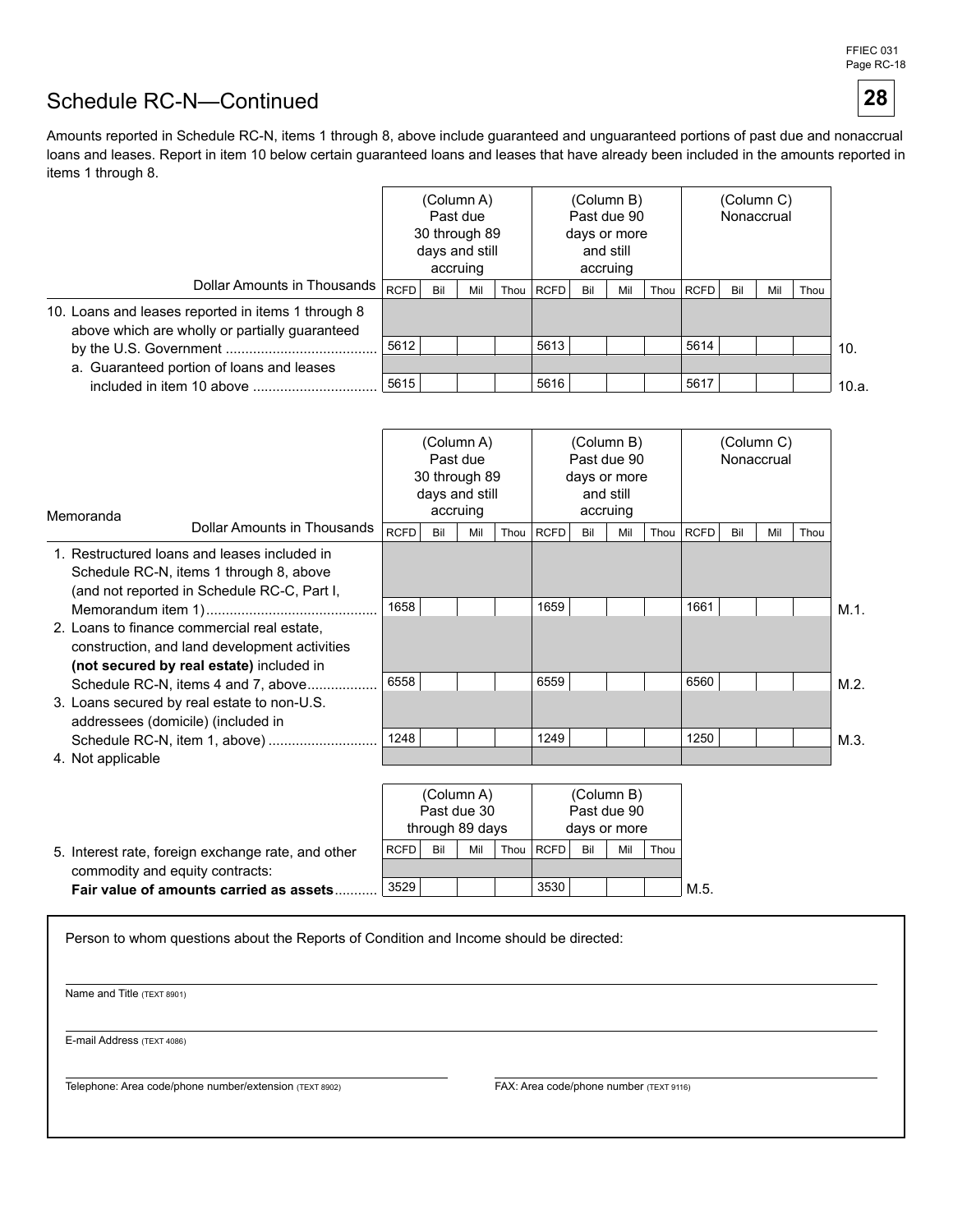FDIC Certificate Number

# Schedule RC-O-Other Data for Deposit Insurance and FICO Assessments

| Dollar Amounts in Thousands                                                                         | <b>RCON</b> | Bil | Mil | Thou |         |
|-----------------------------------------------------------------------------------------------------|-------------|-----|-----|------|---------|
| 1. Unposted debits (see instructions):                                                              |             |     |     |      |         |
|                                                                                                     | 0030        |     |     |      | 1.a.    |
| 0R                                                                                                  |             |     |     |      |         |
| b. Separate amount of unposted debits:                                                              |             |     |     |      |         |
|                                                                                                     | 0031        |     |     |      | 1.b.(1) |
|                                                                                                     | 0032        |     |     |      | 1.b.(2) |
| 2. Unposted credits (see instructions):                                                             |             |     |     |      |         |
|                                                                                                     | 3510        |     |     |      | 2.a.    |
| 0R                                                                                                  |             |     |     |      |         |
| b. Separate amount of unposted credits:                                                             |             |     |     |      |         |
|                                                                                                     | 3512        |     |     |      | 2.b.(1) |
|                                                                                                     | 3514        |     |     |      | 2.b.(2) |
| 3. Uninvested trust funds (cash) held in bank's own trust department (not included in total         |             |     |     |      |         |
|                                                                                                     | 3520        |     |     |      | 3.      |
| 4. Deposits of consolidated subsidiaries in domestic offices and in insured branches in Puerto Rico |             |     |     |      |         |
| and U.S. territories and possessions (not included in total deposits):                              |             |     |     |      |         |
|                                                                                                     | 2211        |     |     |      | 4.a.    |
|                                                                                                     | 2351        |     |     |      | 4.b.    |
|                                                                                                     | 5514        |     |     |      | 4.c.    |
| 5. Deposits in insured branches in Puerto Rico and U.S. territories and possessions:                |             |     |     |      |         |
| a. Demand deposits in insured branches (included in Schedules RC-E, Part II)                        | 2229        |     |     |      | 5.a.    |
| b. Time and savings deposits <sup>1</sup> in insured branches (included in Schedule RC-E, Part II)  | 2383        |     |     |      | 5.b.    |
| c. Interest accrued and unpaid on deposits in insured branches (included in Schedule RC-G,          |             |     |     |      |         |
|                                                                                                     | 5515        |     |     |      | 5.c.    |
| 6. Reserve balances actually passed through to the Federal Reserve by the reporting bank on         |             |     |     |      |         |
| behalf of its respondent depository institutions that are also reflected as deposit liabilities of  |             |     |     |      |         |
| the reporting bank:                                                                                 |             |     |     |      |         |
| a. Amount reflected in demand deposits (included in Schedule RC-E, Part I, item 7,                  |             |     |     |      |         |
|                                                                                                     | 2314        |     |     |      | 6.a.    |
| b. Amount reflected in time and savings deposits <sup>1</sup> (included in Schedule RC-E, Part I,   |             |     |     |      |         |
|                                                                                                     | 2315        |     |     |      | 6.b.    |
| 7. Unamortized premiums and discounts on time and savings deposits: 1, 2                            |             |     |     |      |         |
|                                                                                                     | 5516        |     |     |      | 7.a.    |
|                                                                                                     | 5517        |     |     |      | 7.b.    |
| 8. To be completed by banks with "Oakar deposits."                                                  |             |     |     |      |         |
| a. Deposits purchased or acquired from other FDIC-insured institutions during the quarter           |             |     |     |      |         |
| (exclude deposits purchased or acquired from foreign offices other than insured branches            |             |     |     |      |         |
| in Puerto Rico and U.S. territories and possessions):                                               |             |     |     |      |         |
| (1) Total deposits purchased or acquired from other FDIC-insured institutions during                |             |     |     |      |         |
|                                                                                                     | A531        |     |     |      | 8.a.(1) |
| (2) Amount of purchased or acquired deposits reported in item 8.a.(1) above attributable            |             |     |     |      |         |
| to a secondary fund (i.e., BIF members report deposits attributable to SAIF; SAIF                   |             |     |     |      |         |
|                                                                                                     | A532        |     |     |      | 8.a.(2) |
| b. Total deposits sold or transferred to other FDIC-insured institutions during the quarter         |             |     |     |      |         |
| (exclude sales or transfers by the reporting bank of deposits in foreign offices other than         |             |     |     |      |         |
|                                                                                                     | A533        |     |     |      | 8.b.    |

<sup>1</sup> For FDIC insurance and FICO assessment purposes, "time and savings deposits" consists of nontransaction accounts and all transaction accounts other than demand deposits.

2 Exclude core deposit intangibles.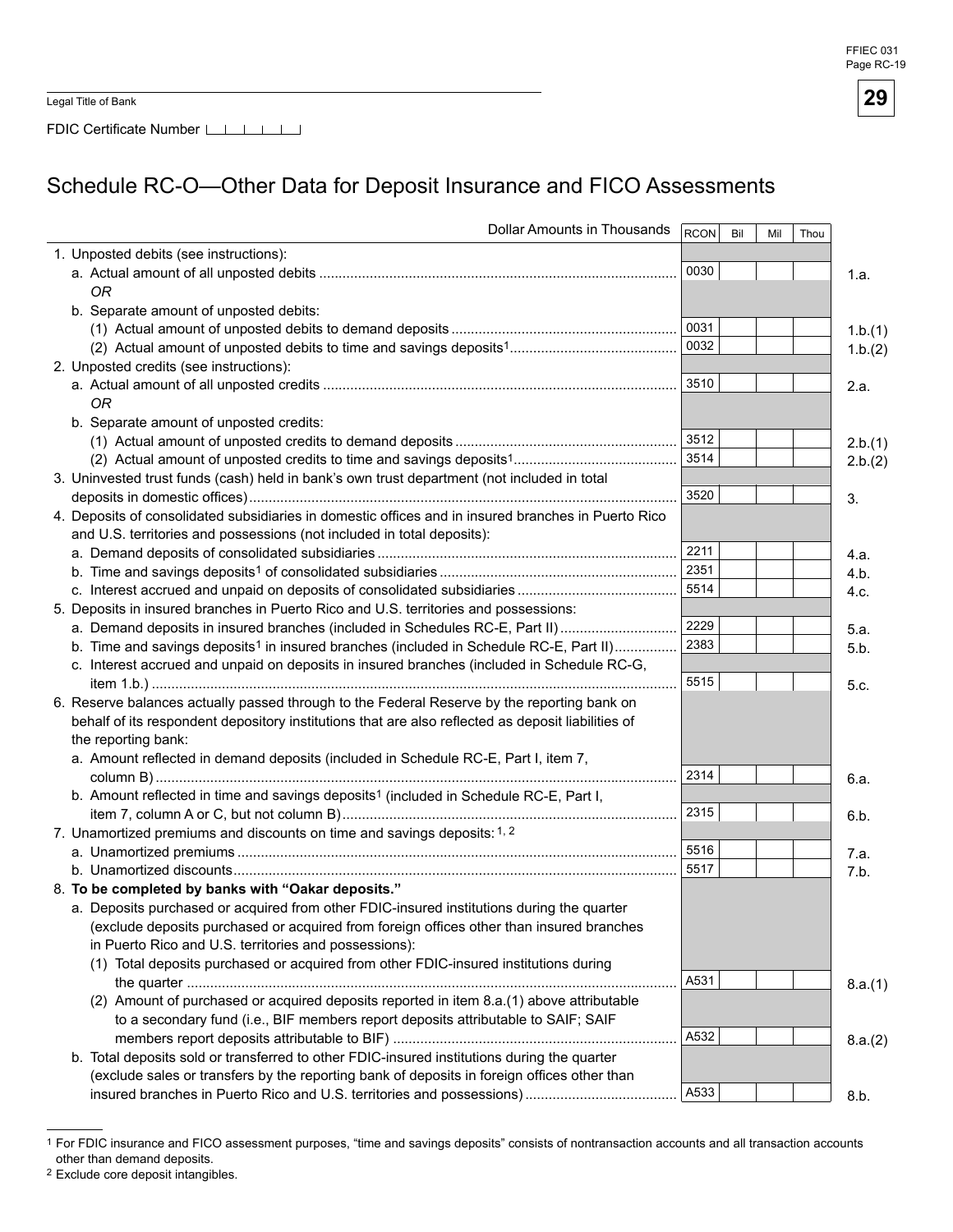FFIEC 031 Page RC-20

30

## Schedule RC-O-Continued

| <b>Dollar Amounts in Thousands</b>                                                                                                                                                                                                                                                                                                                                                                        | <b>RCON</b> | Bil | Mil | Thou |           |
|-----------------------------------------------------------------------------------------------------------------------------------------------------------------------------------------------------------------------------------------------------------------------------------------------------------------------------------------------------------------------------------------------------------|-------------|-----|-----|------|-----------|
|                                                                                                                                                                                                                                                                                                                                                                                                           | 5596        |     |     |      | 9.        |
| 10. Benefit-responsive "Depository Institution Investment Contracts" (included in total deposits                                                                                                                                                                                                                                                                                                          |             |     |     |      |           |
|                                                                                                                                                                                                                                                                                                                                                                                                           | 8432        |     |     |      | 10.       |
| 11. Adjustments to demand deposits in domestic offices and in insured branches in Puerto Rico<br>and U.S. territories and possessions reported in Schedule RC-E for certain reciprocal<br>demand balances:                                                                                                                                                                                                |             |     |     |      |           |
| a. Amount by which demand deposits would be reduced if the reporting bank's reciprocal<br>demand balances with the domestic offices of U.S. banks and savings associations and<br>insured branches in Puerto Rico and U.S. territories and possessions that were reported                                                                                                                                 |             |     |     |      |           |
| on a gross basis in Schedule RC-E had been reported on a net basis<br>b. Amount by which demand deposits would be increased if the reporting bank's reciprocal<br>demand balances with foreign banks and foreign offices of other U.S. banks (other than<br>insured branches in Puerto Rico and U.S. territories and possessions) that were reported                                                      | 8785        |     |     |      | 11.a.     |
| on a net basis in Schedule RC-E had been reported on a gross basis<br>c. Amount by which demand deposits would be reduced if cash items in process of<br>collection were included in the calculation of the reporting bank's net reciprocal demand<br>balances with the domestic offices of U.S. banks and savings associations and insured                                                               | A181        |     |     |      | 11.b.     |
| branches in Puerto Rico and U.S. territories and possessions in Schedule RC-E<br>12. Amount of assets netted against deposit liabilities in domestic offices and in insured branches<br>in Puerto Rico and U.S. territories and possessions on the balance sheet (Schedule RC) in<br>accordance with generally accepted accounting principles (exclude amounts related to<br>reciprocal demand balances): | A182        |     |     |      | 11.c.     |
|                                                                                                                                                                                                                                                                                                                                                                                                           | A527        |     |     |      | 12.a.     |
|                                                                                                                                                                                                                                                                                                                                                                                                           | A528        |     |     |      | 12.b.     |
| Memoranda (to be completed each quarter except as noted)<br>Dollar Amounts in Thousands                                                                                                                                                                                                                                                                                                                   | RCON        | Bil | Mil | Thou |           |
| 1. Total deposits in domestic offices of the bank (sum of Memorandum items 1.a.(1) and 1.b.(1)<br>must equal Schedule RC, item 13.a):<br>a. Deposit account of \$100,000 or less:                                                                                                                                                                                                                         |             |     |     |      |           |
|                                                                                                                                                                                                                                                                                                                                                                                                           | 2702        |     |     |      | M.1.a.(1) |
| Number<br>(2) Number of deposit accounts of \$100,000 or less (to be                                                                                                                                                                                                                                                                                                                                      |             |     |     |      |           |
| 3779                                                                                                                                                                                                                                                                                                                                                                                                      |             |     |     |      | M.1.a.(2) |
| b. Deposit accounts of more than \$100,000:                                                                                                                                                                                                                                                                                                                                                               |             |     |     |      |           |
| Number                                                                                                                                                                                                                                                                                                                                                                                                    | 2710        |     |     |      | M.1.b.(1) |
|                                                                                                                                                                                                                                                                                                                                                                                                           |             |     |     |      |           |
|                                                                                                                                                                                                                                                                                                                                                                                                           |             |     |     |      | M.1.b.(2) |

2. Estimated amount of uninsured deposits in domestic offices of the bank:

a. An estimate of your bank's uninsured deposits can be determined by multiplying the number of deposit accounts of more than \$100,000 reported in Memorandum item 1.b.(2) above by \$100,000 and subtracting the result from the amount of deposit accounts of more than \$100,000 reported in Memorandum item 1.b.(1) above.

| Indicate in the appropriate box at the right whether your bank has a method or               |             |            |     |           |        |
|----------------------------------------------------------------------------------------------|-------------|------------|-----|-----------|--------|
| procedure for determining a better estimate of uninsured deposits than the estimate          | <b>RCON</b> | <b>YES</b> |     | <b>NO</b> |        |
|                                                                                              | 6861        |            |     |           | M.2.a. |
| b. If the box marked YES has been checked, report the estimate of uninsured deposits         |             | Bil        | Mil | Thou      |        |
|                                                                                              | 5597ء       |            |     |           | M.2 h. |
| 3. Has the reporting institution been consolidated with a parent bank or savings association |             |            |     |           |        |

in that parent bank's or parent saving association's Call Report or Thrift Financial Report? If so, report the legal title and FDIC Certificate Number of the parent bank or parent savings association: TEXT<br>A545

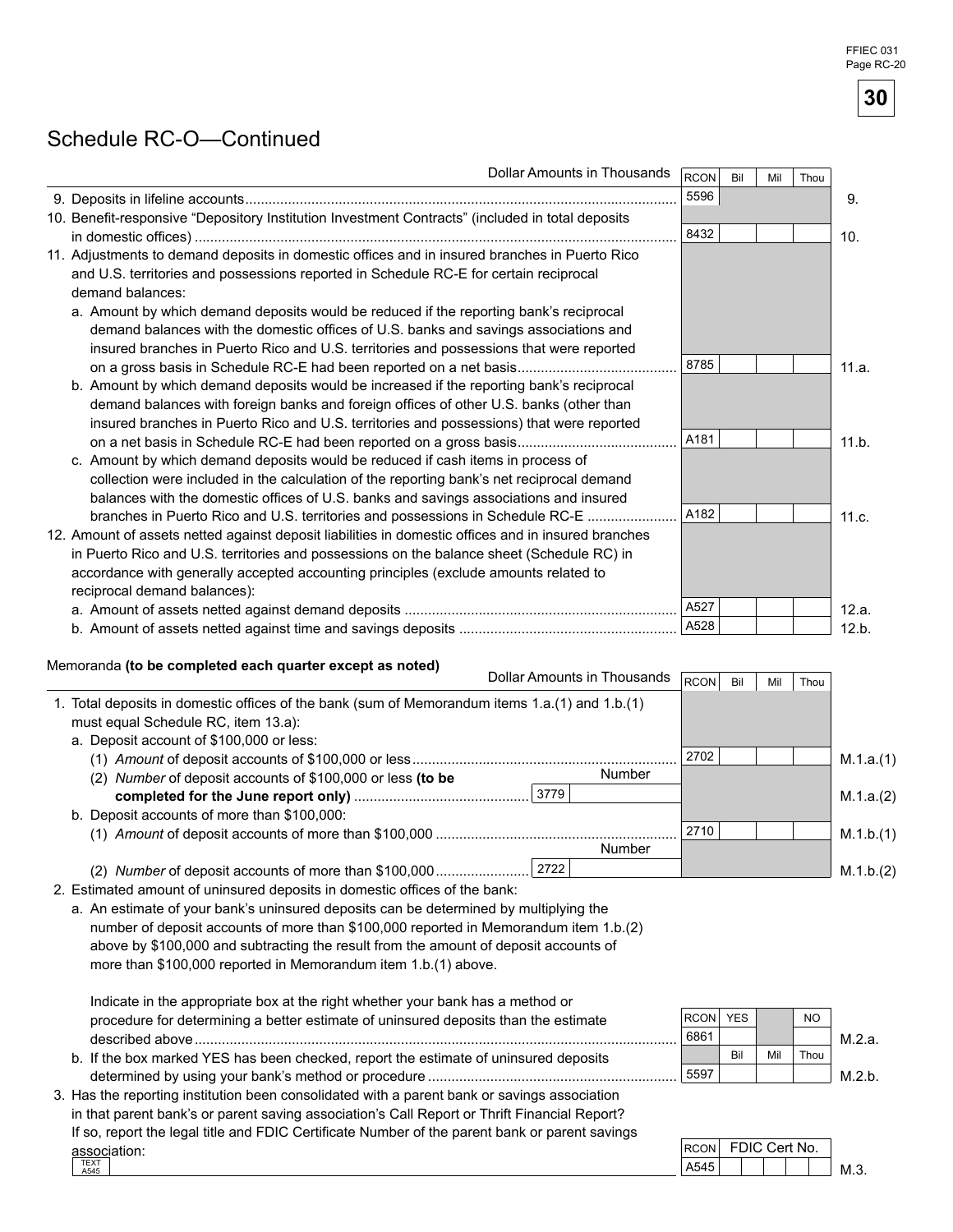## **Schedule RC-R--Regulatory Capital**

|                                                                                                                                                                                                                                                                                                                                                                                                                                                                                                                             | Dollar Amounts in Thousands | <b>RCFD</b>  | Bil | Mil        | Thou |
|-----------------------------------------------------------------------------------------------------------------------------------------------------------------------------------------------------------------------------------------------------------------------------------------------------------------------------------------------------------------------------------------------------------------------------------------------------------------------------------------------------------------------------|-----------------------------|--------------|-----|------------|------|
| <b>Tier 1 capital</b>                                                                                                                                                                                                                                                                                                                                                                                                                                                                                                       |                             |              |     |            |      |
|                                                                                                                                                                                                                                                                                                                                                                                                                                                                                                                             |                             | 3210         |     |            |      |
| 2. LESS: Net unrealized gains (losses) on available-for-sale securities <sup>1</sup> (if a gain, report as a                                                                                                                                                                                                                                                                                                                                                                                                                |                             |              |     |            |      |
|                                                                                                                                                                                                                                                                                                                                                                                                                                                                                                                             |                             | 8434         |     |            |      |
| 3. LESS: Net unrealized loss on available-for-sale EQUITY securities <sup>1</sup> (report loss as                                                                                                                                                                                                                                                                                                                                                                                                                           |                             |              |     |            |      |
|                                                                                                                                                                                                                                                                                                                                                                                                                                                                                                                             |                             | A221         |     |            |      |
| 4. LESS: Accumulated net gains (losses) on cash flow hedges <sup>1</sup> (if a gain, report as a positive                                                                                                                                                                                                                                                                                                                                                                                                                   |                             |              |     |            |      |
|                                                                                                                                                                                                                                                                                                                                                                                                                                                                                                                             |                             | 4336         |     |            |      |
|                                                                                                                                                                                                                                                                                                                                                                                                                                                                                                                             |                             | <b>B588</b>  |     |            |      |
|                                                                                                                                                                                                                                                                                                                                                                                                                                                                                                                             |                             | <b>B589</b>  |     |            |      |
|                                                                                                                                                                                                                                                                                                                                                                                                                                                                                                                             |                             | <b>B590</b>  |     |            |      |
|                                                                                                                                                                                                                                                                                                                                                                                                                                                                                                                             |                             | B591         |     |            |      |
| 8. LESS: Disallowed servicing assets and purchased credit card relationships                                                                                                                                                                                                                                                                                                                                                                                                                                                |                             | 5610         |     |            |      |
|                                                                                                                                                                                                                                                                                                                                                                                                                                                                                                                             |                             |              |     |            |      |
|                                                                                                                                                                                                                                                                                                                                                                                                                                                                                                                             |                             | B592         |     |            |      |
|                                                                                                                                                                                                                                                                                                                                                                                                                                                                                                                             |                             | 8274         |     |            |      |
| <b>Tier 2 capital</b>                                                                                                                                                                                                                                                                                                                                                                                                                                                                                                       |                             |              |     |            |      |
|                                                                                                                                                                                                                                                                                                                                                                                                                                                                                                                             |                             | 5306         |     |            |      |
|                                                                                                                                                                                                                                                                                                                                                                                                                                                                                                                             |                             | B593         |     |            |      |
|                                                                                                                                                                                                                                                                                                                                                                                                                                                                                                                             |                             | 5310         |     |            |      |
| 15. Unrealized gains on available-for-sale equity securities includible in Tier 2 capital                                                                                                                                                                                                                                                                                                                                                                                                                                   |                             | 2221         |     |            |      |
|                                                                                                                                                                                                                                                                                                                                                                                                                                                                                                                             |                             | <b>B594</b>  |     |            |      |
|                                                                                                                                                                                                                                                                                                                                                                                                                                                                                                                             |                             | 5311         |     |            |      |
|                                                                                                                                                                                                                                                                                                                                                                                                                                                                                                                             |                             | 8275         |     |            |      |
|                                                                                                                                                                                                                                                                                                                                                                                                                                                                                                                             |                             |              |     |            |      |
|                                                                                                                                                                                                                                                                                                                                                                                                                                                                                                                             |                             | 1395         |     |            |      |
|                                                                                                                                                                                                                                                                                                                                                                                                                                                                                                                             |                             |              |     |            |      |
|                                                                                                                                                                                                                                                                                                                                                                                                                                                                                                                             |                             | <b>B595</b>  |     |            |      |
|                                                                                                                                                                                                                                                                                                                                                                                                                                                                                                                             |                             | 3792         |     |            |      |
|                                                                                                                                                                                                                                                                                                                                                                                                                                                                                                                             |                             |              |     |            |      |
|                                                                                                                                                                                                                                                                                                                                                                                                                                                                                                                             |                             | 3368         |     |            |      |
|                                                                                                                                                                                                                                                                                                                                                                                                                                                                                                                             |                             | <b>B590</b>  |     |            |      |
|                                                                                                                                                                                                                                                                                                                                                                                                                                                                                                                             |                             |              |     |            |      |
|                                                                                                                                                                                                                                                                                                                                                                                                                                                                                                                             |                             | B591         |     |            |      |
|                                                                                                                                                                                                                                                                                                                                                                                                                                                                                                                             |                             | 5610         |     |            |      |
|                                                                                                                                                                                                                                                                                                                                                                                                                                                                                                                             |                             | <b>B596</b>  |     |            |      |
|                                                                                                                                                                                                                                                                                                                                                                                                                                                                                                                             |                             | A224         |     |            |      |
|                                                                                                                                                                                                                                                                                                                                                                                                                                                                                                                             |                             |              |     |            |      |
|                                                                                                                                                                                                                                                                                                                                                                                                                                                                                                                             |                             | <b>B503</b>  |     |            |      |
|                                                                                                                                                                                                                                                                                                                                                                                                                                                                                                                             |                             | <b>B504</b>  |     |            |      |
|                                                                                                                                                                                                                                                                                                                                                                                                                                                                                                                             |                             | <b>B505</b>  |     |            |      |
|                                                                                                                                                                                                                                                                                                                                                                                                                                                                                                                             |                             |              |     |            |      |
|                                                                                                                                                                                                                                                                                                                                                                                                                                                                                                                             |                             |              |     |            |      |
|                                                                                                                                                                                                                                                                                                                                                                                                                                                                                                                             | (Column A)                  |              |     | (Column B) |      |
|                                                                                                                                                                                                                                                                                                                                                                                                                                                                                                                             | <b>RCFD</b><br>Percentage   | <b>RCFD</b>  |     | Percentage |      |
| Total assets for leverage ratio<br>23. LESS: Disallowed goodwill and other disallowed intangible assets (from item 7 above)<br>24. LESS: Disallowed servicing assets and purchased credit card relationships (from item 8 above)<br>27. Average total assets for leverage capital purposes (item 22 less items 23 through 26)<br><b>Adjustments for financial subsidiaries</b><br><b>Capital ratios</b><br>(Column B is to be completed by all banks. Column A is to be completed by<br>banks with financial subsidiaries.) | 7273<br>7274                | 7204<br>7206 |     |            |      |

<sup>1</sup> Report amount included in Schedule RC, item 26.b, "Accumulated other comprehensive income."

<sup>2</sup> The ratio for column B is item 11 divided by item 27. The ratio for column A is item 11 minus one half of item 28 divided by (item 27 minus item 30).

3 The ratio for column B is item 11 divided by item 62. The ratio for column A is item 11 minus one half of item 28 divided by (item 62 minus item 29).

4 The ratio for column B is item 21 divided by item 62. The ratio for column A is item 21 minus item 28 divided by (item 62 minus item 29).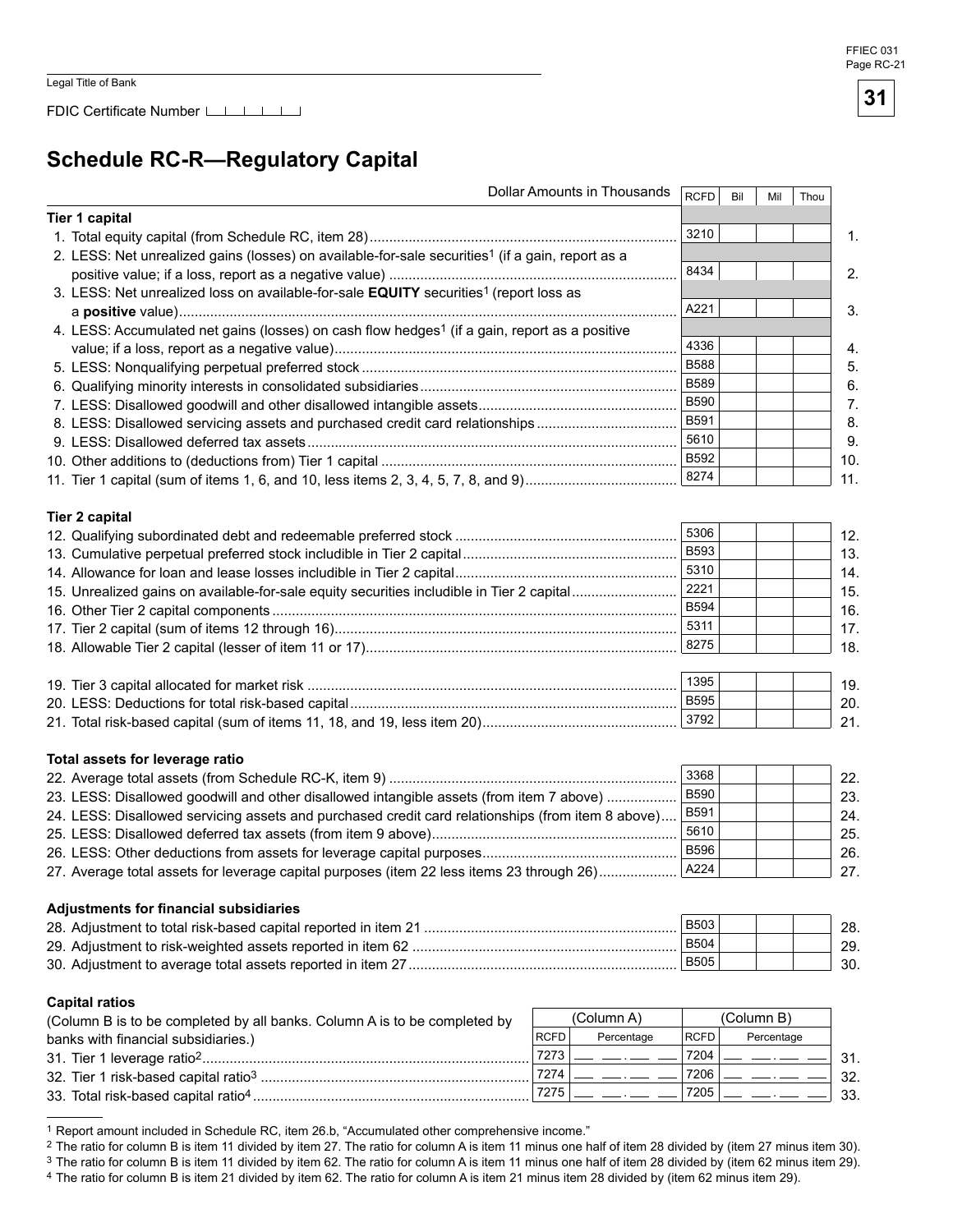FFIEC 031 Page RC-22

**32** 

### Schedule RC-R—Continued

Banks are not required to risk-weight each on-balance sheet asset and the credit equivalent amount of each off-balance sheet item that qualifies for a risk weight of less than 100 percent (50 percent for derivatives) at its lower risk weight. When completing items 34 through 54 of Schedule RC-R, each bank should decide for itself how detailed a risk-weight analysis it wishes to perform. In other words, a bank can choose from among its assets and off-balance sheet items that have a risk weight of less than 100 percent which ones to risk-weight at an appropriate lower risk weight, or it can simply risk-weight some or all of these items at a 100 percent risk weight (50 percent for derivatives).

|                                                           |     | (Column A)       |     | (Column B)              |      |     | (Column C)       |      |     | (Column D)       |                                    |     | (Column E)       |      |     | (Column F)       |      |
|-----------------------------------------------------------|-----|------------------|-----|-------------------------|------|-----|------------------|------|-----|------------------|------------------------------------|-----|------------------|------|-----|------------------|------|
|                                                           |     | Totals<br>(from  |     | Items Not<br>Subject to |      |     |                  |      |     |                  | Allocation by Risk Weight Category |     |                  |      |     |                  |      |
|                                                           |     | Schedule RC)     |     | Risk-Weighting          |      |     | 0%               |      |     | 20%              |                                    |     | 50%              |      |     | 100%             |      |
| Dollar Amounts in Thousands                               | Bil | Thou<br>Mil      | Bil | Mil                     | Thou | Bil | Mil              | Thou | Bil | Mil              | Thou                               | Bil | Mil              | Thou | Bil | Mil              | Thou |
| <b>Balance Sheet Asset Categories</b>                     |     |                  |     |                         |      |     |                  |      |     |                  |                                    |     |                  |      |     |                  |      |
| 34. Cash and balances due from depository institutions    |     |                  |     |                         |      |     |                  |      |     |                  |                                    |     |                  |      |     |                  |      |
| (Column A equals the sum of Schedule RC, items 1.a        |     | <b>RCFD 0010</b> |     |                         |      |     | RCFD B600        |      |     | RCFD B601        |                                    |     |                  |      |     | RCFD B602        |      |
|                                                           |     |                  |     |                         |      |     |                  |      |     |                  |                                    |     |                  |      |     |                  |      |
|                                                           |     | <b>RCFD 1754</b> |     | RCFD B603               |      |     | RCFD B604        |      |     | RCFD B605        |                                    |     | RCFD B606        |      |     | RCFD B607        |      |
|                                                           |     |                  |     |                         |      |     |                  |      |     |                  |                                    |     |                  |      |     |                  |      |
|                                                           |     | <b>RCFD 1773</b> |     | RCFD B608               |      |     | RCFD B609        |      |     | RCFD B610        |                                    |     | RCFD B611        |      |     | RCFD B612        |      |
|                                                           |     |                  |     |                         |      |     |                  |      |     |                  |                                    |     |                  |      |     |                  |      |
| 37. Federal funds sold and securities purchased under     |     | <b>RCFD 1350</b> |     |                         |      |     | RCFD B613        |      |     | RCFD B614        |                                    |     |                  |      |     | RCFD B616        |      |
|                                                           |     |                  |     |                         |      |     |                  |      |     |                  |                                    |     |                  |      |     |                  |      |
|                                                           |     | <b>RCFD 5369</b> |     | RCFD B617               |      |     | RCFD B618        |      |     | RCFD B619        |                                    |     | RCFD B620        |      |     | RCFD B621        |      |
|                                                           |     |                  |     |                         |      |     |                  |      |     |                  |                                    |     |                  |      |     |                  |      |
|                                                           |     | RCFD B528        |     | RCFD B622               |      |     | RCFD B623        |      |     | RCFD B624        |                                    |     | RCFD B625        |      |     | RCFD B626        |      |
| 39. Loans and leases, net of unearned income <sup>1</sup> |     |                  |     |                         |      |     |                  |      |     |                  |                                    |     |                  |      |     |                  |      |
|                                                           |     | <b>RCFD 3123</b> |     | <b>RCFD 3123</b>        |      |     |                  |      |     |                  |                                    |     |                  |      |     |                  |      |
|                                                           |     |                  |     |                         |      |     |                  |      |     |                  |                                    |     |                  |      |     |                  |      |
|                                                           |     | <b>RCFD 3545</b> |     | RCFD B627               |      |     | RCFD B628        |      |     | RCFD B629        |                                    |     | RCFD B630        |      |     | RCFD B631        |      |
|                                                           |     |                  |     |                         |      |     |                  |      |     |                  |                                    |     |                  |      |     |                  |      |
|                                                           |     | RCFD B639        |     | RCFD B640               |      |     | RCFD B641        |      |     | RCFD B642        |                                    |     | RCFD B643        |      |     | <b>RCFD 5339</b> |      |
|                                                           |     |                  |     |                         |      |     |                  |      |     |                  |                                    |     |                  |      |     |                  |      |
|                                                           |     | <b>RCFD 2170</b> |     | RCFD B644               |      |     | <b>RCFD 5320</b> |      |     | <b>RCFD 5327</b> |                                    |     | <b>RCFD 5334</b> |      |     | <b>RCFD 5340</b> |      |
| 43. Total assets (sum of items 34 through 42)             |     |                  |     |                         |      |     |                  |      |     |                  |                                    |     |                  |      |     |                  |      |

<sup>1</sup> Include any allocated transfer risk reserve in column B.

<sup>&</sup>lt;sup>2</sup> Includes premises and fixed assets, other real estate owned, investments in unconsolidated subsidiaries and associated companies, customers' liability on acceptances outstanding, intangible assets, and other assets.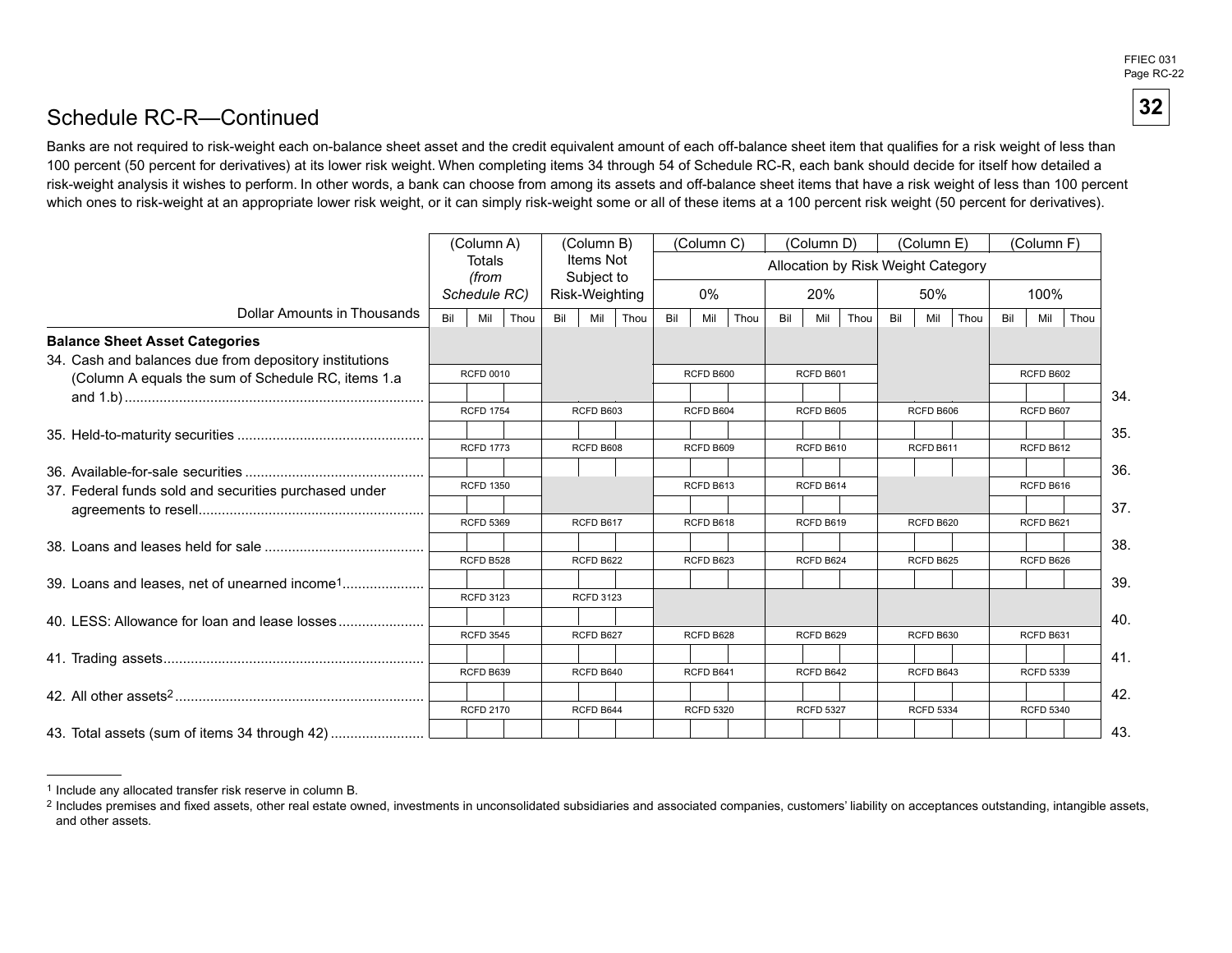### Schedule RC-R—Continued

|                                           | (Column A)       |                                     |      |                                |           | (Column B)                                  |      |           | (Column C) |      |           | (Column D) |      |           | (Column E)                                |      |           | (Column F) |      |
|-------------------------------------------|------------------|-------------------------------------|------|--------------------------------|-----------|---------------------------------------------|------|-----------|------------|------|-----------|------------|------|-----------|-------------------------------------------|------|-----------|------------|------|
|                                           |                  | Face Value<br>or Notional<br>Amount |      | Credit<br>Conversion<br>Factor |           | Credit<br>Equivalent<br>Amount <sup>1</sup> |      |           | $0\%$      |      |           | 20%        |      |           | Allocation by Risk Weight Category<br>50% |      |           | 100%       |      |
| Dollar Amounts in Thousands               | Bil              | Mil                                 | Thou |                                | Bil       | Mil                                         | Thou | Bil       | Mil        | Thou | Bil       | Mil        | Thou | Bil       | Mil                                       | Thou | Bil       | Mil        | Thou |
| Derivatives and Off-Balance Sheet Items   |                  | <b>RCFD 3819</b>                    |      |                                |           | RCFD B645                                   |      |           | RCFD B646  |      |           | RCFD B647  |      |           | RCFD B648                                 |      |           | RCFD B649  |      |
| 44. Financial standby letters of credit   |                  |                                     |      | 1.00                           |           |                                             |      |           |            |      |           |            |      |           |                                           |      |           |            | 44.  |
| 45. Performance standby letters of        |                  | <b>RCFD 3821</b>                    |      |                                |           | RCFD B650                                   |      |           | RCFD B651  |      |           | RCFD B652  |      |           | RCFD B653                                 |      |           | RCFD B654  |      |
|                                           |                  |                                     |      | .50                            |           |                                             |      |           |            |      |           |            |      |           |                                           |      |           |            | 45.  |
| 46. Commercial and similar letters of     |                  | <b>RCFD 3411</b>                    |      |                                |           | RCFD B655                                   |      |           | RCFD B656  |      |           | RCFD B657  |      |           | RCFD B658                                 |      |           | RCFD B659  |      |
|                                           |                  |                                     |      | .20                            |           |                                             |      |           |            |      |           |            |      |           |                                           |      |           |            | 46.  |
| 47. Risk participations in bankers        |                  |                                     |      |                                |           |                                             |      |           |            |      |           |            |      |           |                                           |      |           |            |      |
| acceptances acquired by the               |                  | <b>RCFD 3429</b>                    |      |                                |           | RCFD B660                                   |      |           | RCFD B661  |      |           | RCFD B662  |      |           |                                           |      |           | RCFD B663  |      |
| reporting institution                     |                  |                                     |      | 1.00                           |           |                                             |      |           |            |      |           |            |      |           |                                           |      |           |            | 47.  |
|                                           |                  | <b>RCFD 3433</b>                    |      |                                |           | RCFD B664                                   |      |           | RCFD B665  |      |           | RCFD B666  |      |           | RCFD B667                                 |      |           | RCFD B668  |      |
|                                           |                  |                                     |      | 1.00                           |           |                                             |      |           |            |      |           |            |      |           |                                           |      |           |            | 48.  |
| 49. Retained recourse on small business   |                  | RCFD A250                           |      |                                |           | RCFD B669                                   |      |           | RCFD B670  |      |           | RCFD B671  |      |           | RCFD B672                                 |      |           | RCFD B673  |      |
| obligations sold with recourse            |                  |                                     |      | 1.00                           |           |                                             |      |           |            |      |           |            |      |           |                                           |      |           |            | 49.  |
| 50. Retained recourse on financial assets |                  | <b>RCFD 1727</b>                    |      |                                |           | <b>RCFD 2243</b>                            |      |           |            |      |           |            |      |           |                                           |      |           | RCFD B674  |      |
| sold with low-level recourse              |                  |                                     |      | $12.5*$                        |           |                                             |      |           |            |      |           |            |      |           |                                           |      |           |            | 50.  |
| 51. All other financial assets sold with  |                  | RCFD B675                           |      |                                |           | RCFD B676                                   |      |           | RCFD B677  |      |           | RCFD B678  |      |           | RCFD B679                                 |      |           | RCFD B680  |      |
|                                           |                  |                                     |      | 1.00                           |           |                                             |      |           |            |      |           |            |      |           |                                           |      |           |            | 51.  |
| 52. All other off-balance sheet           | RCFD B681        |                                     |      |                                | RCFD B682 |                                             |      | RCFD B683 |            |      | RCFD B684 |            |      | RCFD B685 |                                           |      | RCFD B686 |            |      |
|                                           | <b>RCFD 3833</b> |                                     | 1.00 |                                |           |                                             |      |           |            |      |           |            |      |           |                                           |      |           | 52.        |      |
| 53. Unused commitments with an original   |                  |                                     |      |                                |           | RCFD B687                                   |      |           | RCFD B688  |      |           | RCFD B689  |      |           | RCFD B690                                 |      |           | RCFD B691  |      |
| maturity exceeding one year               |                  |                                     |      | .50                            |           |                                             |      |           |            |      |           |            |      |           |                                           |      |           |            | 53.  |
|                                           |                  |                                     |      |                                |           | RCFD A167                                   |      |           | RCFD B693  |      |           | RCFD B694  |      |           | RCFD B695                                 |      |           |            |      |
| 54. Derivative contracts                  |                  |                                     |      |                                |           |                                             |      |           |            |      |           |            |      |           |                                           |      |           |            | 54.  |

\* Or institution-specific factor.

1 Column A multiplied by credit conversion factor.

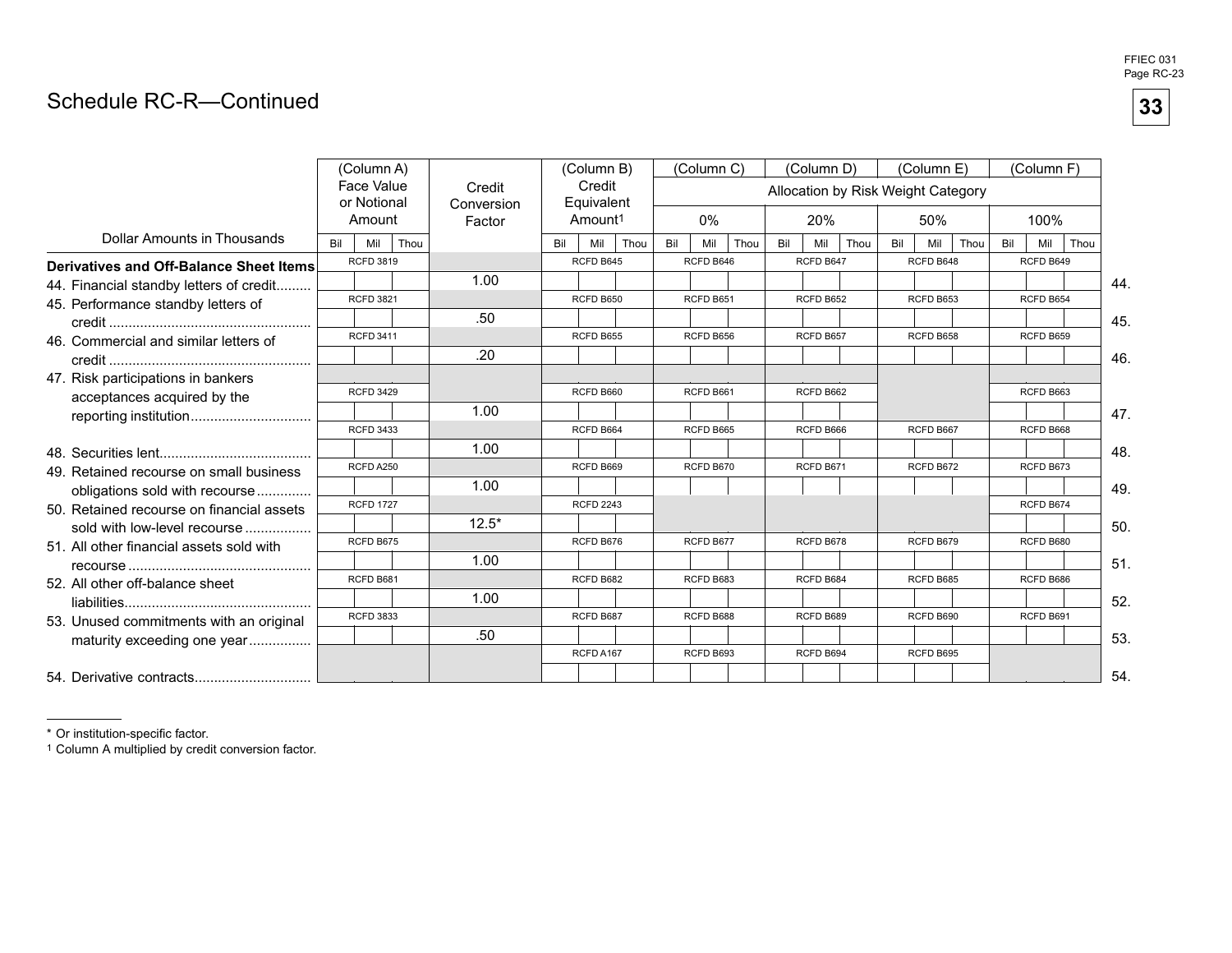# Page RC-R—Continued Property and the Continued Page RC-24

**34** 

|                                                                                               |                                    | (Column C)   |      |     | (Column D)    |      |     | (Column E)    |      |     | (Column F)       |      |
|-----------------------------------------------------------------------------------------------|------------------------------------|--------------|------|-----|---------------|------|-----|---------------|------|-----|------------------|------|
|                                                                                               | Allocation by Risk Weight Category |              |      |     |               |      |     |               |      |     |                  |      |
|                                                                                               |                                    | $0\%$        |      |     | 20%           |      |     | 50%           |      |     | 100%             |      |
| Dollar Amounts in Thousands                                                                   | Bil                                | Mil          | Thou | Bil | Mil           | Thou | Bil | Mil           | Thou | Bil | Mil              | Thou |
| <b>Totals</b>                                                                                 |                                    |              |      |     |               |      |     |               |      |     |                  |      |
| 55. Total assets, derivatives, and off-balance sheet items by risk weight category            |                                    | RCFD B696    |      |     | RCFD B697     |      |     | RCFD B698     |      |     | RCFD B699        |      |
|                                                                                               |                                    |              |      |     |               |      |     |               |      |     |                  | 55.  |
|                                                                                               |                                    | $\times 0\%$ |      |     | $\times 20\%$ |      |     | $\times 50\%$ |      |     | $\times$ 100%    | 56.  |
| 57. Risk-weighted assets by risk weight category (for each column, item 55 multiplied by      |                                    | RCFD B700    |      |     | RCFD B701     |      |     | RCFD B702     |      |     | RCFD B703        |      |
|                                                                                               |                                    | $\mathbf 0$  |      |     |               |      |     |               |      |     |                  | 57.  |
|                                                                                               |                                    |              |      |     |               |      |     |               |      |     | <b>RCFD 1651</b> |      |
|                                                                                               |                                    |              |      |     |               |      |     |               |      |     |                  | 58.  |
| 59. Risk-weighted assets before deductions for excess allowance for loan and lease losses and |                                    |              |      |     |               |      |     |               |      |     | RCFD B704        |      |
| allocated transfer risk reserve (sum of item 57, columns C through F, and item 58)            |                                    |              |      |     |               |      |     |               |      |     |                  | 59.  |
|                                                                                               |                                    |              |      |     |               |      |     |               |      |     | RCFD A222        |      |
|                                                                                               |                                    |              |      |     |               |      |     |               |      |     |                  | 60.  |
|                                                                                               |                                    |              |      |     |               |      |     |               |      |     | <b>RCFD 3128</b> |      |
|                                                                                               |                                    |              |      |     |               |      |     |               |      |     |                  | -61. |
|                                                                                               |                                    |              |      |     |               |      |     |               |      |     | RCFD A223        |      |
|                                                                                               |                                    |              |      |     |               |      |     |               |      |     |                  | 62   |

#### Memoranda

| <u>ivielijuid lud</u><br>Dollar<br>housands<br><sup>.</sup> Amounts ır                                                           | $R^{\sim}$<br>ו חטר | $\mathbf{r}$ | Mil | Thou |         |
|----------------------------------------------------------------------------------------------------------------------------------|---------------------|--------------|-----|------|---------|
| l standards<br>Jurren<br>`capita.<br>∣ b∨ the risk<br>derivative<br><b>AVDOCI</b><br>a-basec<br>C<br>COVATAC<br>ົ∩ntracts ∈<br>. | 8764                |              |     |      | IVI. I. |

|                                                                     |               |            |                  | With a remaining maturity of |            |                                     |                    |            |                 |      |
|---------------------------------------------------------------------|---------------|------------|------------------|------------------------------|------------|-------------------------------------|--------------------|------------|-----------------|------|
|                                                                     |               | (Column A) | One year or less |                              | (Column B) | Over one year<br>through five years |                    | (Column C) | Over five years |      |
| 2. Notional principal amounts of derivative contracts: <sup>1</sup> | RCFD Tril Bil |            | Mil              | Thou RCFD Tril               | Bil        | Mil                                 | Thou RCFD Tril Bil |            | Mil             | Thou |
|                                                                     | 3809          |            |                  | 8766                         |            |                                     | 8767               |            |                 |      |
|                                                                     | 3812          |            |                  | 8769                         |            |                                     | 8770               |            |                 |      |
|                                                                     | 8771          |            |                  | 8772                         |            |                                     | 8773               |            |                 |      |
|                                                                     | 8774          |            |                  | 8775                         |            |                                     | 8776               |            |                 |      |
|                                                                     | 8777          |            |                  | 8778                         |            |                                     | 8779               |            |                 |      |
|                                                                     | A000          |            |                  | A001                         |            |                                     | A002               |            |                 |      |

<sup>1</sup> Exclude foreign exchange contracts with an original maturity of 14 days or less and all futures contracts.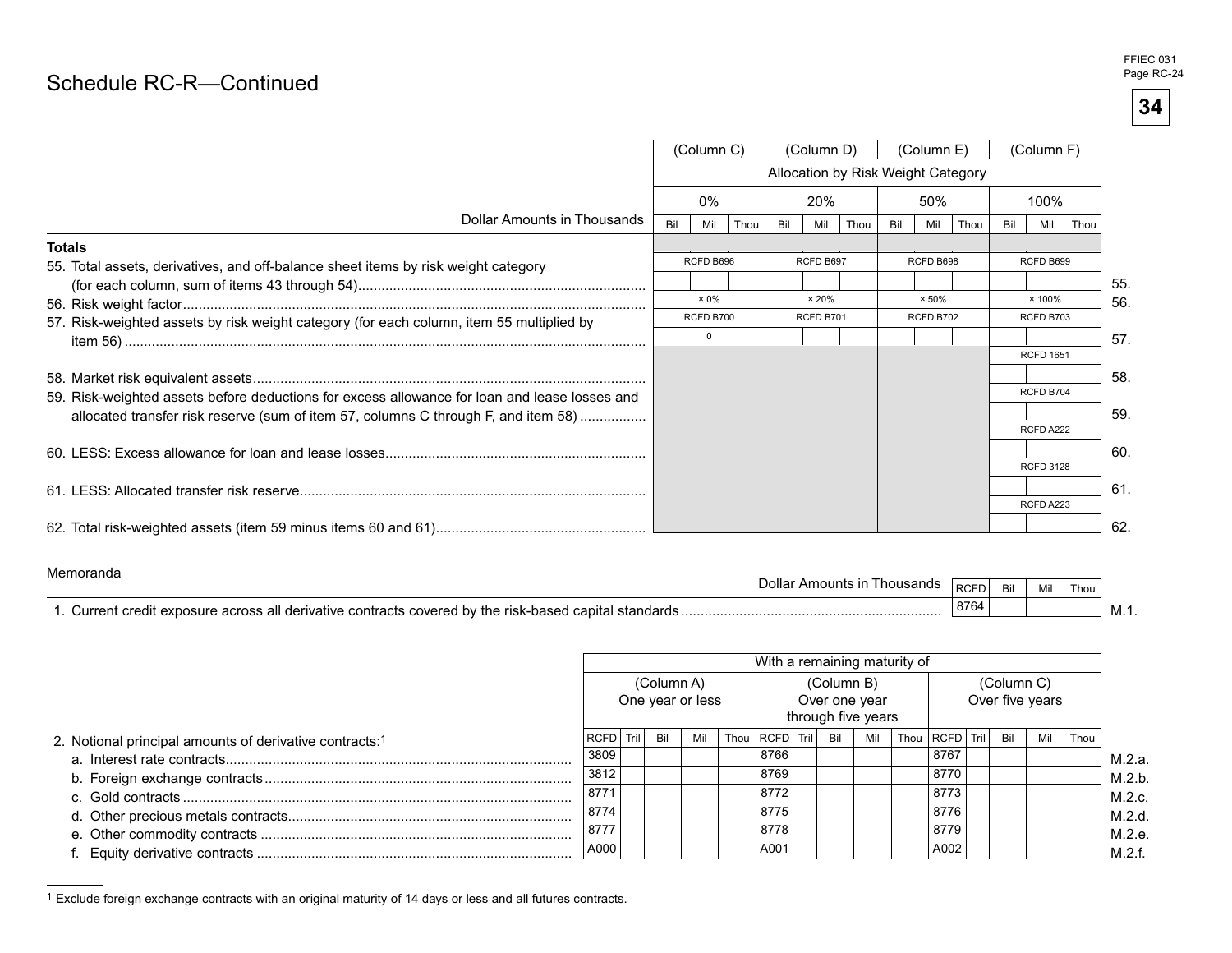FDIC Certificate Number **1 1 1 1 1** 

### **Schedule RC-S—Securitization and Asset Sale Activities**

**All of Schedule RC-S is to be completed beginning June 30, 2001.** 

|                                          |                        | (Column A)<br>1-4 Family<br>Residential<br>Loans |           |     | (Column B)<br>Home<br>Equity<br>Lines |           | (Column C)<br>Credit<br>Card<br>Receivables |      |           | (Column D)<br>Auto<br>Loans |      |           | (Column E)<br>Other<br>Consumer<br>Loans |      |           | (Column F)<br>Commercial<br>and Industrial<br>Loans |      |     | (Column G)<br>All Other<br>Loans and<br>All Leases |                |
|------------------------------------------|------------------------|--------------------------------------------------|-----------|-----|---------------------------------------|-----------|---------------------------------------------|------|-----------|-----------------------------|------|-----------|------------------------------------------|------|-----------|-----------------------------------------------------|------|-----|----------------------------------------------------|----------------|
| <b>Dollar Amounts in Thousands</b>       | Bil                    | Mil                                              | Thou      | Bil | Mil<br>Thou                           | Bil       | Mil                                         | Thou | Bil       | Mil                         | Thou | Bil       | Mil                                      | Thou | Bil       | Mil                                                 | Thou | Bil | Mil                                                | Thou           |
| <b>Bank Securitization Activities</b>    |                        |                                                  |           |     |                                       |           |                                             |      |           |                             |      |           |                                          |      |           |                                                     |      |     |                                                    |                |
| 1. Outstanding principal balance of      |                        |                                                  |           |     |                                       |           |                                             |      |           |                             |      |           |                                          |      |           |                                                     |      |     |                                                    |                |
| assets sold and securitized by the       |                        |                                                  |           |     |                                       |           |                                             |      |           |                             |      |           |                                          |      |           |                                                     |      |     |                                                    |                |
| reporting bank with servicing retained   |                        |                                                  |           |     |                                       |           |                                             |      |           |                             |      |           |                                          |      |           |                                                     |      |     |                                                    |                |
| or with recourse or other seller-pro-    |                        | RCFD B705                                        |           |     | RCFD B706                             |           | RCFD B707                                   |      |           | RCFD B708                   |      |           | RCFD B709                                |      |           | RCFD B710                                           |      |     | RCFD B711                                          |                |
| vided credit enhancements                |                        |                                                  |           |     |                                       |           |                                             |      |           |                             |      |           |                                          |      |           |                                                     |      |     |                                                    | $\mathbf{1}$ . |
| 2. Maximum amount of credit exposure     |                        |                                                  |           |     |                                       |           |                                             |      |           |                             |      |           |                                          |      |           |                                                     |      |     |                                                    |                |
| arising from recourse or other           |                        |                                                  |           |     |                                       |           |                                             |      |           |                             |      |           |                                          |      |           |                                                     |      |     |                                                    |                |
| seller-provided credit enhancements      |                        |                                                  |           |     |                                       |           |                                             |      |           |                             |      |           |                                          |      |           |                                                     |      |     |                                                    |                |
| provided to structures reported in       |                        |                                                  |           |     |                                       |           |                                             |      |           |                             |      |           |                                          |      |           |                                                     |      |     |                                                    |                |
| item 1 in the form of:                   |                        |                                                  |           |     |                                       |           |                                             |      |           |                             |      |           |                                          |      |           |                                                     |      |     |                                                    |                |
| a. Retained interest-only strips         |                        | RCFD B712                                        |           |     | RCFD B713                             |           | RCFD B714                                   |      |           | RCFD B715                   |      |           | RCFD B716                                |      |           | RCFD B717                                           |      |     | RCFD B718                                          |                |
| (included in Schedules RC-B or           |                        |                                                  |           |     |                                       |           |                                             |      |           |                             |      |           |                                          |      |           |                                                     |      |     |                                                    | 2.a.           |
| RC-F or in Schedule RC, item 5)          |                        |                                                  |           |     |                                       |           |                                             |      |           |                             |      |           |                                          |      |           |                                                     |      |     |                                                    |                |
| b. Standby letters of credit, sub-       |                        | RCFD B719                                        |           |     | RCFD B720                             |           | RCFD B721                                   |      |           | RCFD B722                   |      |           | RCFD B723                                |      |           | RCFD B724                                           |      |     | RCFD B725                                          |                |
| ordinated securities, and other          |                        |                                                  |           |     |                                       |           |                                             |      |           |                             |      |           |                                          |      |           |                                                     |      |     |                                                    | 2.b.           |
| enhancements                             |                        |                                                  |           |     |                                       |           |                                             |      |           |                             |      |           |                                          |      |           |                                                     |      |     |                                                    |                |
| 3. Reporting bank's unused commit-       |                        | RCFD B726                                        |           |     | RCFD B727                             |           | RCFD B728                                   |      |           | RCFD B729                   |      |           | RCFD B730                                |      |           | RCFD B731                                           |      |     | RCFD B732                                          |                |
| ments to provide liquidity to structures |                        |                                                  |           |     |                                       |           |                                             |      |           |                             |      |           |                                          |      |           |                                                     |      |     |                                                    | 3.             |
| 4. Past due loan amounts included in     |                        |                                                  |           |     |                                       |           |                                             |      |           |                             |      |           |                                          |      |           |                                                     |      |     |                                                    |                |
| item $1$ :                               |                        | RCFD B733                                        |           |     | RCFD B734                             |           | RCFD B735                                   |      |           | RCFD B736                   |      |           | RCFD B737                                |      |           | RCFD B738                                           |      |     | RCFD B739                                          |                |
| a. 30-89 days past due                   |                        |                                                  |           |     |                                       |           |                                             |      |           |                             |      |           |                                          |      |           |                                                     |      |     |                                                    | 4.a.           |
|                                          |                        | RCFD B740                                        |           |     | RCFD B741                             |           | RCFD B742                                   |      |           | RCFD B743                   |      |           | RCFD B744                                |      |           | RCFD B745                                           |      |     | RCFD B746                                          |                |
| b. 90 days or more past due              |                        |                                                  |           |     |                                       |           |                                             |      |           |                             |      |           |                                          |      |           |                                                     |      |     |                                                    | 4.b.           |
| 5. Charge-offs and recoveries on assets  |                        |                                                  |           |     |                                       |           |                                             |      |           |                             |      |           |                                          |      |           |                                                     |      |     |                                                    |                |
| sold and securitized with servicing      |                        |                                                  |           |     |                                       |           |                                             |      |           |                             |      |           |                                          |      |           |                                                     |      |     |                                                    |                |
| retained or with recourse or other       |                        |                                                  |           |     |                                       |           |                                             |      |           |                             |      |           |                                          |      |           |                                                     |      |     |                                                    |                |
| seller-provided credit enhancements      |                        |                                                  |           |     |                                       |           |                                             |      |           |                             |      |           |                                          |      |           |                                                     |      |     |                                                    |                |
| (calendar year-to-date):                 |                        | RIAD B747                                        |           |     | RIAD B748                             |           | RIAD B749                                   |      |           | <b>RIAD B750</b>            |      |           | RIAD B751                                |      |           | RIAD B752                                           |      |     | RIAD B753                                          |                |
|                                          |                        |                                                  |           |     |                                       |           |                                             |      |           |                             |      |           |                                          |      |           |                                                     |      |     |                                                    | 5.a.           |
|                                          | RIAD B754<br>RIAD B755 |                                                  | RIAD B756 |     |                                       | RIAD B757 |                                             |      | RIAD B758 |                             |      | RIAD B759 |                                          |      | RIAD B760 |                                                     |      |     |                                                    |                |
|                                          |                        |                                                  |           |     |                                       |           |                                             |      |           |                             |      |           |                                          |      |           |                                                     |      |     |                                                    | 5.b.           |

35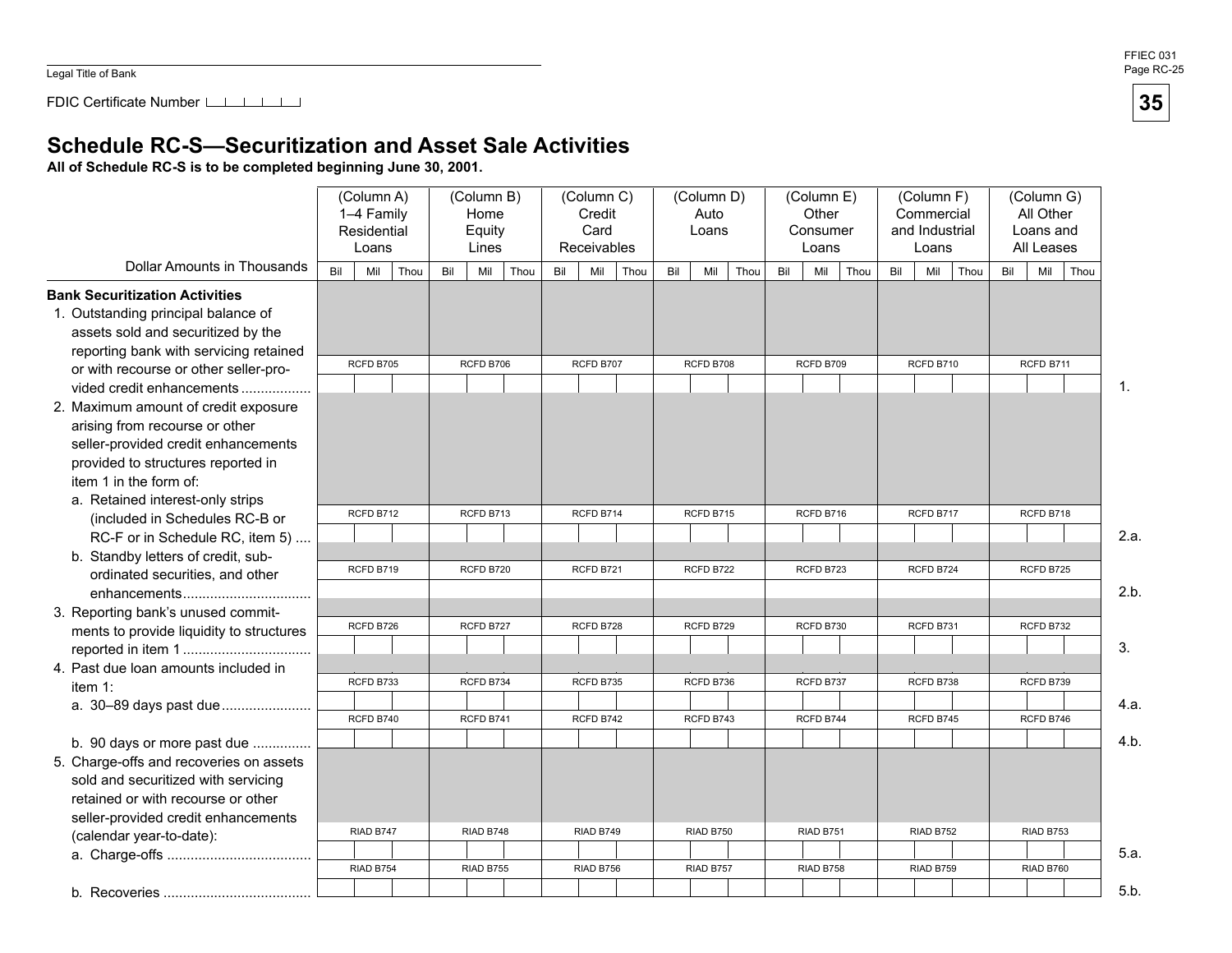**36** 

## Page RC-S-Continued and the continued and the continued of the continued of the continued of the continued of the continued of the continued of the continued of the continued of the continued of the continued of the contin

|                                                                                                                                 |     | (Column A)<br>1-4 Family<br>Residential<br>Loans |      |     | (Column B)<br>Home<br>Equity<br>Lines |           |           | (Column C)<br>Credit<br>Card<br>Receivables |           |     | (Column D)<br>Auto<br>Loans |           |     | (Column E)<br>Other<br>Consumer<br>Loans |           | (Column F)<br>Commercial<br>and Industrial | Loans     |           |     | (Column G)<br>All Other<br>Loans and<br>All Leases |      |                 |
|---------------------------------------------------------------------------------------------------------------------------------|-----|--------------------------------------------------|------|-----|---------------------------------------|-----------|-----------|---------------------------------------------|-----------|-----|-----------------------------|-----------|-----|------------------------------------------|-----------|--------------------------------------------|-----------|-----------|-----|----------------------------------------------------|------|-----------------|
| <b>Dollar Amounts in Thousands</b>                                                                                              | Bil | Mil                                              | Thou | Bil | Mil                                   | Thou      | Bil       | Mil                                         | Thou      | Bil | Mil                         | Thou      | Bil | Mil                                      | Thou      | Bil                                        | Mil       | Thou      | Bil | Mil                                                | Thou |                 |
| 6. Amount of ownership (or seller's)<br>interests carried as:<br>a. Securities (included in<br>Schedule RC-B or in Schedule RC, |     |                                                  |      |     | RCFD B761                             |           |           | RCFD B762                                   |           |     |                             |           |     |                                          |           |                                            | RCFD B763 |           |     |                                                    |      |                 |
|                                                                                                                                 |     |                                                  |      |     |                                       |           |           |                                             |           |     |                             |           |     |                                          |           |                                            |           |           |     |                                                    |      | 6.a.            |
| b. Loans (included in                                                                                                           |     |                                                  |      |     | RCFD B500                             |           |           | RCFD B501                                   |           |     |                             |           |     |                                          |           |                                            | RCFD B502 |           |     |                                                    |      |                 |
| Schedule RC-C)                                                                                                                  |     |                                                  |      |     |                                       |           |           |                                             |           |     |                             |           |     |                                          |           |                                            |           |           |     |                                                    |      | 6.b.            |
| 7. Past due loan amounts included in                                                                                            |     |                                                  |      |     | RCFD B764                             |           | RCFD B765 |                                             |           |     |                             |           |     |                                          |           | RCFD B766                                  |           |           |     |                                                    |      |                 |
| interests reported in item 6.a:                                                                                                 |     |                                                  |      |     |                                       |           |           |                                             |           |     |                             |           |     |                                          |           |                                            |           |           |     |                                                    |      |                 |
| a. 30-89 days past due                                                                                                          |     |                                                  |      |     | RCFD B767                             |           | RCFD B768 |                                             |           |     |                             |           |     |                                          |           | RCFD B769                                  |           |           |     |                                                    | 7.a. |                 |
|                                                                                                                                 |     |                                                  |      |     |                                       |           |           |                                             |           |     |                             |           |     |                                          |           |                                            |           |           |     |                                                    |      | 7.b.            |
| b. 90 days or more past due<br>8. Charge-offs and recoveries on loan                                                            |     |                                                  |      |     |                                       |           |           |                                             |           |     |                             |           |     |                                          |           |                                            |           |           |     |                                                    |      |                 |
| amounts included in interests reported                                                                                          |     |                                                  |      |     |                                       |           |           |                                             |           |     |                             |           |     |                                          |           |                                            |           |           |     |                                                    |      |                 |
| in item 6.a (calendar year-to-date):                                                                                            |     |                                                  |      |     | RIAD B770                             |           |           | RIAD B771                                   |           |     |                             |           |     |                                          |           |                                            | RIAD B772 |           |     |                                                    |      |                 |
|                                                                                                                                 |     |                                                  |      |     |                                       |           |           |                                             |           |     |                             |           |     |                                          |           |                                            |           |           |     |                                                    |      | 8.a.            |
|                                                                                                                                 |     |                                                  |      |     | RIAD B773                             |           |           | RIAD B774                                   |           |     |                             |           |     |                                          |           |                                            | RIAD B775 |           |     |                                                    |      |                 |
|                                                                                                                                 |     |                                                  |      |     |                                       |           |           |                                             |           |     |                             |           |     |                                          |           |                                            |           |           |     |                                                    |      | 8.b.            |
| For Securitization Facilities Sponsored<br>By or Otherwise Established By Other<br><b>Institutions</b>                          |     |                                                  |      |     |                                       |           |           |                                             |           |     |                             |           |     |                                          |           |                                            |           |           |     |                                                    |      |                 |
| 9. Maximum amount of credit exposure<br>arising from credit enhancements<br>provided by the reporting bank to other             |     |                                                  |      |     |                                       |           |           |                                             |           |     |                             |           |     |                                          |           |                                            |           |           |     |                                                    |      |                 |
| institutions' securitization structures in                                                                                      |     |                                                  |      |     |                                       |           |           |                                             |           |     |                             |           |     |                                          |           |                                            |           |           |     |                                                    |      |                 |
| the form of standby letters of credit,                                                                                          |     |                                                  |      |     |                                       |           |           |                                             |           |     |                             |           |     |                                          |           |                                            |           |           |     |                                                    |      |                 |
| purchased subordinated securities,                                                                                              |     | RCFD B776                                        |      |     | RCFD B777                             |           |           | RCFD B778                                   |           |     | RCFD B779                   |           |     | RCFD B780                                |           |                                            | RCFD B781 |           |     | RCFD B782                                          |      |                 |
| and other enhancements                                                                                                          |     |                                                  |      |     |                                       |           |           |                                             |           |     |                             |           |     |                                          |           |                                            |           |           |     |                                                    |      | 9.              |
| 10. Reporting bank's unused commitments                                                                                         |     |                                                  |      |     |                                       |           |           |                                             |           |     |                             |           |     |                                          |           |                                            |           |           |     |                                                    |      |                 |
| to provide liquidity to other institutions'                                                                                     |     | RCFD B783<br>RCFD B784                           |      |     |                                       | RCFD B785 |           |                                             | RCFD B786 |     |                             | RCFD B787 |     |                                          | RCFD B788 |                                            |           | RCFD B789 |     |                                                    |      |                 |
| securitization structures                                                                                                       |     |                                                  |      |     |                                       |           |           |                                             |           |     |                             |           |     |                                          |           |                                            |           |           |     |                                                    |      | 10 <sub>1</sub> |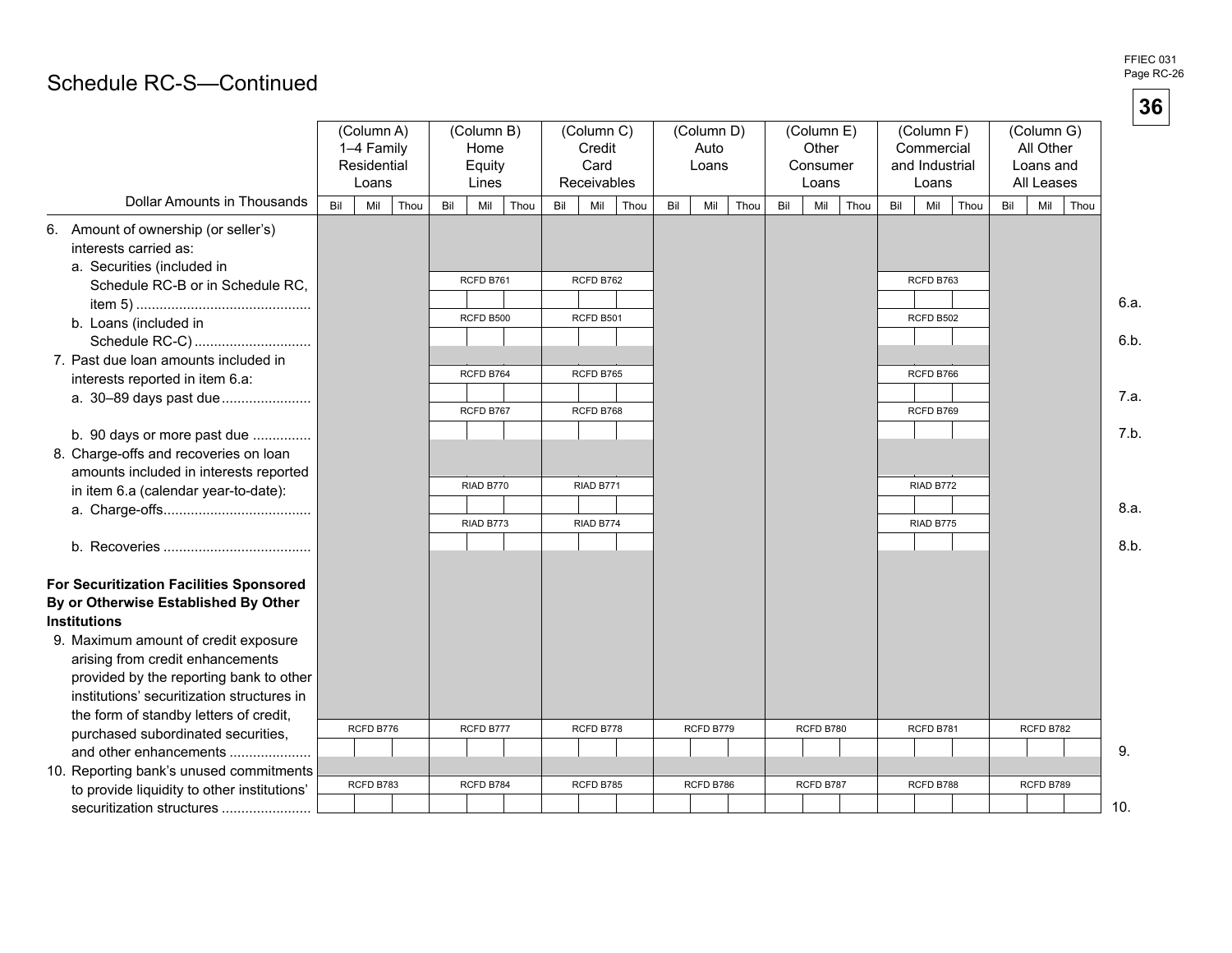## Page RC-27  $\blacksquare$

|                                                                                                                                                  |     | (Column A)<br>1-4 Family<br>Residential<br>Loans |      |     | (Column B)<br>Home<br>Equity<br>Lines |      |     | (Column C)<br>Credit<br>Card<br><b>Receivables</b> |      |     | (Column D)<br>Auto<br>Loans |      |     | (Column E)<br>Other<br>Consumer<br>Loans |      |     | (Column F)<br>Commercial<br>and Industrial<br>Loans |      |     | (Column G)<br>All Other<br>Loans and<br>All Leases |      |
|--------------------------------------------------------------------------------------------------------------------------------------------------|-----|--------------------------------------------------|------|-----|---------------------------------------|------|-----|----------------------------------------------------|------|-----|-----------------------------|------|-----|------------------------------------------|------|-----|-----------------------------------------------------|------|-----|----------------------------------------------------|------|
| Dollar Amounts in Thousands                                                                                                                      | Bil | Mil                                              | Thou | Bil | Mil                                   | Thou | Bil | Mil                                                | Thou | Bil | Mil                         | Thou | Bil | Mil                                      | Thou | Bil | Mil                                                 | Thou | Bil | Mil                                                | Thou |
| <b>Bank Asset Sales</b><br>11. Assets sold with recourse or other<br>seller-provided credit enhancements<br>and not securitized by the reporting |     | RCFD B790                                        |      |     | RCFD B791                             |      |     | RCFD B792                                          |      |     | RCFD B793                   |      |     | RCFD B794                                |      |     | RCFD B795                                           |      |     | RCFD B796                                          |      |
| 12. Maximum amount of credit exposure<br>arising from recourse or other seller-                                                                  |     |                                                  |      |     |                                       |      |     |                                                    |      |     |                             |      |     |                                          |      |     |                                                     |      |     |                                                    | .11  |
| provided credit enhancements pro-<br>vided to assets reported in item 11                                                                         |     | RCFD B797                                        |      |     | RCFD B798                             |      |     | RCFD B799                                          |      |     | RCFD B800                   |      |     | RCFD B801                                |      |     | RCFD B802                                           |      |     | RCFD B803                                          | 12.  |

**Memorandum items 1, 2, and 3 are to be completed beginning June 30, 2001.** 

| Memoranda<br>Dollar Amounts in Thousands                                                                                                                                                           | RCFD        | Mil | Thou |           |
|----------------------------------------------------------------------------------------------------------------------------------------------------------------------------------------------------|-------------|-----|------|-----------|
| 1. Small business obligations transferred with recourse under Section 208 of the Riegle Community Development and Regulatory Improvement<br>Act of 1994:                                           |             |     |      |           |
|                                                                                                                                                                                                    | A249        |     |      | M.1.a.    |
|                                                                                                                                                                                                    | A250        |     |      | M.1.b.    |
| 2. Outstanding principal balance of assets serviced for others:                                                                                                                                    |             |     |      |           |
|                                                                                                                                                                                                    | <b>B804</b> |     |      | M.2.a.    |
|                                                                                                                                                                                                    | B805        |     |      | M.2.b.    |
|                                                                                                                                                                                                    | A591        |     |      | M.2.c.    |
| 3. Asset-backed commercial paper conduits:                                                                                                                                                         |             |     |      |           |
| a. Maximum amount of credit exposure arising from credit enhancements provided to conduit structures in the form of standby letters of<br>credit, subordinated securities, and other enhancements: |             |     |      |           |
|                                                                                                                                                                                                    | <b>B806</b> |     |      | M.3.a.(1) |
|                                                                                                                                                                                                    | <b>B807</b> |     |      | M.3.a.(2) |
| b. Unused commitments to provide liquidity to conduit structures:                                                                                                                                  |             |     |      |           |
|                                                                                                                                                                                                    | <b>B808</b> |     |      | M.3.b.(1) |
|                                                                                                                                                                                                    | <b>B809</b> |     |      | M.3.b.(2) |

<sup>1</sup> Memorandum item 2.c is to be completed beginning June 30, 2001, if the principal balance of other financial assets serviced for others is more than \$10 million.

**37**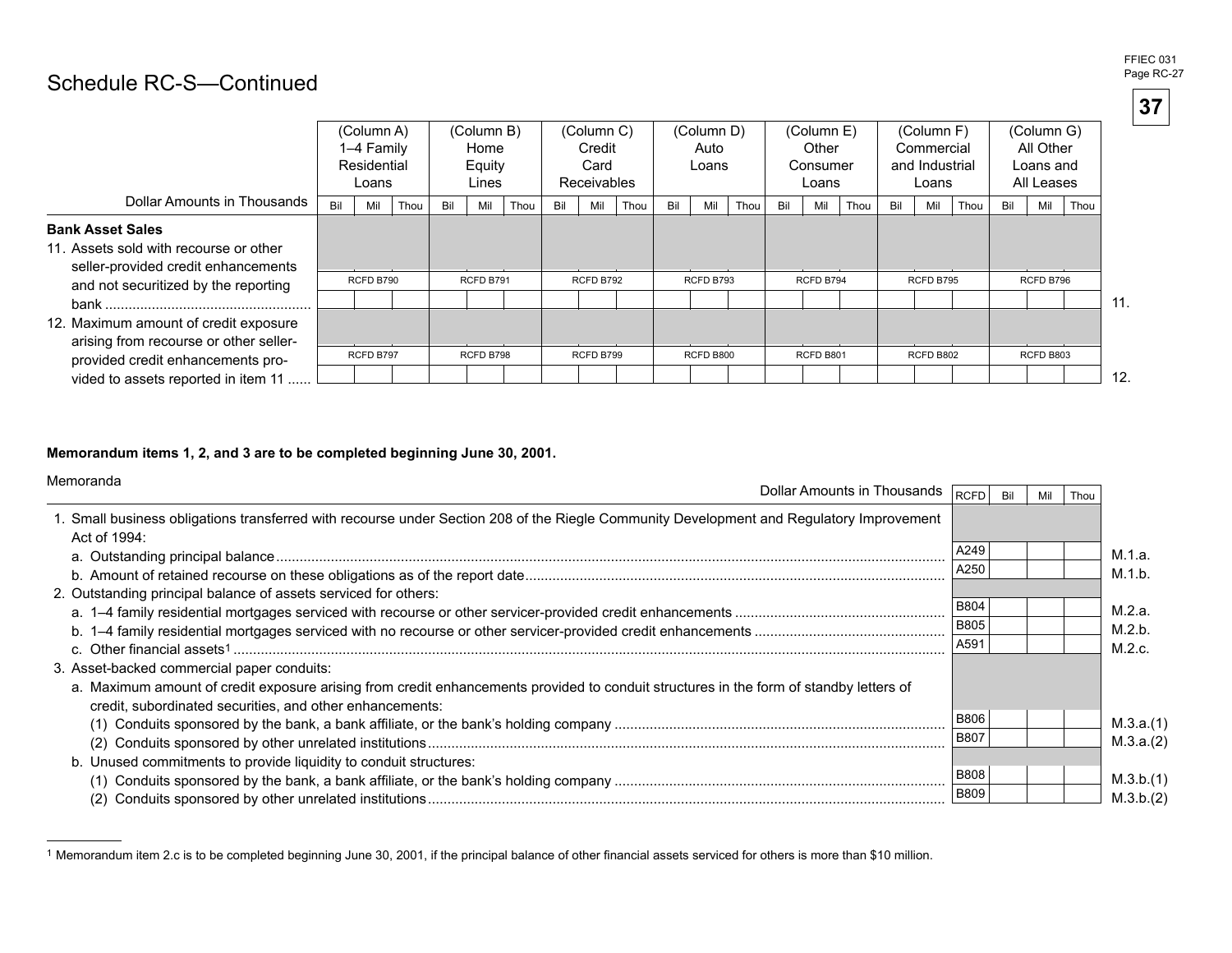FDIC Certificate Number

## **Schedule RC-T-Fiduciary and Related Services**

**Schedule RC-T is to be completed beginning December 31, 2001.** 

#### **Items 12 through 23 and Memorandum item 4 will not be made available to the public on an individual institution basis.**

| MUNIVIUUAI MISULUUUNI DASIS.                                                                                 |             |     |    |               |
|--------------------------------------------------------------------------------------------------------------|-------------|-----|----|---------------|
|                                                                                                              | RCFD        | Yes | No |               |
| 1. Does the institution have fiduciary powers? (If "NO," do not complete Schedule RC-T.)                     | A345        |     |    |               |
|                                                                                                              |             |     |    |               |
|                                                                                                              | RCFD I      | Yes | No |               |
| 2. Does the institution exercise the fiduciary powers it has been granted?                                   | A346        |     |    | $\mathcal{D}$ |
|                                                                                                              |             |     |    |               |
| 3. Does the institution have any fiduciary or related activity (in the form of assets or accounts) to report | <b>RCFD</b> | Yes | No |               |
|                                                                                                              | B867        |     |    |               |
|                                                                                                              |             |     |    |               |

If the answer to item 3 is "YES," complete the applicable items of Schedule RC-T, as follows:

Institutions with total fiduciary assets (item 9, sum of columns A and B) greater than \$250 million (as of the preceding December 31) or with gross fiduciary and related services income greater than 10% of revenue (net interest income plus noninterest income) for the preceding calendar year must complete:

- Items 4 through 19.a quarterly,
- Items 20 through 23 annually with the December report, and
- Memorandum items 1 through 4 annually with the December report.

Institutions with total fiduciary assets (item 9, sum of columns A and B) greater than \$100 million but less than or equal to \$250 million (as of the preceding December 31) that do not meet the fiduciary income test for quarterly reporting must complete:

- Items 4 through 23 annually with the December report, and
- Memorandum items 1 through 4 annually with the December report.

Institutions with total fiduciary assets (item 9, sum of columns A and B) of \$100 million or less (as of the preceding December 31) that do not meet the fiduciary income test for quarterly reporting must complete:

- Items 4 through 11 annually with the December report, and
- Memorandum items 1 through 3 annually with the December report.

|                                                                                                                                                                                                                                                                                                                                                |       |     | (Column A)<br>Managed<br>Assets |      | (Column B)<br>Non-Managed<br>Assets |     |           |      |           |           |                | (Column C)<br>Number of<br>Managed<br>Accounts | (Column D)<br>Number of<br>Non-Managed<br>Accounts |  |
|------------------------------------------------------------------------------------------------------------------------------------------------------------------------------------------------------------------------------------------------------------------------------------------------------------------------------------------------|-------|-----|---------------------------------|------|-------------------------------------|-----|-----------|------|-----------|-----------|----------------|------------------------------------------------|----------------------------------------------------|--|
| Dollar Amounts in Thousands                                                                                                                                                                                                                                                                                                                    | Trill | Bil | Mil                             | Thou | Tril                                | Bil | Mil       | Thou |           |           |                |                                                |                                                    |  |
| FIDUCIARY AND RELATED ASSETS                                                                                                                                                                                                                                                                                                                   |       |     | RCFD B868                       |      |                                     |     | RCFD B869 |      | RCFD B870 | RCFD B871 |                |                                                |                                                    |  |
| 4. Personal trust and agency accounts                                                                                                                                                                                                                                                                                                          |       |     |                                 |      |                                     |     |           |      |           |           | 4.             |                                                |                                                    |  |
| 5. Retirement related trust and agency<br>accounts:                                                                                                                                                                                                                                                                                            |       |     |                                 |      |                                     |     |           |      |           |           |                |                                                |                                                    |  |
| a. Employee benefit-defined                                                                                                                                                                                                                                                                                                                    |       |     | RCFD B872                       |      | RCFD B873                           |     |           |      | RCFD B874 | RCFD B875 |                |                                                |                                                    |  |
|                                                                                                                                                                                                                                                                                                                                                |       |     |                                 |      |                                     |     |           |      |           |           | 5.a.           |                                                |                                                    |  |
| b. Employee benefit-defined                                                                                                                                                                                                                                                                                                                    |       |     | RCFD B876                       |      |                                     |     | RCFD B877 |      | RCFD B878 | RCFD B879 |                |                                                |                                                    |  |
|                                                                                                                                                                                                                                                                                                                                                |       |     |                                 |      |                                     |     |           |      |           |           | 5.b.           |                                                |                                                    |  |
|                                                                                                                                                                                                                                                                                                                                                |       |     | RCFD B880                       |      |                                     |     | RCFD B881 |      | RCFD B882 | RCFD B883 |                |                                                |                                                    |  |
| c. Other retirement accounts                                                                                                                                                                                                                                                                                                                   |       |     |                                 |      |                                     |     |           |      |           |           | 5.c.           |                                                |                                                    |  |
|                                                                                                                                                                                                                                                                                                                                                |       |     | RCFD B884                       |      |                                     |     | RCFD B885 |      | RCFD C001 | RCFD C002 |                |                                                |                                                    |  |
| 6. Corporate trust and agency accounts                                                                                                                                                                                                                                                                                                         |       |     |                                 |      |                                     |     |           |      |           |           | 6.             |                                                |                                                    |  |
| 7. Investment management agency                                                                                                                                                                                                                                                                                                                |       |     | RCFD B886                       |      |                                     |     |           |      | RCFD B888 |           |                |                                                |                                                    |  |
| $accounds$ $\ldots$ $\ldots$ $\ldots$ $\ldots$ $\ldots$ $\ldots$ $\ldots$ $\ldots$ $\ldots$ $\ldots$ $\ldots$ $\ldots$ $\ldots$ $\ldots$ $\ldots$ $\ldots$ $\ldots$ $\ldots$ $\ldots$ $\ldots$ $\ldots$ $\ldots$ $\ldots$ $\ldots$ $\ldots$ $\ldots$ $\ldots$ $\ldots$ $\ldots$ $\ldots$ $\ldots$ $\ldots$ $\ldots$ $\ldots$ $\ldots$ $\ldots$ |       |     |                                 |      |                                     |     |           |      |           |           | 7 <sub>1</sub> |                                                |                                                    |  |
|                                                                                                                                                                                                                                                                                                                                                |       |     | RCFD B890                       |      |                                     |     | RCFD B891 |      | RCFD B892 | RCFD B893 |                |                                                |                                                    |  |
|                                                                                                                                                                                                                                                                                                                                                |       |     |                                 |      |                                     |     |           |      |           |           | 8.             |                                                |                                                    |  |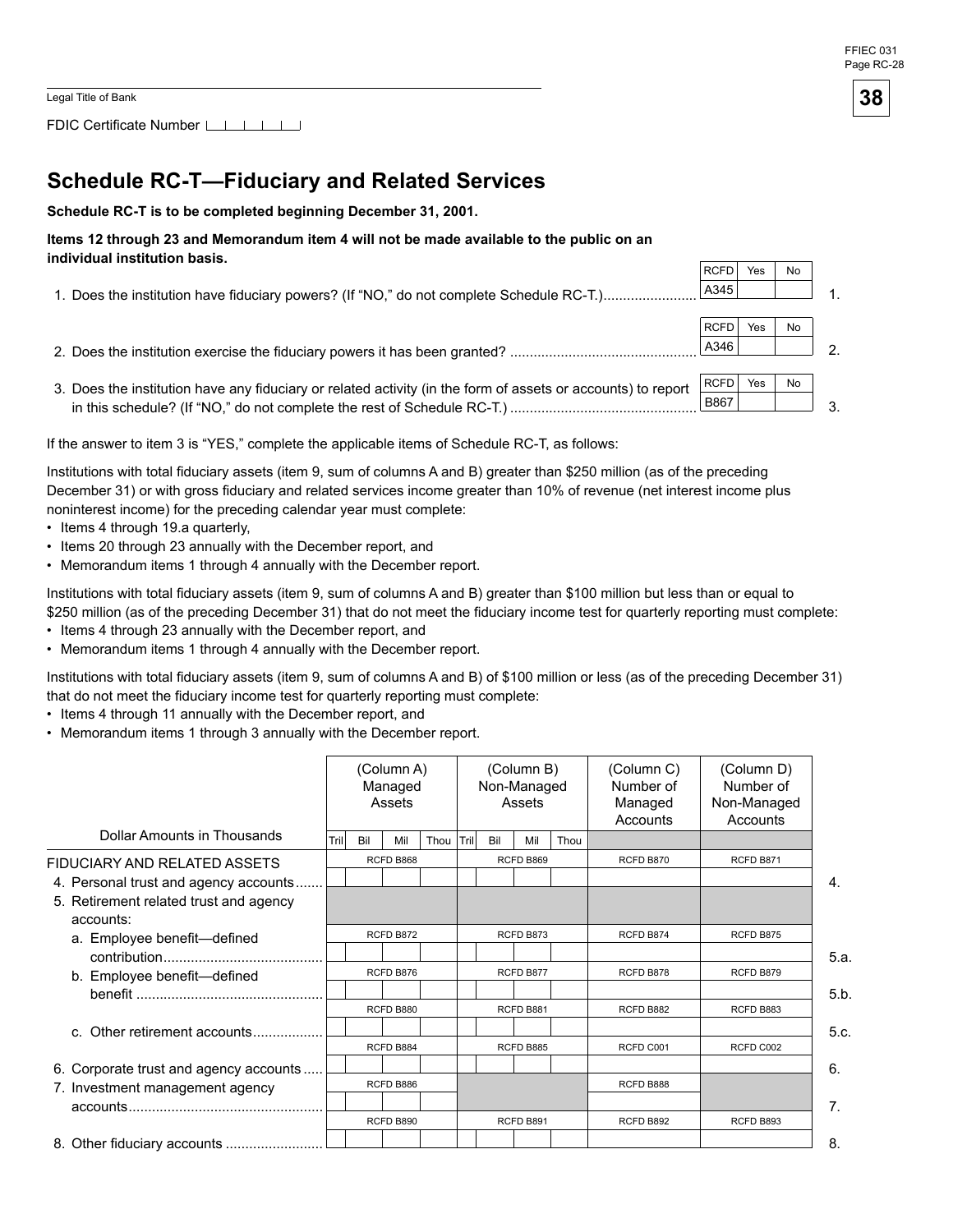

# Schedule RC-T-Continued

|                                           |       |     | (Column A)<br>Managed<br>Assets |      | (Column B)<br>Non-Managed<br>Assets |     |                  |      |           |           |     |  |  |  |  | (Column C)<br>Number of<br>Managed<br>Accounts | (Column D)<br>Number of<br>Non-Managed<br>Accounts |  |
|-------------------------------------------|-------|-----|---------------------------------|------|-------------------------------------|-----|------------------|------|-----------|-----------|-----|--|--|--|--|------------------------------------------------|----------------------------------------------------|--|
| Dollar Amounts in Thousands               | 'Tril | Bil | Mil                             | Thou | Trill                               | Bil | Mil              | Thou |           |           |     |  |  |  |  |                                                |                                                    |  |
| FIDUCIARY AND RELATED<br>ASSETS-Continued |       |     |                                 |      |                                     |     |                  |      |           |           |     |  |  |  |  |                                                |                                                    |  |
| 9. Total fiduciary accounts               |       |     | RCFD B894                       |      |                                     |     | RCFD B895        |      | RCFD B896 | RCFD B897 |     |  |  |  |  |                                                |                                                    |  |
| (sum of items 4 through 8)                |       |     |                                 |      |                                     |     |                  |      |           |           | 9.  |  |  |  |  |                                                |                                                    |  |
|                                           |       |     |                                 |      |                                     |     | RCFD B898        |      |           | RCFD B899 |     |  |  |  |  |                                                |                                                    |  |
| 10. Custody and safekeeping accounts      |       |     |                                 |      |                                     |     |                  |      |           |           | 10. |  |  |  |  |                                                |                                                    |  |
| 11. Fiduciary accounts held in foreign    |       |     | <b>RCFN B900</b>                |      |                                     |     | <b>RCFN B901</b> |      | RCFN B902 | RCFN B903 |     |  |  |  |  |                                                |                                                    |  |
| offices (included in items 9 and 10)      |       |     |                                 |      |                                     |     |                  |      |           |           | 11. |  |  |  |  |                                                |                                                    |  |

| Dollar Amounts in Thousands                                                                    | <b>RIAD</b> | Bil | Mil | Thou |
|------------------------------------------------------------------------------------------------|-------------|-----|-----|------|
| FIDUCIARY AND RELATED SERVICES INCOME                                                          |             |     |     |      |
|                                                                                                | <b>B904</b> |     |     |      |
| 13. Retirement related trust and agency accounts:                                              |             |     |     |      |
|                                                                                                | <b>B905</b> |     |     |      |
|                                                                                                | <b>B906</b> |     |     |      |
|                                                                                                | <b>B907</b> |     |     |      |
|                                                                                                | A479        |     |     |      |
|                                                                                                | <b>B908</b> |     |     |      |
|                                                                                                | A480        |     |     |      |
|                                                                                                | <b>B909</b> |     |     |      |
|                                                                                                | B910        |     |     |      |
| 19. Total gross fiduciary and related services income (sum of items 12 through 18) (must equal |             |     |     |      |
|                                                                                                | 4070        |     |     |      |
| a. Fiduciary and related services income—foreign offices                                       |             |     |     |      |
|                                                                                                | C058        |     |     |      |
|                                                                                                | A488        |     |     |      |
|                                                                                                | <b>B911</b> |     |     |      |
|                                                                                                | A491        |     |     |      |

| Memoranda                                                                          |             |     |     | <b>Managed Assets</b> |  |  |  |  |  |
|------------------------------------------------------------------------------------|-------------|-----|-----|-----------------------|--|--|--|--|--|
| Dollar Amounts in Thousands                                                        | <b>RCFD</b> | Bil | Mil | Thou                  |  |  |  |  |  |
| 1. Managed assets held in personal trust and agency accounts:                      |             |     |     |                       |  |  |  |  |  |
|                                                                                    | B913        |     |     |                       |  |  |  |  |  |
|                                                                                    | <b>B914</b> |     |     |                       |  |  |  |  |  |
|                                                                                    | B915        |     |     |                       |  |  |  |  |  |
|                                                                                    | B916        |     |     |                       |  |  |  |  |  |
|                                                                                    | <b>B917</b> |     |     |                       |  |  |  |  |  |
|                                                                                    | <b>B918</b> |     |     |                       |  |  |  |  |  |
|                                                                                    | <b>B919</b> |     |     |                       |  |  |  |  |  |
|                                                                                    | <b>B920</b> |     |     |                       |  |  |  |  |  |
|                                                                                    | B921        |     |     |                       |  |  |  |  |  |
|                                                                                    | B922        |     |     |                       |  |  |  |  |  |
|                                                                                    | B923        |     |     |                       |  |  |  |  |  |
| Total managed assets held in personal trust and agency accounts (sum of Memorandum |             |     |     |                       |  |  |  |  |  |
|                                                                                    | B868        |     |     |                       |  |  |  |  |  |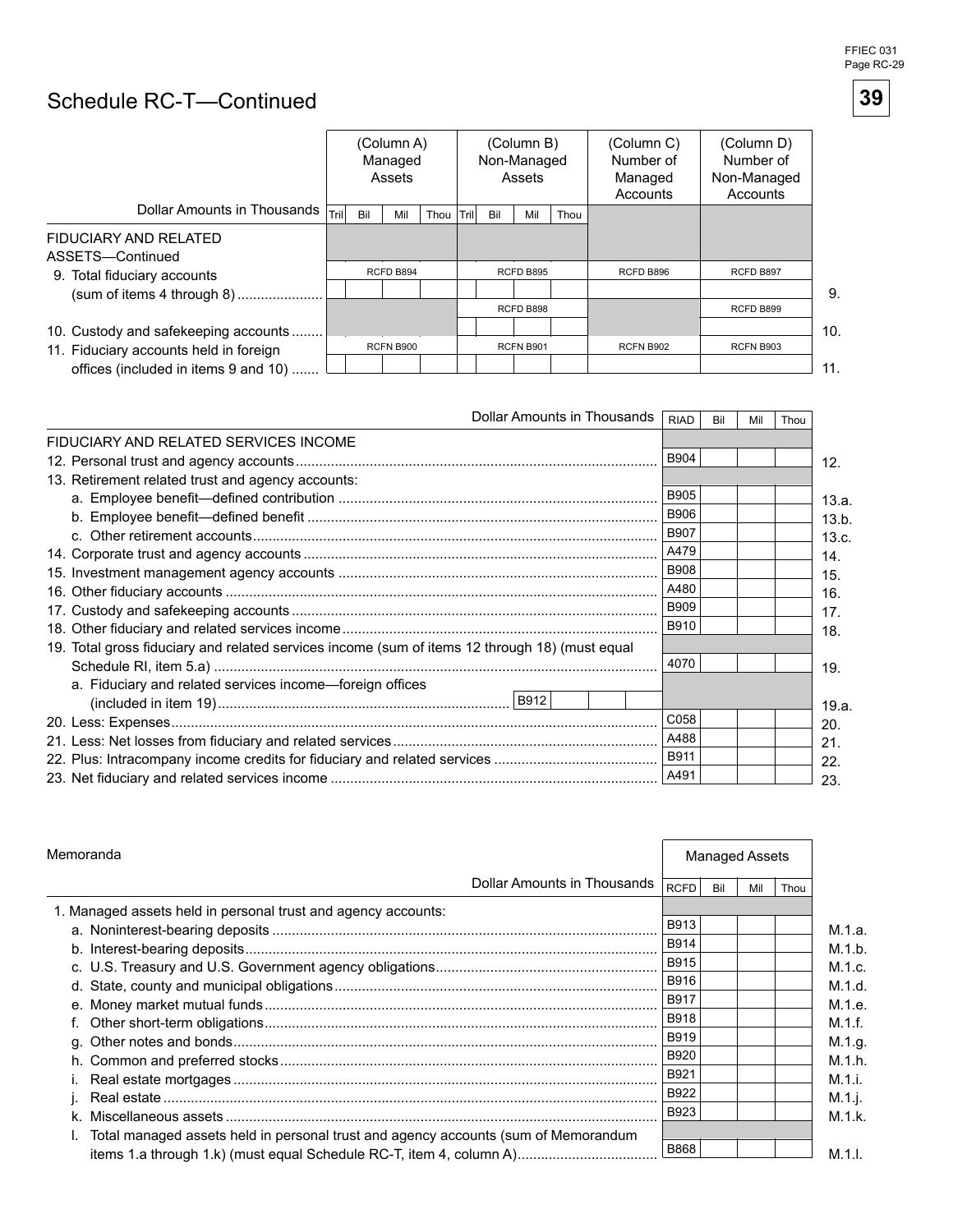FFIEC 031 Page RC-30

**40** 

## Schedule RC-T-Continued

| Memoranda-Continued                                                    |      | (Column A)<br>Number of<br><b>Issues</b> |      |     | (Column B)<br><b>Principal Amount</b><br>Outstanding |      |        |
|------------------------------------------------------------------------|------|------------------------------------------|------|-----|------------------------------------------------------|------|--------|
| Dollar Amounts in Thousands RCFD                                       |      |                                          | Tril | Bil | Mil                                                  | Thou |        |
| 2. Corporate trust and agency accounts:                                |      |                                          |      |     | RCFD B928                                            |      |        |
| a. Corporate and municipal trusteeships                                | B927 |                                          |      |     |                                                      |      | M.2.a. |
| b. Transfer agent, registrar, paying agent, and other corporate agency | B929 |                                          |      |     |                                                      |      | M.2.b. |

M.2.a.

|                                                                    |             | (Column A)<br>Number of<br>Funds |             |     | (Column B)<br>Market Value of<br><b>Fund Assets</b> |      |        |
|--------------------------------------------------------------------|-------------|----------------------------------|-------------|-----|-----------------------------------------------------|------|--------|
| Dollar Amounts in Thousands                                        | <b>RCFD</b> |                                  | <b>RCFD</b> | Bil | Mil                                                 | Thou |        |
| 3. Collective investment funds and common trust funds:             |             |                                  |             |     |                                                     |      |        |
|                                                                    | <b>B931</b> |                                  | B932        |     |                                                     |      | M.3.a. |
|                                                                    | <b>B933</b> |                                  | B934        |     |                                                     |      | M3.b.  |
|                                                                    | <b>B935</b> |                                  | B936        |     |                                                     |      | M.3.c. |
|                                                                    | <b>B937</b> |                                  | <b>B938</b> |     |                                                     |      | M.3.d. |
|                                                                    | <b>B939</b> |                                  | B940        |     |                                                     |      | M.3.e. |
|                                                                    | <b>B941</b> |                                  | B942        |     |                                                     |      | M.3.f. |
|                                                                    | B943        |                                  | B944        |     |                                                     |      | M.3.g. |
| h. Total collective investment funds (sum of Memorandum items 3.a. |             |                                  |             |     |                                                     |      |        |
|                                                                    | B945        |                                  | B946        |     |                                                     |      | M.3.h. |

|                                                              | (Column A)<br>Gross Losses<br>Managed<br>Accounts |     |      | (Column B)<br>Gross Losses<br>Non-Managed<br>Accounts |     |      | (Column C)<br>Recoveries |     |      |        |
|--------------------------------------------------------------|---------------------------------------------------|-----|------|-------------------------------------------------------|-----|------|--------------------------|-----|------|--------|
| Dollar Amounts in Thousands                                  | <b>RIAD</b>                                       | Mil | Thou | <b>RIAD</b>                                           | Mil | Thou | <b>RIAD</b>              | Mil | Thou |        |
| 4. Fiduciary settlements, surcharges, and other losses:      |                                                   |     |      |                                                       |     |      |                          |     |      |        |
|                                                              | <b>B947</b>                                       |     |      | <b>B948</b>                                           |     |      | <b>B949</b>              |     |      | M.4.a. |
| b. Retirement related trust and agency accounts              | B950                                              |     |      | B951                                                  |     |      | B952                     |     |      | M.4.b. |
|                                                              | B953                                              |     |      | B954                                                  |     |      | <b>B955</b>              |     |      | M.4.c. |
| d. Other fiduciary accounts and related services             | B956                                              |     |      | B957                                                  |     |      | <b>B958</b>              |     |      | M.4.d. |
| e. Total fiduciary settlements, surcharges, and other losses |                                                   |     |      |                                                       |     |      |                          |     |      |        |
| (sum of Memorandum items 4.a through 4.d) (sum of            |                                                   |     |      |                                                       |     |      |                          |     |      |        |
| columns A and B minus column C must equal                    |                                                   |     |      |                                                       |     |      |                          |     |      |        |
|                                                              | <b>B959</b>                                       |     |      | B960                                                  |     |      | B961                     |     |      | M.4.e. |

Person to whom questions about Schedule RC-T-Fiduciary and Related Services should be directed:

Name and Title (TEXT B962)

E-mail Address (TEXT B926)

Telephone: Area code/phone number/extension (TEXT B963) FAX: Area code/phone number (TEXT B964)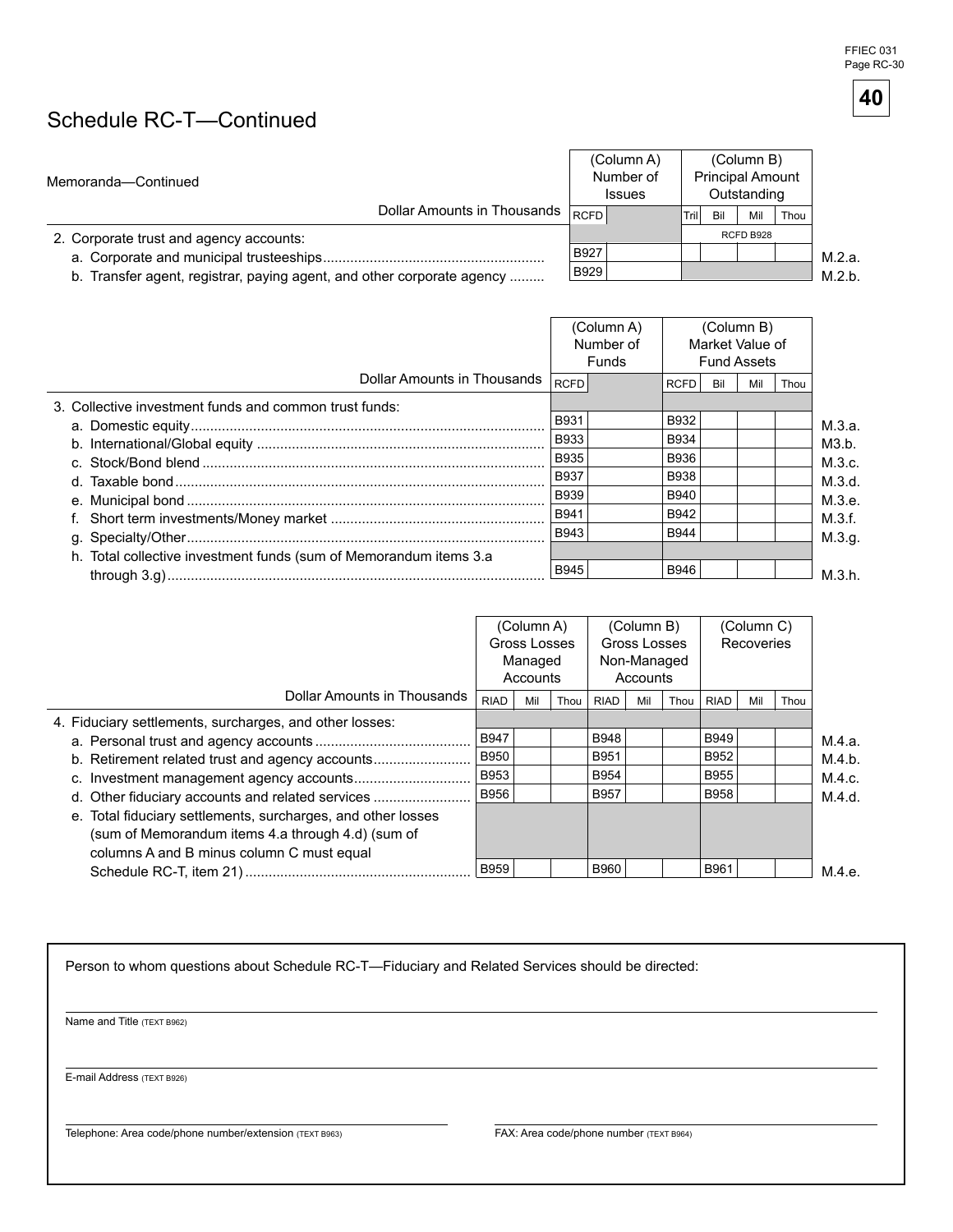### *Optional* Narrative Statement Concerning the Amounts Reported in the Reports of Condition and Income

at close of business on

#### Legal Title of Bank

The management of the reporting bank may, *if it wishes*, submit a brief narrative statement on the amounts reported in the Reports of Condition and Income. This optional statement will be made available to the public, along with the publicly available data in the Reports of Condition and Income, in response to any request for individual bank report data. However, the information reported in Schedule RC-T, items 12 through 23 and Memorandum item 4, is regarded as confidential and will not be released to the public. BANKS CHOOSING TO SUBMIT THE NARRATIVE STATEMENT SHOULD ENSURE THAT THE STATEMENT DOES *NOT* CON-TAIN THE NAMES OR OTHER IDENTIFICATIONS OF INDIVID-UAL BANK CUSTOMERS, REFERENCES TO THE AMOUNTS REPORTED IN THE CONFIDENTIAL ITEMS IN SCHEDULE RC-T, OR ANY OTHER INFORMATION THAT THEY ARE NOT WILLING TO HAVE MADE PUBLIC OR THAT WOULD COMPROMISE THE PRIVACY OF THEIR CUSTOMERS. Banks choosing *not* to make a statement may check the "No comment" box below and should make no entries of any kind in the space provided for the narrative statement; i.e., DO *NOT* enter in this space such phrases as "No statement," "Not applicable," "N/A," "No comment," and "None."

The optional statement must be entered on this sheet. The statement should not exceed 100 words. Further, regardless of the number of words, the statement must not exceed 750 characters, including punctuation, indentation, and standard spacing between words and sentences. If any submission should exceed 750 characters, as defined, it will be truncated at 750 characters with no notice to the submitting bank and the truncated statement will

No comment  $\Box$  (RCON 6979)

*BANK MANAGEMENT STATEMENT (please type or print clearly):*  (TEXT 6980)

, which is a state of the state of the state of the state of the state of the state of the state of the state of the state of the state of the state of the state of the state of the state of the state of the state of the s

appear as the bank's statement both on agency computerized records and in computer-file releases to the public.

All information furnished by the bank in the narrative statement must be accurate and not misleading. Appropriate efforts shall be taken by the submitting bank to ensure the statement's accuracy. The statement must be signed, in the space provided below, by a senior officer of the bank who thereby attests to its accuracy.

If, subsequent to the original submission, *material* changes are submitted for the data reported in the Reports of Condition and Income, the existing narrative statement will be deleted from the files, and from disclosure; the bank, at its option, may replace it with a statement, under signature, appropriate to the amended data.

The optional narrative statement will appear in agency records and in release to the public exactly as submitted (or amended as described in the preceding paragraph) by the management of the bank (except for the truncation of statements exceeding the 750-character limit described above). THE STATEMENT WILL *NOT*  BE EDITED OR SCREENED IN ANY WAY BY THE SUPERVI-SORY AGENCIES FOR ACCURACY OR RELEVANCE. DISCLO-SURE OF THE STATEMENT SHALL NOT SIGNIFY THAT ANY FEDERAL SUPERVISORY AGENCY HAS VERIFIED OR CON-FIRMED THE ACCURACY OF THE INFORMATION CONTAINED THEREIN. A STATEMENT TO THIS EFFECT WILL APPEAR ON ANY PUBLIC RELEASE OF THE OPTIONAL STATEMENT SUB-MITTED BY THE MANAGEMENT OF THE REPORTING BANK.